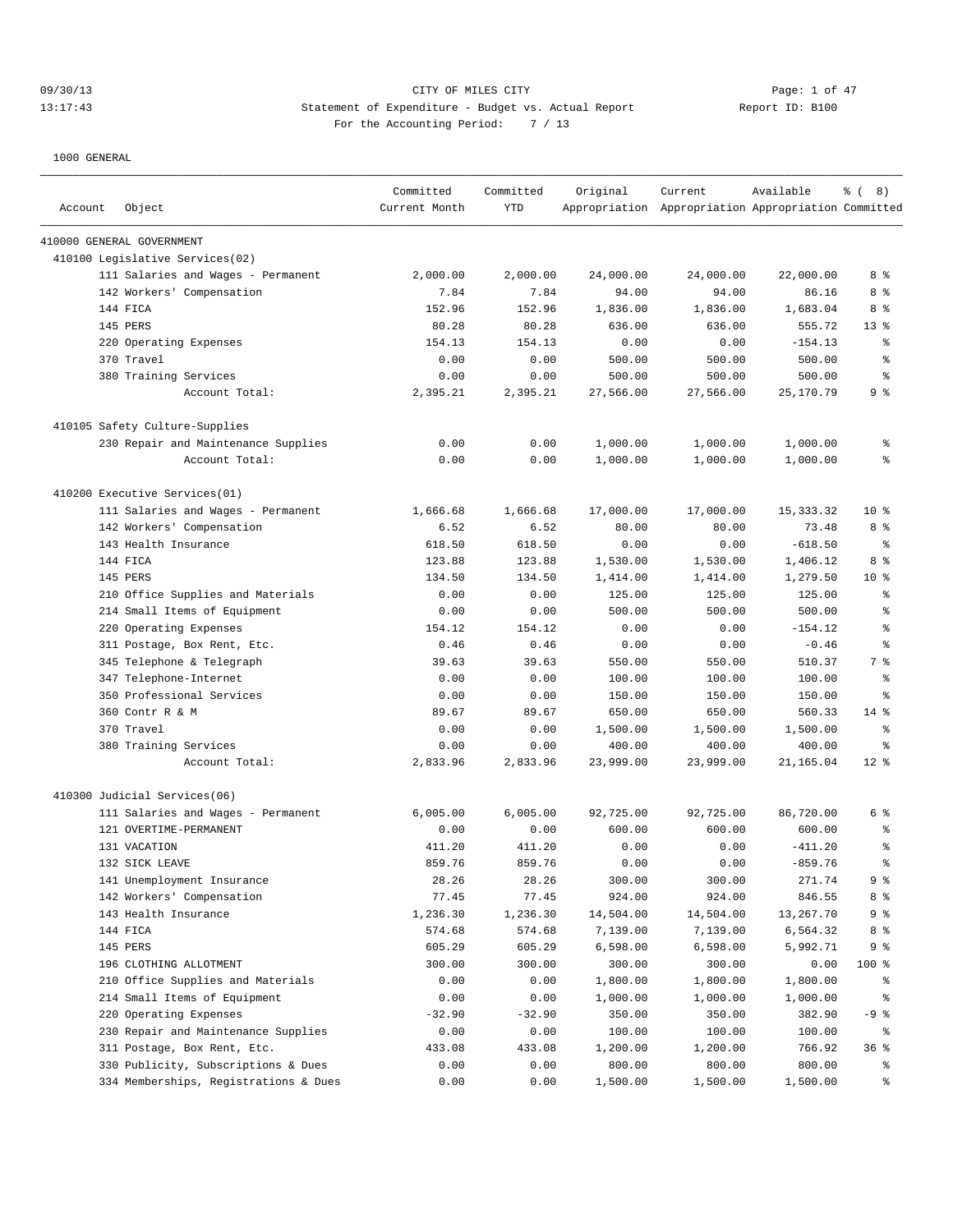# 09/30/13 CITY OF MILES CITY Page: 2 of 47 13:17:43 Statement of Expenditure - Budget vs. Actual Report Report ID: B100 For the Accounting Period: 7 / 13

|         |                                            | Committed     | Committed | Original   | Current                                             | Available  | $\frac{6}{6}$ ( 8) |
|---------|--------------------------------------------|---------------|-----------|------------|-----------------------------------------------------|------------|--------------------|
| Account | Object                                     | Current Month | YTD       |            | Appropriation Appropriation Appropriation Committed |            |                    |
|         | 345 Telephone & Telegraph                  | 169.13        | 169.13    | 0.00       | 0.00                                                | $-169.13$  | နွ                 |
|         | 347 Telephone-Internet                     | 0.00          | 0.00      | 2,000.00   | 2,000.00                                            | 2,000.00   | ి                  |
|         | 350 Professional Services                  | 0.00          | 0.00      | 500.00     | 500.00                                              | 500.00     | ి                  |
|         | 360 Contr R & M                            | 144.84        | 144.84    | 2,000.00   | 2,000.00                                            | 1,855.16   | 7 %                |
|         | 370 Travel                                 | 0.00          | 0.00      | 3,000.00   | 3,000.00                                            | 3,000.00   | ి                  |
|         | 380 Training Services                      | 0.00          | 0.00      | 400.00     | 400.00                                              | 400.00     | ి                  |
|         | 382 Books                                  | 0.00          | 0.00      | 800.00     | 800.00                                              | 800.00     | ి                  |
|         | 533 Machinery and Equipment Rental         | 0.00          | 0.00      | 1,000.00   | 1,000.00                                            | 1,000.00   | $\,{}^{\circ}\!$   |
|         | Account Total:                             | 10,812.09     | 10,812.09 | 139,540.00 | 139,540.00                                          | 128,727.91 | $8\degree$         |
|         | 410500 Financial Services(03)              |               |           |            |                                                     |            |                    |
|         | 111 Salaries and Wages - Permanent         | 8,573.87      | 8,573.87  | 109,195.00 | 109,195.00                                          | 100,621.13 | 8 %                |
|         | 121 OVERTIME-PERMANENT                     | 0.00          | 0.00      | 4,267.00   | 4,267.00                                            | 4,267.00   | ႜ                  |
|         | 131 VACATION                               | 173.97        | 173.97    | 5,847.00   | 5,847.00                                            | 5,673.03   | 3%                 |
|         | 132 SICK LEAVE                             | 297.53        | 297.53    | 0.00       | 0.00                                                | $-297.53$  | နွ                 |
|         | 133 OTHER LEAVE PAY                        | 372.57        | 372.57    | 7,212.00   | 7,212.00                                            | 6,839.43   | 5 <sup>°</sup>     |
|         | 141 Unemployment Insurance                 | 44.42         | 44.42     | 569.00     | 569.00                                              | 524.58     | 8 %                |
|         | 142 Workers' Compensation                  | 89.97         | 89.97     | 1,148.00   | 1,148.00                                            | 1,058.03   | 8 %                |
|         | 143 Health Insurance                       | 1,855.15      | 1,855.15  | 22,266.00  | 22,266.00                                           | 20,410.85  | 8 %                |
|         | 144 FICA                                   | 754.48        | 754.48    | 9,678.00   | 9,678.00                                            | 8,923.52   | 8 %                |
|         | 145 PERS                                   | 1,014.52      | 1,014.52  | 10,116.00  | 10,116.00                                           | 9,101.48   | 10 <sup>8</sup>    |
|         | 196 CLOTHING ALLOTMENT                     | 450.00        | 450.00    | 450.00     | 450.00                                              | 0.00       | 100 %              |
|         | 210 Office Supplies and Materials          | 225.28        | 225.28    | 2,808.00   | 2,808.00                                            | 2,582.72   | 8 %                |
|         | 214 Small Items of Equipment               | 0.00          | 0.00      | 3,050.00   | 3,050.00                                            | 3,050.00   | န္                 |
| 220     | Operating Expenses                         | 14.00         | 14.00     | 3,600.00   | 3,600.00                                            | 3,586.00   | ి                  |
|         | 230 Repair and Maintenance Supplies        | 0.00          | 0.00      | 200.00     | 200.00                                              | 200.00     | န္                 |
|         | 311 Postage, Box Rent, Etc.                | 82.08         | 82.08     | 3,600.00   | 3,600.00                                            | 3,517.92   | 2 <sup>°</sup>     |
|         | 320 Printing, Duplicating, Typing &        | 0.00          | 0.00      | 1,000.00   | 1,000.00                                            | 1,000.00   | နွ                 |
|         | 330 Publicity, Subscriptions & Dues        | 0.00          | 0.00      | 1,400.00   | 1,400.00                                            | 1,400.00   | $\,{}^{\circ}\!$   |
| 334     | Memberships, Registrations & Dues          | 2,673.00      | 2,673.00  | 3,400.00   | 3,400.00                                            | 727.00     | 79 %               |
|         | 345 Telephone & Telegraph                  | 76.79         | 76.79     | 750.00     | 750.00                                              | 673.21     | $10*$              |
|         | 347 Telephone-Internet                     | 21.87         | 21.87     | 250.00     | 250.00                                              | 228.13     | 9 %                |
|         | 350 Professional Services                  | 3,184.28      | 3,184.28  | 35,000.00  | 35,000.00                                           | 31,815.72  | 9 %                |
|         | 360 Contr R & M                            | 4,976.17      | 4,976.17  | 8,000.00   | 8,000.00                                            | 3,023.83   | 62 %               |
|         | 370 Travel                                 | 0.00          | 0.00      | 1,200.00   | 1,200.00                                            | 1,200.00   | ి                  |
|         | 380 Training Services                      | 0.00          | 0.00      | 1,000.00   | 1,000.00                                            | 1,000.00   | ి                  |
|         | 382 Books                                  | 0.00          | 0.00      | 200.00     | 200.00                                              | 200.00     | ి                  |
|         | 521 Surety Bonds for Officials & Employees | 983.00        | 983.00    | 983.00     | 983.00                                              | 0.00       | $100*$             |
|         | Account Total:                             | 25,862.95     | 25,862.95 | 237,189.00 | 237,189.00                                          | 211,326.05 | $11$ %             |
|         | 410540 City Treasurer(09)                  |               |           |            |                                                     |            |                    |
|         | 111 Salaries and Wages - Permanent         | 1,666.66      | 1,666.66  | 20,000.00  | 20,000.00                                           | 18, 333.34 | 8 %                |
|         | 142 Workers' Compensation                  | 6.52          | 6.52      | 78.00      | 78.00                                               | 71.48      | 8 %                |
|         | 144 FICA                                   | 127.50        | 127.50    | 1,530.00   | 1,530.00                                            | 1,402.50   | 8 %                |
|         | 145 PERS                                   | 200.33        | 200.33    | 1,614.00   | 1,614.00                                            | 1,413.67   | $12$ %             |
|         | 345 Telephone & Telegraph                  | 13.28         | 13.28     | 100.00     | 100.00                                              | 86.72      | 13 <sub>8</sub>    |
|         | 350 Professional Services                  | 0.00          | 0.00      | 83.00      | 83.00                                               | 83.00      | ိ                  |
|         | 360 Contr R & M                            | 100.88        | 100.88    | 840.00     | 840.00                                              | 739.12     | $12$ %             |
|         | 369 Other Repair and Maintenance           | 0.00          | 0.00      | 450.00     | 450.00                                              | 450.00     | ್ಠಿ                |
|         | Account Total:                             | 2,115.17      | 2,115.17  | 24,695.00  | 24,695.00                                           | 22,579.83  | 9 %                |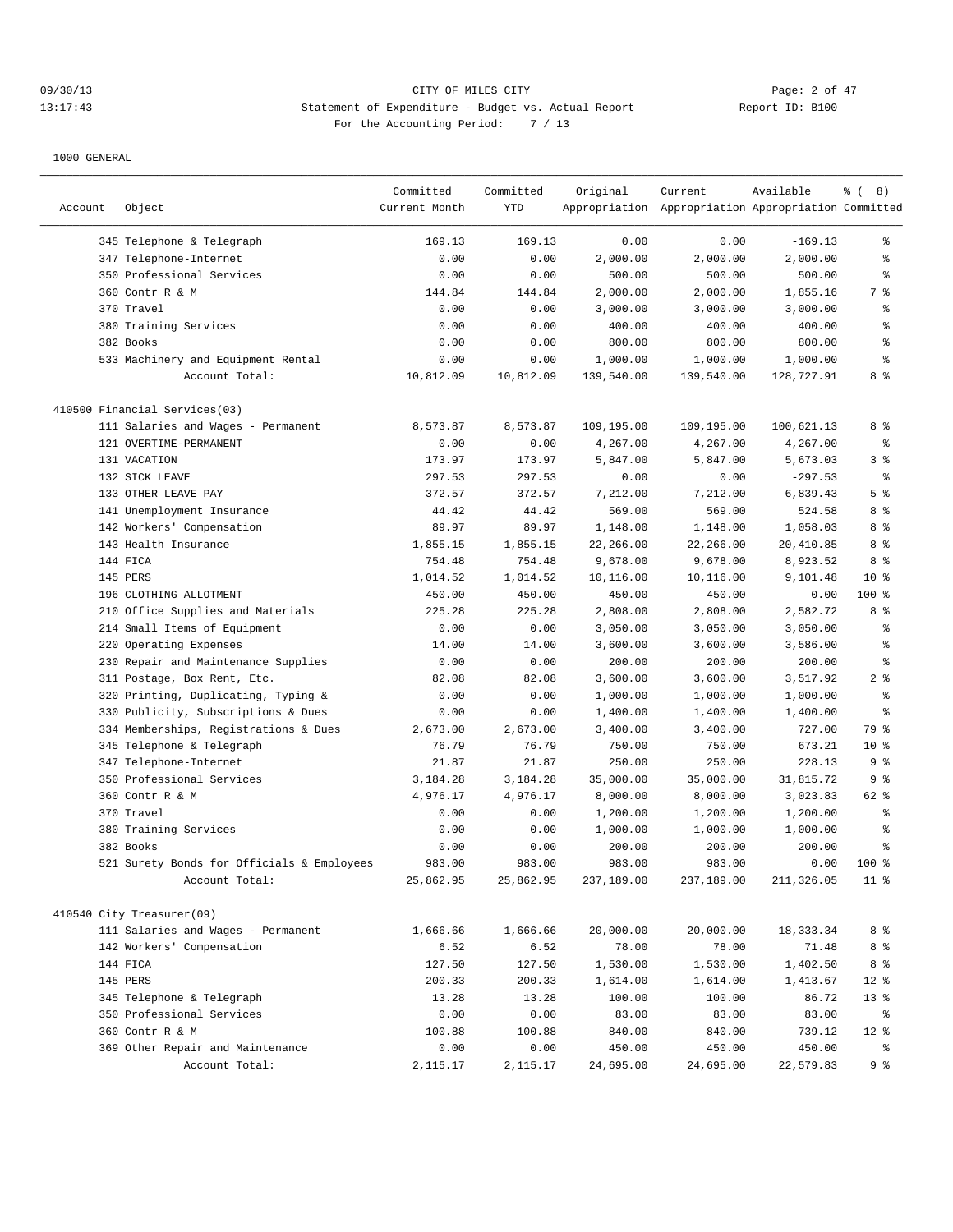# 09/30/13 CITY OF MILES CITY Page: 3 of 47 13:17:43 Statement of Expenditure - Budget vs. Actual Report 11: Report ID: B100 For the Accounting Period: 7 / 13

| Account          | Object                                    | Committed<br>Current Month | Committed<br>YTD | Original  | Current<br>Appropriation Appropriation Appropriation Committed | Available    | <sub>ර</sub> ි (8) |
|------------------|-------------------------------------------|----------------------------|------------------|-----------|----------------------------------------------------------------|--------------|--------------------|
| 410600 Elections |                                           |                            |                  |           |                                                                |              |                    |
|                  | 300 PURCHASED SERVICES                    | 0.00                       | 0.00             | 9,500.00  | 9,500.00                                                       | 9,500.00     | ႜ                  |
|                  | Account Total:                            | 0.00                       | 0.00             | 9,500.00  | 9,500.00                                                       | 9,500.00     | ి                  |
|                  |                                           |                            |                  |           |                                                                |              |                    |
|                  | 411020 Community Services & Planning      |                            |                  |           |                                                                |              |                    |
|                  | 111 Salaries and Wages - Permanent        | 4,785.46                   | 4,785.46         | 34,356.00 | 34,356.00                                                      | 29,570.54    | $14$ %             |
|                  | 121 OVERTIME-PERMANENT                    | 9.79                       | 9.79             | 0.00      | 0.00                                                           | $-9.79$      | နွ                 |
|                  | 131 VACATION                              | 3,778.70                   | 3,778.70         | 396.00    | 396.00                                                         | $-3,382.70$  | 954 %              |
|                  | 132 SICK LEAVE                            | 1,492.46                   | 1,492.46         | 198.00    | 198.00                                                         | $-1, 294.46$ | 754 %              |
|                  | 133 OTHER LEAVE PAY                       | 182.37                     | 182.37           | 0.00      | 0.00                                                           | $-182.37$    | ႜ                  |
|                  | 141 Unemployment Insurance                | 47.47                      | 47.47            | 155.00    | 155.00                                                         | 107.53       | $31$ %             |
|                  | 142 Workers' Compensation                 | 60.30                      | 60.30            | 1,799.00  | 1,799.00                                                       | 1,738.70     | 3%                 |
|                  | 143 Health Insurance                      | 1,292.36                   | 1,292.36         | 7,422.00  | 7,422.00                                                       | 6,129.64     | 17.8               |
|                  | 144 FICA                                  | 803.70                     | 803.70           | 2,628.00  | 2,628.00                                                       | 1,824.30     | $31$ %             |
|                  | 145 PERS                                  | 950.78                     | 950.78           | 2,772.00  | 2,772.00                                                       | 1,821.22     | $34$ $%$           |
|                  | 196 CLOTHING ALLOTMENT                    | 313.50                     | 313.50           | 314.00    | 314.00                                                         | 0.50         | 100 %              |
|                  | 210 Office Supplies and Materials         | 82.87                      | 82.87            | 850.00    | 850.00                                                         | 767.13       | $10*$              |
|                  | 214 Small Items of Equipment              | 0.00                       | 0.00             | 1,200.00  | 1,200.00                                                       | 1,200.00     | ႜ                  |
|                  | 220 Operating Expenses                    | 0.00                       | 0.00             | 100.00    | 100.00                                                         | 100.00       | န္                 |
|                  | 311 Postage, Box Rent, Etc.               | 30.44                      | 30.44            | 200.00    | 200.00                                                         | 169.56       | 15 <sup>°</sup>    |
|                  | 320 Printing, Duplicating, Typing &       | 0.00                       | 0.00             | 500.00    | 500.00                                                         | 500.00       | ႜ                  |
|                  | 327 Map Printing                          | 0.00                       | 0.00             | 250.00    | 250.00                                                         | 250.00       | ి                  |
|                  | 331 Publication of Formal & Legal Notices | 0.00                       | 0.00             | 275.00    | 275.00                                                         | 275.00       | ႜ                  |
|                  | 345 Telephone & Telegraph                 | 77.09                      | 77.09            | 900.00    | 900.00                                                         | 822.91       | 9 %                |
|                  | 347 Telephone-Internet                    | 0.00                       | 0.00             | 100.00    | 100.00                                                         | 100.00       | ి                  |
|                  | 350 Professional Services                 | 0.00                       | 0.00             | 20,500.00 | 20,500.00                                                      | 20,500.00    | ి                  |
|                  | 360 Contr R & M                           | 208.92                     | 208.92           | 2,000.00  | 2,000.00                                                       | 1,791.08     | $10*$              |
|                  | 370 Travel                                | $-285.27$                  | $-285.27$        | 800.00    | 800.00                                                         | 1,085.27     | $-36$ %            |
|                  | 380 Training Services                     | 0.00                       | 0.00             | 700.00    | 700.00                                                         | 700.00       | ႜ                  |
|                  | 382 Books                                 | 0.00                       | 0.00             | 250.00    | 250.00                                                         | 250.00       | ႜ                  |
|                  | Account Total:                            | 13,830.94                  | 13,830.94        | 78,665.00 | 78,665.00                                                      | 64,834.06    | 18 %               |
|                  | 411100 Legal Services(04)                 |                            |                  |           |                                                                |              |                    |
|                  | 111 Salaries and Wages - Permanent        | 6,747.20                   | 6,747.20         | 78,098.00 | 78,098.00                                                      | 71,350.80    | 9 %                |
|                  | 141 Unemployment Insurance                | 30.53                      | 30.53            | 352.00    | 352.00                                                         | 321.47       | 9%                 |
|                  | 142 Workers' Compensation                 | 222.76                     | 222.76           | 395.00    | 395.00                                                         | 172.24       | 56 %               |
|                  | 144 FICA                                  | 519.01                     | 519.01           | 5,975.00  | 5,975.00                                                       | 5,455.99     | 9%                 |
|                  | 145 PERS                                  | 633.38                     | 633.38           | 6,303.00  | 6,303.00                                                       | 5,669.62     | $10*$              |
|                  | 196 CLOTHING ALLOTMENT                    | 37.50                      | 37.50            | 56.00     | 56.00                                                          | 18.50        | 67%                |
|                  | 210 Office Supplies and Materials         | 21.36                      | 21.36            | 250.00    | 250.00                                                         | 228.64       | 9 %                |
|                  | 214 Small Items of Equipment              | 0.00                       | 0.00             | 200.00    | 200.00                                                         | 200.00       | ွေ                 |
|                  | 220 Operating Expenses                    | 32.90                      | 32.90            | 300.00    | 300.00                                                         | 267.10       | $11$ %             |
|                  | 311 Postage, Box Rent, Etc.               | 79.22                      | 79.22            | 300.00    | 300.00                                                         | 220.78       | $26$ %             |
|                  | 345 Telephone & Telegraph                 | 13.28                      | 13.28            | 120.00    | 120.00                                                         | 106.72       | $11$ %             |
|                  | 347 Telephone-Internet                    | 0.00                       | 0.00             | 120.00    | 120.00                                                         | 120.00       | ိ                  |
|                  | 350 Professional Services                 | 100.00                     | 100.00           | 1,200.00  | 1,200.00                                                       | 1,100.00     | 8 %                |
|                  | 360 Contr R & M                           | 0.00                       | 0.00             | 200.00    | 200.00                                                         | 200.00       | ွေ                 |
|                  | 370 Travel                                | 0.00                       | 0.00             | 550.00    | 550.00                                                         | 550.00       | ွေ                 |
|                  | Account Total:                            | 8,437.14                   | 8,437.14         | 94,419.00 | 94,419.00                                                      | 85,981.86    | 9%                 |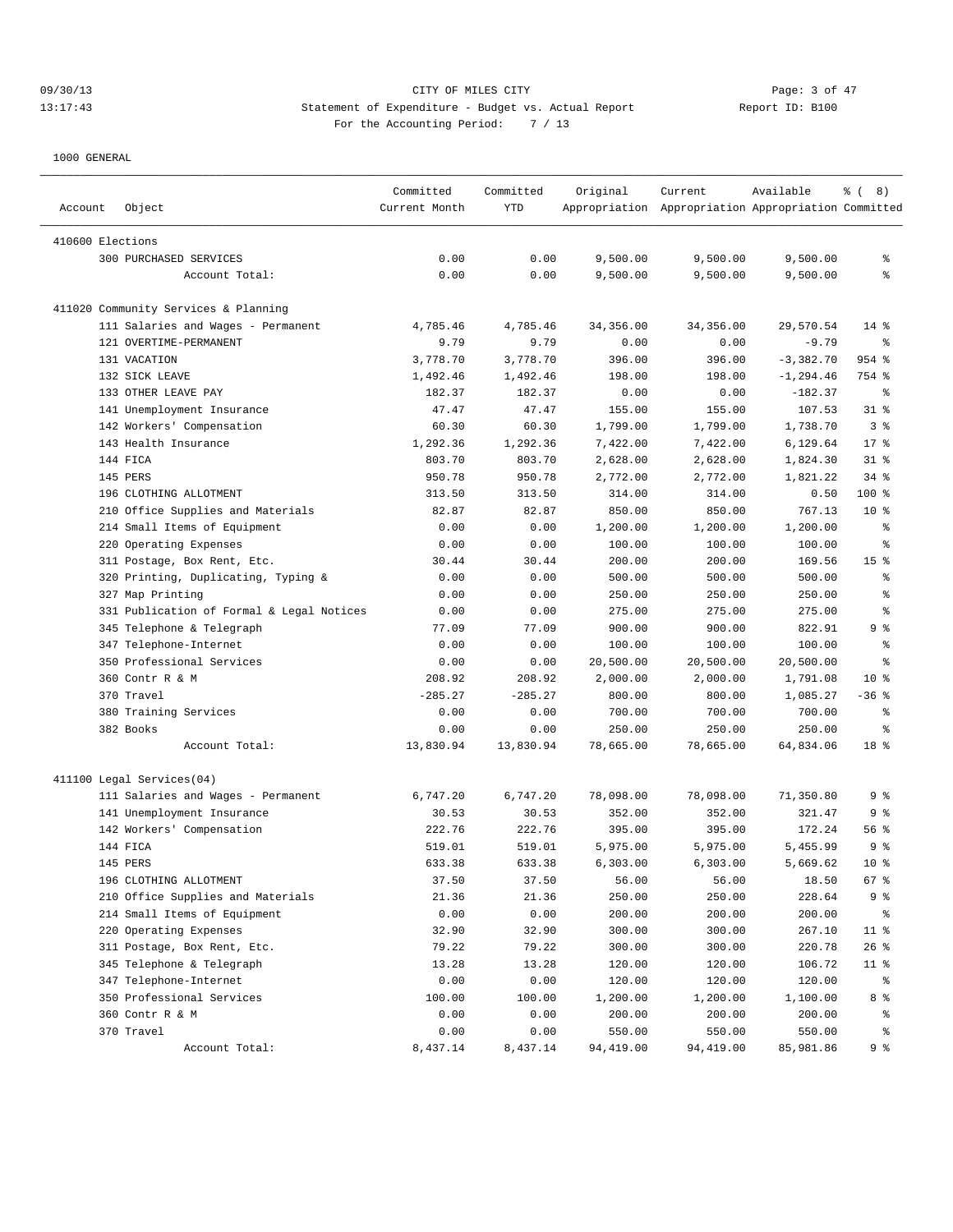## 09/30/13 CITY OF MILES CITY Page: 4 of 47 13:17:43 Statement of Expenditure - Budget vs. Actual Report Report ID: B100 For the Accounting Period: 7 / 13

| Account              | Object                                     | Committed<br>Current Month | Committed<br>YTD | Original   | Current<br>Appropriation Appropriation Appropriation Committed | Available  | <sub>ර</sub> ි (8) |
|----------------------|--------------------------------------------|----------------------------|------------------|------------|----------------------------------------------------------------|------------|--------------------|
|                      |                                            |                            |                  |            |                                                                |            |                    |
|                      | 411101 Labor Negotiations                  |                            |                  |            |                                                                |            |                    |
|                      | 350 Professional Services                  | 0.00                       | 0.00             | 12,000.00  | 12,000.00                                                      | 12,000.00  | ి                  |
|                      | Account Total:                             | 0.00                       | 0.00             | 12,000.00  | 12,000.00                                                      | 12,000.00  | နွ                 |
| 411230 City Hall     |                                            |                            |                  |            |                                                                |            |                    |
|                      | 214 Small Items of Equipment               | 0.00                       | 0.00             | 400.00     | 400.00                                                         | 400.00     | နွ                 |
|                      | 220 Operating Expenses                     | 261.11                     | 261.11           | 2,500.00   | 2,500.00                                                       | 2,238.89   | $10*$              |
|                      | 230 Repair and Maintenance Supplies        | 19.03                      | 19.03            | 1,000.00   | 1,000.00                                                       | 980.97     | 2 <sup>8</sup>     |
|                      | 341 Electric Utility Services              | 796.22                     | 796.22           | 5,500.00   | 5,500.00                                                       | 4,703.78   | $14$ %             |
|                      | 342 Water Utility Services                 | 54.74                      | 54.74            | 750.00     | 750.00                                                         | 695.26     | 7 %                |
|                      | 343 Sewer Utility Services                 | 32.50                      | 32.50            | 370.00     | 370.00                                                         | 337.50     | 9%                 |
|                      | 344 Gas Utility Service                    | 27.01                      | 27.01            | 5,000.00   | 5,000.00                                                       | 4,972.99   | 1 <sup>°</sup>     |
|                      | 346 Garbage Service                        | 0.00                       | 0.00             | 200.00     | 200.00                                                         | 200.00     | ႜ                  |
|                      | 360 Contr R & M                            | 2,173.00                   | 2,173.00         | 29,000.00  | 29,000.00                                                      | 26,827.00  | 7 %                |
|                      | 400 BUILDING MATERIALS                     | 0.00                       | 0.00             | 300.00     | 300.00                                                         | 300.00     | ి                  |
|                      | 511 Insurance on Buildings                 | 2,482.57                   | 2,482.57         | 2,483.00   | 2,483.00                                                       | 0.43       | 100 %              |
|                      | Account Total:                             | 5,846.18                   | 5,846.18         | 47,503.00  | 47,503.00                                                      | 41,656.82  | $12*$              |
|                      | Account Group Total:                       | 72,133.64                  | 72,133.64        | 696,076.00 | 696,076.00                                                     | 623,942.36 | $10*$              |
| 420000 PUBLIC SAFETY |                                            |                            |                  |            |                                                                |            |                    |
|                      | 420140 Crime Control and Investigation(05) |                            |                  |            |                                                                |            |                    |
|                      | 111 Salaries and Wages - Permanent         | 46,770.18                  | 46,770.18        | 619,418.00 | 619,418.00                                                     | 572,647.82 | 8 %                |
|                      | 121 OVERTIME-PERMANENT                     | 1,382.18                   | 1,382.18         | 21,504.00  | 21,504.00                                                      | 20,121.82  | 6 %                |
|                      | 131 VACATION                               | 5,524.90                   | 5,524.90         | 30,000.00  | 30,000.00                                                      | 24, 475.10 | 18 %               |
|                      | 132 SICK LEAVE                             | 1,911.42                   | 1,911.42         | 7,500.00   | 7,500.00                                                       | 5,588.58   | 25%                |
|                      | 133 OTHER LEAVE PAY                        | 400.76                     | 400.76           | 8,004.00   | 8,004.00                                                       | 7,603.24   | 5 <sup>°</sup>     |
|                      | 134 HOLIDAY PAY                            | 2,013.49                   | 2,013.49         | 21,504.00  | 21,504.00                                                      | 19,490.51  | 9%                 |
|                      | 141 Unemployment Insurance                 | 261.02                     | 261.02           | 3,186.00   | 3,186.00                                                       | 2,924.98   | 8 %                |
|                      | 142 Workers' Compensation                  | 2,517.49                   | 2,517.49         | 32,326.00  | 32,326.00                                                      | 29,808.51  | 8 %                |
|                      | 143 Health Insurance                       | 7,513.91                   | 7,513.91         | 111,306.00 | 111,306.00                                                     | 103,792.09 | 7 <sup>°</sup>     |
|                      | 144 FICA                                   | 892.39                     | 892.39           | 13,631.00  | 13,631.00                                                      | 12,738.61  | 7 %                |
|                      | 146 Police Pension                         | 7,427.42                   | 7,427.42         | 94,431.00  | 94,431.00                                                      | 87,003.58  | 8 %                |
|                      | 196 CLOTHING ALLOTMENT                     | 0.00                       | 0.00             | 12,960.00  | 12,960.00                                                      | 12,960.00  | ွေ                 |
|                      | 210 Office Supplies and Materials          | 0.00                       | 0.00             | 5,000.00   | 5,000.00                                                       | 5,000.00   | န္                 |
|                      | 214 Small Items of Equipment               | 0.00                       | 0.00             | 19,600.00  | 19,600.00                                                      | 19,600.00  | န္                 |
|                      | 220 Operating Expenses                     | 239.71                     | 239.71           | 13,125.00  | 13,125.00                                                      | 12,885.29  | 2 <sup>8</sup>     |
|                      | 226 Clothing and Uniforms                  | 0.00                       | 0.00             | 500.00     | 500.00                                                         | 500.00     | န္                 |
|                      | 227 Firearm Supplies                       | 0.00                       | 0.00             | 4,800.00   | 4,800.00                                                       | 4,800.00   | ៖                  |
|                      | 230 Repair and Maintenance Supplies        | $-54.01$                   | $-54.01$         | 6,000.00   | 6,000.00                                                       | 6,054.01   | $-1$ %             |
|                      | 231 Gas, Oil, Diesel Fuel, Grease, etc.    | 0.00                       | 0.00             | 32,000.00  | 32,000.00                                                      | 32,000.00  | ိင                 |
|                      | 311 Postage, Box Rent, Etc.                | 0.00                       | 0.00             | 600.00     | 600.00                                                         | 600.00     | ွေ                 |
|                      | 330 Publicity, Subscriptions & Dues        | 0.00                       | 0.00             | 300.00     | 300.00                                                         | 300.00     | ್ಠಿ                |
|                      | 334 Memberships, Registrations & Dues      | 100.00                     | 100.00           | 1,800.00   | 1,800.00                                                       | 1,700.00   | 6 %                |
|                      | 345 Telephone & Telegraph                  | 321.75                     | 321.75           | 4,500.00   | 4,500.00                                                       | 4,178.25   | 7 %                |
|                      | 346 Garbage Service                        | 43.00                      | 43.00            | 500.00     | 500.00                                                         | 457.00     | 9 %                |
|                      | 347 Telephone-Internet                     | 65.60                      | 65.60            | 800.00     | 800.00                                                         | 734.40     | 8 %                |
|                      | 350 Professional Services                  | 669.25                     | 669.25           | 9,000.00   | 9,000.00                                                       | 8,330.75   | 7 %                |
|                      | 360 Contr R & M                            | 16.06                      | 16.06            | 1,500.00   | 1,500.00                                                       | 1,483.94   | 1 <sup>8</sup>     |
|                      | 366 R&M Vehicles - Police/Animal Control   | 0.00                       | 0.00             | 18,000.00  | 18,000.00                                                      | 18,000.00  | ಿ                  |
|                      | 370 Travel                                 | 138.00                     | 138.00           | 5,500.00   | 5,500.00                                                       | 5,362.00   | 3 <sup>°</sup>     |
|                      | 380 Training Services                      | 0.00                       | 0.00             | 9,000.00   | 9,000.00                                                       | 9,000.00   | ್ಠಿ                |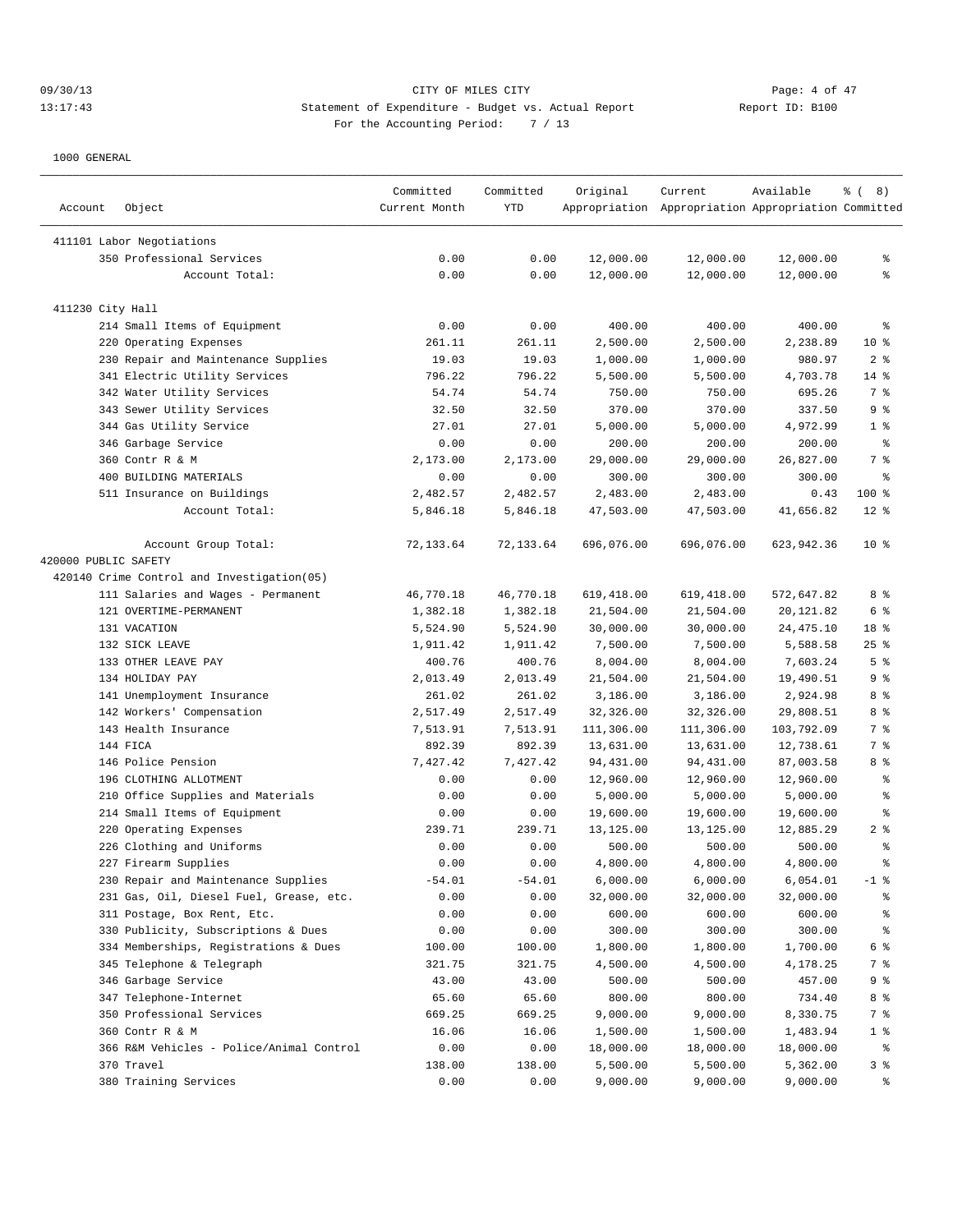# 09/30/13 Page: 5 of 47 13:17:43 Statement of Expenditure - Budget vs. Actual Report Changery Report ID: B100 For the Accounting Period: 7 / 13

| Account | Object                                  | Committed<br>Current Month | Committed<br>YTD | Original               | Current<br>Appropriation Appropriation Appropriation Committed | Available                     | $\frac{6}{6}$ ( 8) |
|---------|-----------------------------------------|----------------------------|------------------|------------------------|----------------------------------------------------------------|-------------------------------|--------------------|
|         | 381 BOOKS(POP&MILES) (correct)          | 0.00                       | 0.00             | 500.00                 | 500.00                                                         | 500.00                        | ႜ                  |
|         | 512 Insurance on Vehicles & Equipment   | 1,474.59                   | 1,474.59         | 1,475.00               | 1,475.00                                                       | 0.41                          | 100 %              |
|         | 700 Grants, Contributions & Indemnities | 15,970.00                  | 15,970.00        | 15,970.00              | 15,970.00                                                      | 0.00                          | $100$ %            |
|         | Account Total:                          | 95,599.11                  |                  | 95,599.11 1,126,240.00 |                                                                | 1, 126, 240.00 1, 030, 640.89 | 8 %                |
|         |                                         |                            |                  |                        |                                                                |                               |                    |
|         | 420142 Drug Enforcement                 |                            |                  |                        |                                                                |                               |                    |
|         | 111 Salaries and Wages - Permanent      | 6,486.06<br>923.02         | 6,486.06         | 45, 263.00             | 45,263.00                                                      | 38,776.94                     | $14*$              |
|         | 121 OVERTIME-PERMANENT<br>131 VACATION  | 0.00                       | 923.02<br>0.00   | 1,274.00<br>1,070.00   | 1,274.00                                                       | 350.98<br>1,070.00            | 72 %               |
|         | 132 SICK LEAVE                          | 0.00                       |                  |                        | 1,070.00                                                       | 700.00                        | နွ<br>န့           |
|         | 133 OTHER LEAVE PAY                     | 0.00                       | 0.00<br>0.00     | 700.00<br>531.00       | 700.00<br>531.00                                               | 531.00                        | န္                 |
|         | 134 HOLIDAY PAY                         | 1,416.80                   | 1,416.80         | 212.00                 | 212.00                                                         | $-1, 204.80$                  | 668 %              |
|         | 141 Unemployment Insurance              | 39.72                      | 39.72            | 219.00                 | 219.00                                                         | 179.28                        | 18 %               |
|         | 142 Workers' Compensation               | 355.10                     | 355.10           | 2,219.00               | 2,219.00                                                       | 1,863.90                      | 16 <sup>8</sup>    |
|         | 143 Health Insurance                    | 1,198.84                   | 1,198.84         | 7,422.00               | 7,422.00                                                       | 6,223.16                      | 16 <sup>8</sup>    |
|         | 144 FTCA                                | 127.97                     | 127.97           | 705.00                 | 705.00                                                         | 577.03                        | 18 %               |
|         | 146 Police Pension                      | 918.56                     | 918.56           | 6,762.00               | 6,762.00                                                       | 5,843.44                      | $14*$              |
|         | 196 CLOTHING ALLOTMENT                  | 0.00                       | 0.00             | 720.00                 | 720.00                                                         | 720.00                        | ႜ                  |
|         | Account Total:                          | 11,466.07                  | 11,466.07        | 67,097.00              | 67,097.00                                                      | 55,630.93                     | $17*$              |
|         |                                         |                            |                  |                        |                                                                |                               |                    |
|         | 420144 School Resource Officer          |                            |                  |                        |                                                                |                               |                    |
|         | 111 Salaries and Wages - Permanent      | 0.00                       | 0.00             | 29,463.00              | 29,463.00                                                      | 29,463.00                     | န္                 |
|         | 121 OVERTIME-PERMANENT                  | 0.00                       | 0.00             | 1,500.00               | 1,500.00                                                       | 1,500.00                      | န့                 |
|         | 131 VACATION                            | 0.00                       | 0.00             | 3,976.00               | 3,976.00                                                       | 3,976.00                      | န့                 |
|         | 132 SICK LEAVE                          | 0.00                       | 0.00             | 1,300.00               | 1,300.00                                                       | 1,300.00                      | န္                 |
|         | 133 OTHER LEAVE PAY                     | 0.00                       | 0.00             | 2,500.00               | 2,500.00                                                       | 2,500.00                      | နွ                 |
|         | 134 HOLIDAY PAY                         | 0.00                       | 0.00             | 500.00                 | 500.00                                                         | 500.00                        | š                  |
|         | 141 Unemployment Insurance              | 0.00                       | 0.00             | 177.00                 | 177.00                                                         | 177.00                        | န့                 |
|         | 142 Workers' Compensation               | 0.00                       | 0.00             | 1,792.00               | 1,792.00                                                       | 1,792.00                      | န့                 |
|         | 143 Health Insurance                    | 0.00                       | 0.00             | 5,202.00               | 5,202.00                                                       | 5,202.00                      | န္                 |
|         | 144 FICA                                | 0.00                       | 0.00             | 569.00                 | 569.00                                                         | 569.00                        | š                  |
|         | 146 Police Pension                      | 0.00                       | 0.00             | 5,236.00               | 5,236.00                                                       | 5,236.00                      | š                  |
|         | Account Total:                          | 0.00                       | 0.00             | 52,215.00              | 52,215.00                                                      | 52,215.00                     | š                  |
|         | 420160 Communications-Dispatch          |                            |                  |                        |                                                                |                               |                    |
|         | 111 Salaries and Wages - Permanent      | 16,305.63                  | 16,305.63        | 243,149.00             | 243,149.00                                                     | 226,843.37                    | 7 %                |
|         | 121 OVERTIME-PERMANENT                  | 112.25                     | 112.25           | 6,000.00               | 6,000.00                                                       | 5,887.75                      | 2 <sup>8</sup>     |
|         | 131 VACATION                            | 1,694.93                   | 1,694.93         | 12,000.00              | 12,000.00                                                      | 10,305.07                     | $14*$              |
|         | 132 SICK LEAVE                          | 0.00                       | 0.00             | 4,500.00               | 4,500.00                                                       | 4,500.00                      | ి                  |
|         | 133 OTHER LEAVE PAY                     | 0.00                       | 0.00             | 3,500.00               | 3,500.00                                                       | 3,500.00                      | ್ಠಿ                |
|         | 134 HOLIDAY PAY                         | 1,365.48                   | 1,365.48         | 12,620.00              | 12,620.00                                                      | 11,254.52                     | 11 <sup>°</sup>    |
|         | 141 Unemployment Insurance              | 87.64                      | 87.64            | 1,265.00               | 1,265.00                                                       | 1,177.36                      | 7 %                |
|         | 142 Workers' Compensation               | 850.75                     | 850.75           | 12,929.00              | 12,929.00                                                      | 12,078.25                     | 7 %                |
|         | 143 Health Insurance                    | 3,096.30                   | 3,096.30         | 44,532.00              | 44,532.00                                                      | 41,435.70                     | 7 %                |
|         | 144 FICA                                | 1,478.54                   | 1,478.54         | 21,509.00              | 21,509.00                                                      | 20,030.46                     | 7 %                |
|         | 145 PERS                                | 1,848.94                   | 1,848.94         | 20,676.00              | 20,676.00                                                      | 18,827.06                     | 9%                 |
|         | 196 CLOTHING ALLOTMENT                  | 0.00                       | 0.00             | 2,400.00               | 2,400.00                                                       | 2,400.00                      | ွေ                 |
|         | 210 Office Supplies and Materials       | 0.00                       | 0.00             | 3,000.00               | 3,000.00                                                       | 3,000.00                      | နွ                 |
|         | 214 Small Items of Equipment            | 0.00                       | 0.00             | 200.00                 | 200.00                                                         | 200.00                        | နွ                 |
|         | 220 Operating Expenses                  | 0.00                       | 0.00             | 1,000.00               | 1,000.00                                                       | 1,000.00                      | ွေ                 |
|         | 226 Clothing and Uniforms               | 0.00                       | 0.00             | 100.00                 | 100.00                                                         | 100.00                        | ွေ                 |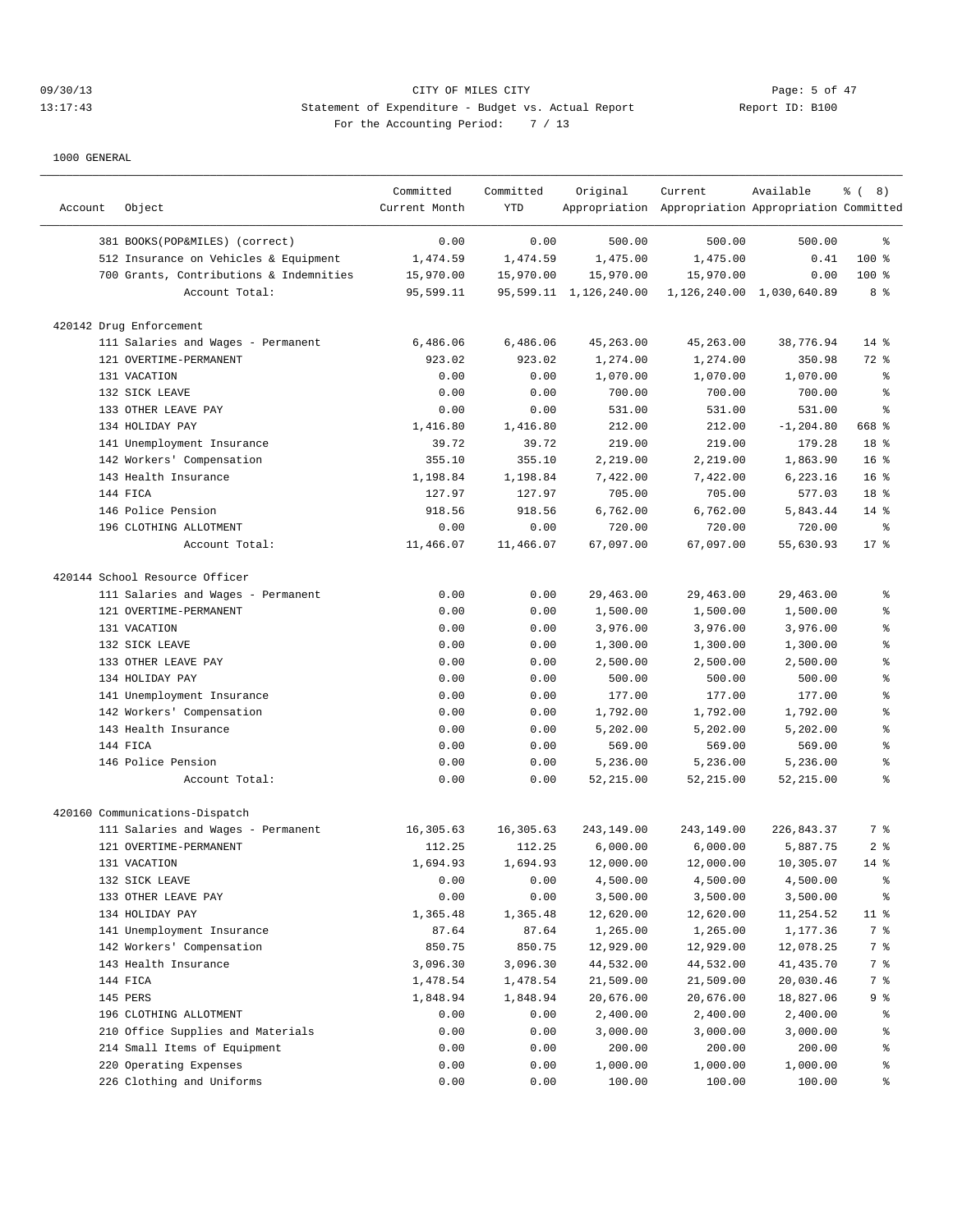# 09/30/13 CITY OF MILES CITY Page: 6 of 47 13:17:43 Statement of Expenditure - Budget vs. Actual Report Report ID: B100 For the Accounting Period: 7 / 13

|         |                                          | Committed     | Committed  | Original   | Current                                             | Available   | $\frac{8}{6}$ ( 8) |
|---------|------------------------------------------|---------------|------------|------------|-----------------------------------------------------|-------------|--------------------|
| Account | Object                                   | Current Month | YTD        |            | Appropriation Appropriation Appropriation Committed |             |                    |
|         |                                          |               |            |            |                                                     |             |                    |
|         | 231 Gas, Oil, Diesel Fuel, Grease, etc.  | 0.00          | 0.00       | 500.00     | 500.00                                              | 500.00      | ႜ                  |
|         | 311 Postage, Box Rent, Etc.              | 0.00          | 0.00       | 75.00      | 75.00                                               | 75.00       | န္                 |
|         | 320 Printing, Duplicating, Typing &      | 0.00          | 0.00       | 100.00     | 100.00                                              | 100.00      | န္                 |
|         | 330 Publicity, Subscriptions & Dues      | 0.00          | 0.00       | 150.00     | 150.00                                              | 150.00      | $\epsilon$         |
|         | 334 Memberships, Registrations & Dues    | 0.00          | 0.00       | 400.00     | 400.00                                              | 400.00      | နွ                 |
|         | 345 Telephone & Telegraph                | 324.54        | 324.54     | 4,000.00   | 4,000.00                                            | 3,675.46    | 8 %                |
|         | 350 Professional Services                | 2,099.50      | 2,099.50   | 500.00     | 500.00                                              | $-1,599.50$ | 420 %              |
|         | 366 R&M Vehicles - Police/Animal Control | 0.00          | 0.00       | 200.00     | 200.00                                              | 200.00      | နွ                 |
|         | 370 Travel                               | 0.00          | 0.00       | 1,000.00   | 1,000.00                                            | 1,000.00    | နွ                 |
|         | 380 Training Services                    | 0.00          | 0.00       | 1,000.00   | 1,000.00                                            | 1,000.00    | $\epsilon$         |
|         | Account Total:                           | 29,264.50     | 29, 264.50 | 397,305.00 | 397,305.00                                          | 368,040.50  | 7 %                |
|         | 420460 Fire Suppression(07)              |               |            |            |                                                     |             |                    |
|         | 111 Salaries and Wages - Permanent       | 27,508.65     | 27,508.65  | 349,089.00 | 349,089.00                                          | 321,580.35  | 8 %                |
|         | 112 SALARIES AND WAGES - PART PAID       | 26.99         | 26.99      | 6,000.00   | 6,000.00                                            | 5,973.01    | နွ                 |
|         | 121 OVERTIME-PERMANENT                   | 1,865.09      | 1,865.09   | 23,000.00  | 23,000.00                                           | 21, 134.91  | 8 %                |
|         | 131 VACATION                             | 2,793.47      | 2,793.47   | 15,550.00  | 15,550.00                                           | 12,756.53   | 18 %               |
|         | 132 SICK LEAVE                           | 880.11        | 880.11     | 15,000.00  | 15,000.00                                           | 14, 119.89  | 6 %                |
|         | 133 OTHER LEAVE PAY                      | 0.00          | 0.00       | 3,000.00   | 3,000.00                                            | 3,000.00    | $\epsilon$         |
|         | 134 HOLIDAY PAY                          | 736.10        | 736.10     | 8,500.00   | 8,500.00                                            | 7,763.90    | 9 <sup>°</sup>     |
|         |                                          |               |            |            |                                                     | 1,406.85    | $10*$              |
|         | 141 Unemployment Insurance               | 152.15        | 152.15     | 1,559.00   | 1,559.00                                            |             |                    |
|         | 142 Workers' Compensation                | 1,681.12      | 1,681.12   | 12,271.00  | 12,271.00                                           | 10,589.88   | $14$ %             |
|         | 143 Health Insurance                     | 4,932.11      | 4,932.11   | 59,228.00  | 59,228.00                                           | 54,295.89   | 8 %                |
|         | 144 FICA                                 | 490.76        | 490.76     | 5,061.00   | 5,061.00                                            | 4,570.24    | $10*$              |
|         | 147 Firemen's Pension                    | 4,331.68      | 4,331.68   | 50,129.00  | 50,129.00                                           | 45,797.32   | 9%                 |
|         | 210 Office Supplies and Materials        | 8.99          | 8.99       | 900.00     | 900.00                                              | 891.01      | 1 <sup>8</sup>     |
|         | 211 Clothing Allotment                   | 0.00          | 0.00       | 7,900.00   | 7,900.00                                            | 7,900.00    | နွ                 |
|         | 214 Small Items of Equipment             | 0.00          | 0.00       | 4,500.00   | 4,500.00                                            | 4,500.00    | $\epsilon$         |
|         | 220 Operating Expenses                   | 76.46         | 76.46      | 3,500.00   | 3,500.00                                            | 3,423.54    | 2 <sup>8</sup>     |
|         | 226 Clothing and Uniforms                | 0.00          | 0.00       | 5,000.00   | 5,000.00                                            | 5,000.00    | နွ                 |
|         | 230 Repair and Maintenance Supplies      | 29.95         | 29.95      | 5,000.00   | 5,000.00                                            | 4,970.05    | 1 <sup>8</sup>     |
|         | 231 Gas, Oil, Diesel Fuel, Grease, etc.  | 0.00          | 0.00       | 6,000.00   | 6,000.00                                            | 6,000.00    | နွ                 |
|         | 241 Consumable Tools                     | 0.00          | 0.00       | 350.00     | 350.00                                              | 350.00      | $\epsilon$         |
|         | 311 Postage, Box Rent, Etc.              | 0.00          | 0.00       | 150.00     | 150.00                                              | 150.00      | နွ                 |
|         | 320 Printing, Duplicating, Typing &      | 20.00         | 20.00      | 100.00     | 100.00                                              | 80.00       | $20*$              |
|         | 330 Publicity, Subscriptions & Dues      | 0.00          | 0.00       | 500.00     | 500.00                                              | 500.00      | ి                  |
|         | 334 Memberships, Registrations & Dues    | 0.00          | 0.00       | 1,200.00   | 1,200.00                                            | 1,200.00    | နွ                 |
|         | 341 Electric Utility Services            | 300.00        | 300.00     | 3,300.00   | 3,300.00                                            | 3,000.00    | 9 <sup>°</sup>     |
|         | 342 Water Utility Services               | 31.20         | 31.20      | 450.00     | 450.00                                              | 418.80      | 7 %                |
|         | 343 Sewer Utility Services               | 18.52         | 18.52      | 300.00     | 300.00                                              | 281.48      | 6 %                |
|         | 344 Gas Utility Service                  | 14.10         | 14.10      | 2,000.00   | 2,000.00                                            | 1,985.90    | $1$ %              |
|         | 345 Telephone & Telegraph                | 170.48        | 170.48     | 3,000.00   | 3,000.00                                            | 2,829.52    | 6 %                |
|         | 346 Garbage Service                      | 446.00        | 446.00     | 900.00     | 900.00                                              | 454.00      | 50%                |
|         | 347 Telephone-Internet                   | 42.36         | 42.36      | 1,000.00   | 1,000.00                                            | 957.64      | 4%                 |
|         | 350 Professional Services                | 60.00         | 60.00      | 5,500.00   | 5,500.00                                            | 5,440.00    | $1$ %              |
|         | 360 Contr R & M                          | 0.00          | 0.00       | 2,000.00   | 2,000.00                                            | 2,000.00    | ိင                 |
|         | 364 R&M Vehicles - Fire/Amb              | 920.10        | 920.10     | 6,500.00   | 6,500.00                                            | 5,579.90    | 14 %               |
|         | 370 Travel                               | 110.87        | 110.87     | 2,500.00   | 2,500.00                                            | 2,389.13    | 4%                 |
|         | 380 Training Services                    | 0.00          | 0.00       | 2,000.00   | 2,000.00                                            | 2,000.00    | ႜૢ                 |
|         | 382 Books                                | 0.00          | 0.00       | 1,500.00   | 1,500.00                                            | 1,500.00    | ႜૢ                 |
|         | 400 BUILDING MATERIALS                   | 0.00          | 0.00       | 1,800.00   | 1,800.00                                            | 1,800.00    | ွေ                 |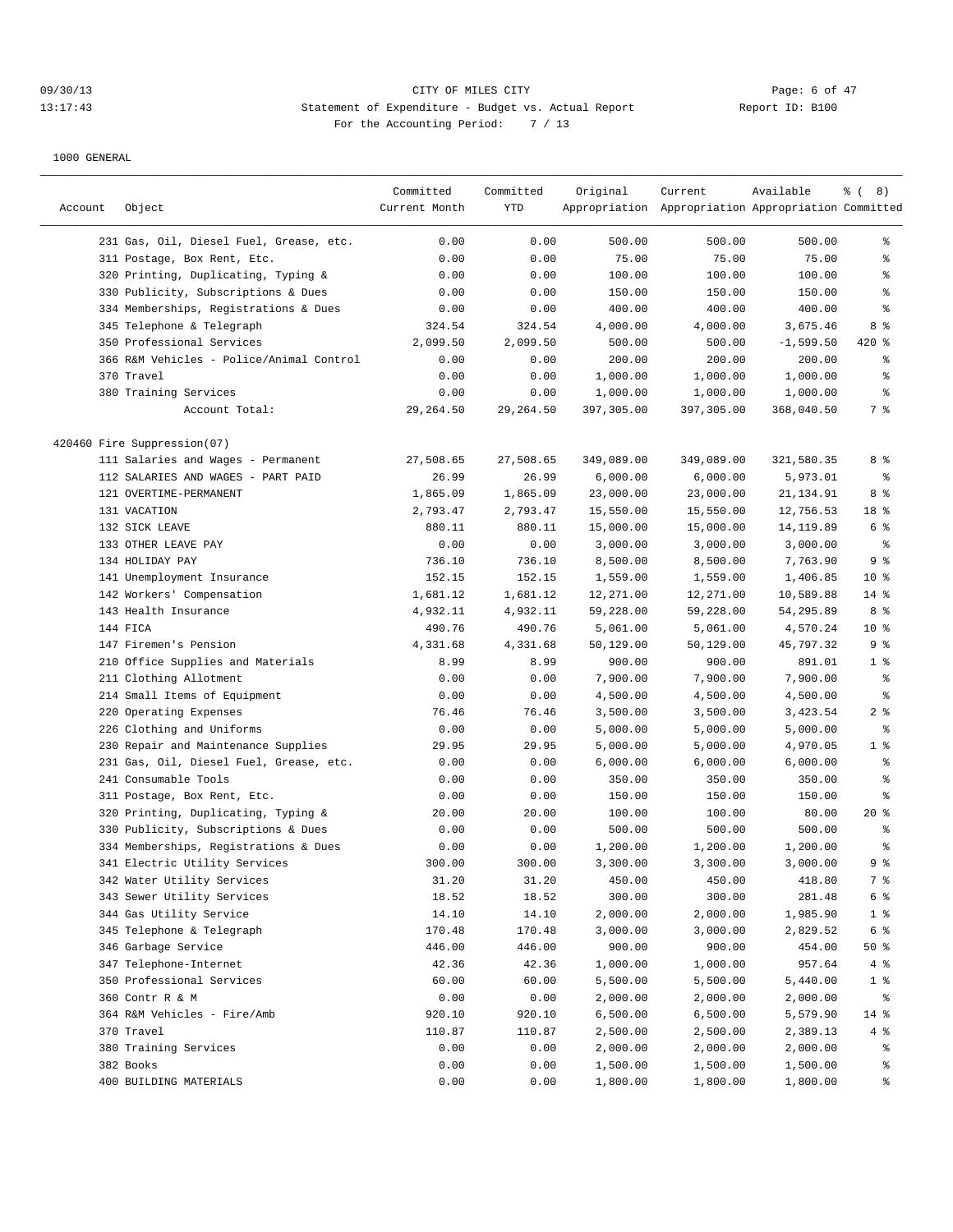## 09/30/13 CITY OF MILES CITY Page: 7 of 47 13:17:43 Statement of Expenditure - Budget vs. Actual Report Report ID: B100 For the Accounting Period: 7 / 13

| Account              | Object                                    | Committed<br>Current Month | Committed<br><b>YTD</b> | Original                | Current<br>Appropriation Appropriation Appropriation Committed | Available                     | $\frac{6}{3}$ ( 8) |
|----------------------|-------------------------------------------|----------------------------|-------------------------|-------------------------|----------------------------------------------------------------|-------------------------------|--------------------|
|                      | 511 Insurance on Buildings                | 1,723.07                   | 1,723.07                | 1,723.00                | 1,723.00                                                       | $-0.07$                       | $100$ %            |
|                      | 512 Insurance on Vehicles & Equipment     | 5, 343.05                  | 5,343.05                | 5,343.00                | 5,343.00                                                       | $-0.05$                       | $100$ %            |
|                      | Account Total:                            | 54,713.38                  | 54,713.38               | 623,303.00              | 623,303.00                                                     | 568,589.62                    | 9 <sub>8</sub>     |
|                      | Account Group Total:                      | 191,043.06                 |                         | 191,043.06 2,266,160.00 |                                                                | 2, 266, 160.00 2, 075, 116.94 | 8 %                |
| 430000 Public Works  |                                           |                            |                         |                         |                                                                |                               |                    |
| 431200 Flood Control |                                           |                            |                         |                         |                                                                |                               |                    |
|                      | 111 Salaries and Wages - Permanent        | 1,158.37                   | 1,158.37                | 12,213.00               | 12,213.00                                                      | 11,054.63                     | 9 %                |
|                      | 131 VACATION                              | 98.04                      | 98.04                   | 2,200.00                | 2,200.00                                                       | 2,101.96                      | 4%                 |
|                      | 132 SICK LEAVE                            | 7.25                       | 7.25                    | 700.00                  | 700.00                                                         | 692.75                        | 1 <sup>°</sup>     |
|                      | 133 OTHER LEAVE PAY                       | 0.00                       | 0.00                    | 728.00                  | 728.00                                                         | 728.00                        | နွ                 |
|                      | 141 Unemployment Insurance                | 5.96                       | 5.96                    | 72.00                   | 72.00                                                          | 66.04                         | 8 %                |
|                      | 142 Workers' Compensation                 | 119.46                     | 119.46                  | 838.00                  | 838.00                                                         | 718.54                        | $14*$              |
|                      | 143 Health Insurance                      | 247.42                     | 247.42                  | 2,969.00                | 2,969.00                                                       | 2,721.58                      | 8 %                |
|                      | 144 FICA                                  | 101.25                     | 101.25                  | 1,212.00                | 1,212.00                                                       | 1,110.75                      | 8%                 |
|                      | 145 PERS                                  | 152.46                     | 152.46                  | 1,279.00                | 1,279.00                                                       | 1,126.54                      | $12*$              |
|                      | 196 CLOTHING ALLOTMENT                    | 60.00                      | 60.00                   | 60.00                   | 60.00                                                          | 0.00                          | 100 %              |
|                      | 210 Office Supplies and Materials         | 27.62                      | 27.62                   | 250.00                  | 250.00                                                         | 222.38                        | $11$ %             |
|                      | 214 Small Items of Equipment              | 0.00                       | 0.00                    | 1,500.00                | 1,500.00                                                       | 1,500.00                      | နွ                 |
|                      | 220 Operating Expenses                    | 0.00                       | 0.00                    | 250.00                  | 250.00                                                         | 250.00                        | န္                 |
|                      | 311 Postage, Box Rent, Etc.               | 25.78                      | 25.78                   | 300.00                  | 300.00                                                         | 274.22                        | 9 <sub>8</sub>     |
|                      | 327 Map Printing                          | 0.00                       | 0.00                    | 150.00                  | 150.00                                                         | 150.00                        | ి                  |
|                      | 330 Publicity, Subscriptions & Dues       | 0.00                       | 0.00                    | 100.00                  | 100.00                                                         | 100.00                        | ి                  |
|                      | 331 Publication of Formal & Legal Notices | 0.00                       | 0.00                    | 2,000.00                | 2,000.00                                                       | 2,000.00                      | ి                  |
|                      | 334 Memberships, Registrations & Dues     | 0.00                       | 0.00                    | 250.00                  | 250.00                                                         | 250.00                        | န္                 |
|                      | 345 Telephone & Telegraph                 | 0.00                       | 0.00                    | 100.00                  | 100.00                                                         | 100.00                        | န္                 |
|                      | 350 Professional Services                 | 0.00                       | 0.00                    | 198,500.00              | 198,500.00                                                     | 198,500.00                    | န္                 |
|                      | 370 Travel                                | 0.00                       | 0.00                    | 2,000.00                | 2,000.00                                                       | 2,000.00                      | 昙                  |
|                      | 380 Training Services                     | $-632.13$                  | $-632.13$               | 500.00                  | 500.00                                                         | 1,132.13                      | $***$<br>್ಠಿ       |
|                      | 382 Books                                 | 0.00                       | 0.00                    | 100.00                  | 100.00                                                         | 100.00                        | ႜ                  |
|                      | 533 Machinery and Equipment Rental        | 0.00                       | 0.00                    | 250.00                  | 250.00                                                         | 250.00                        | န္                 |
|                      | 540 Special Assessments                   | 0.00                       | 0.00                    | 250.00                  | 250.00                                                         | 250.00                        | နွ                 |
|                      | Account Total:                            | 1,371.48                   | 1,371.48                | 228,771.00              | 228,771.00                                                     | 227,399.52                    | 1 <sup>°</sup>     |
|                      | Account Group Total:                      | 1,371.48                   | 1,371.48                | 228,771.00              | 228,771.00                                                     | 227,399.52                    | 1 <sup>8</sup>     |
| 440000 PUBLIC HEALTH |                                           |                            |                         |                         |                                                                |                               |                    |
|                      | 440600 Animal Control Services (21)       |                            |                         |                         |                                                                |                               |                    |
|                      | 111 Salaries and Wages - Permanent        | 2,639.12                   | 2,639.12                | 42,864.00               | 42,864.00                                                      | 40,224.88                     | 6 %                |
|                      | 131 VACATION                              | 983.06                     | 983.06                  | 0.00                    | 0.00                                                           | $-983.06$                     | $\,{}^{\circ}\!$   |
|                      | 132 SICK LEAVE                            | 18.86                      | 18.86                   | 0.00                    | 0.00                                                           | $-18.86$                      | $\,{}^{\circ}\!$   |
|                      | 134 HOLIDAY PAY                           | 39.00                      | 39.00                   | 0.00                    | 0.00                                                           | $-39.00$                      | $\frac{6}{3}$      |
|                      | 141 Unemployment Insurance                | 16.56                      | 16.56                   | 101.00                  | 101.00                                                         | 84.44                         | 16 <sup>°</sup>    |
|                      | 142 Workers' Compensation                 | 191.45                     | 191.45                  | 1,177.00                | 1,177.00                                                       | 985.55                        | 16 %               |
|                      | 143 Health Insurance                      | 618.50                     | 618.50                  | 7,422.00                | 7,422.00                                                       | 6,803.50                      | 8 %                |
|                      | 144 FICA                                  | 281.52                     | 281.52                  | 1,720.00                | 1,720.00                                                       | 1,438.48                      | 16 %               |
|                      | 145 PERS                                  | 408.49                     | 408.49                  | 1,643.00                | 1,643.00                                                       | 1,234.51                      | 25%                |
|                      | 196 CLOTHING ALLOTMENT                    | 0.00                       | 0.00                    | 720.00                  | 720.00                                                         | 720.00                        | ႜૢ                 |
|                      | 210 Office Supplies and Materials         | 0.00                       | 0.00                    | 150.00                  | 150.00                                                         | 150.00                        | ိန                 |
|                      | 211 Clothing Allotment                    | 0.00                       | 0.00                    | 150.00                  | 150.00                                                         | 150.00                        | $\,{}^{\circ}\!$   |
|                      | 214 Small Items of Equipment              | 0.00                       | 0.00                    | 400.00                  | 400.00                                                         | 400.00                        | $\,{}^{\circ}\!$   |
|                      | 220 Operating Expenses                    | 15.00                      | 15.00                   | 1,200.00                | 1,200.00                                                       | 1,185.00                      | 1 <sup>8</sup>     |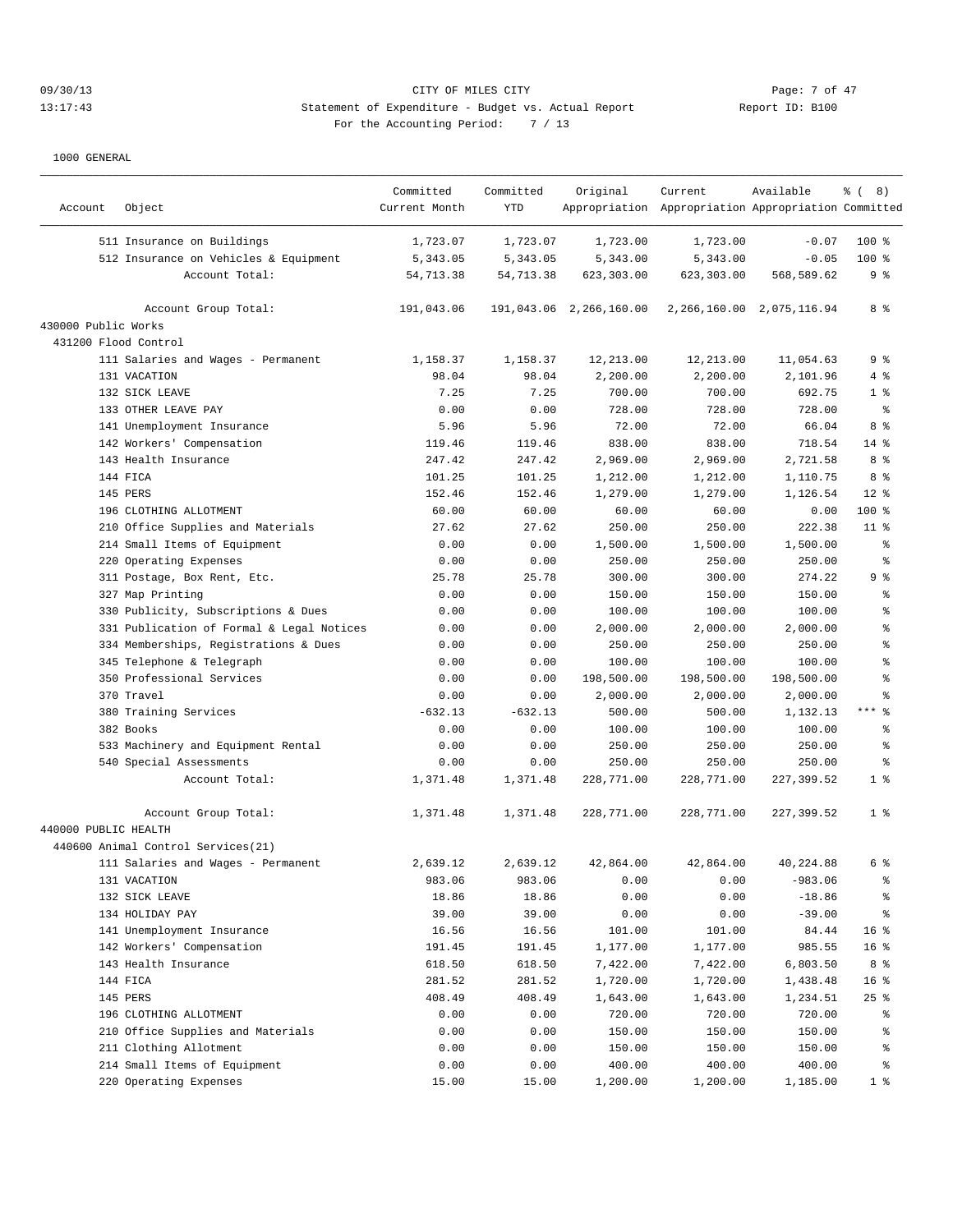## 09/30/13 CITY OF MILES CITY Page: 8 of 47 13:17:43 Statement of Expenditure - Budget vs. Actual Report Report ID: B100 For the Accounting Period: 7 / 13

|         |                                          | Committed     | Committed | Original   | Current                                             | Available  | $\frac{6}{6}$ ( 8) |
|---------|------------------------------------------|---------------|-----------|------------|-----------------------------------------------------|------------|--------------------|
| Account | Object                                   | Current Month | YTD       |            | Appropriation Appropriation Appropriation Committed |            |                    |
|         | 230 Repair and Maintenance Supplies      | 0.00          | 0.00      | 250.00     | 250.00                                              | 250.00     | နွ                 |
|         | 231 Gas, Oil, Diesel Fuel, Grease, etc.  | 0.00          | 0.00      | 1,400.00   | 1,400.00                                            | 1,400.00   | ್ಠಿ                |
|         | 311 Postage, Box Rent, Etc.              | 0.00          | 0.00      | 20.00      | 20.00                                               | 20.00      | နွ                 |
|         | 320 Printing, Duplicating, Typing &      | 0.00          | 0.00      | 25.00      | 25.00                                               | 25.00      | န္                 |
|         | 330 Publicity, Subscriptions & Dues      | 0.00          | 0.00      | 25.00      | 25.00                                               | 25.00      | $\epsilon$         |
|         | 341 Electric Utility Services            | 39.05         | 39.05     | 350.00     | 350.00                                              | 310.95     | $11$ %             |
|         | 342 Water Utility Services               | 22.22         | 22.22     | 350.00     | 350.00                                              | 327.78     | 6 %                |
|         | 343 Sewer Utility Services               | 12.95         | 12.95     | 150.00     | 150.00                                              | 137.05     | 9 <sub>8</sub>     |
|         | 344 Gas Utility Service                  | 24.10         | 24.10     | 600.00     | 600.00                                              | 575.90     | 4%                 |
|         | 345 Telephone & Telegraph                | 44.36         | 44.36     | 500.00     | 500.00                                              | 455.64     | 9 <sub>8</sub>     |
|         | 347 Telephone-Internet                   | 0.00          | 0.00      | 20.00      | 20.00                                               | 20.00      | ႜ                  |
|         | 350 Professional Services                | 390.00        | 390.00    | 3,000.00   | 3,000.00                                            | 2,610.00   | $13*$              |
|         | 360 Contr R & M                          | 0.00          | 0.00      | 100.00     | 100.00                                              | 100.00     | နွ                 |
|         | 366 R&M Vehicles - Police/Animal Control | 0.00          | 0.00      | 100.00     | 100.00                                              | 100.00     | $\epsilon$         |
|         | 370 Travel                               | 0.00          | 0.00      | 200.00     | 200.00                                              | 200.00     | နွ                 |
|         | 380 Training Services                    | 0.00          | 0.00      | 100.00     | 100.00                                              | 100.00     | န္                 |
|         | 511 Insurance on Buildings               | 68.36         | 68.36     | 68.00      | 68.00                                               | $-0.36$    | $101$ %            |
|         | Account Total:                           | 5,812.60      | 5,812.60  | 64,805.00  | 64,805.00                                           | 58,992.40  | 9 <sub>8</sub>     |
|         |                                          |               |           |            |                                                     |            |                    |
|         | Account Group Total:                     | 5,812.60      | 5,812.60  | 64,805.00  | 64,805.00                                           | 58,992.40  | 9 <sub>8</sub>     |
|         | 460000 CULTURE AND RECREATION            |               |           |            |                                                     |            |                    |
|         | 460433 Park Operations(13)               |               |           |            |                                                     |            |                    |
|         | 111 Salaries and Wages - Permanent       | 12,359.42     | 12,359.42 | 129,796.00 | 129,796.00                                          | 117,436.58 | $10*$              |
|         | 121 OVERTIME-PERMANENT                   | 1,844.56      | 1,844.56  | 6,000.00   | 6,000.00                                            | 4,155.44   | $31$ %             |
|         | 131 VACATION                             | 988.46        | 988.46    | 10,500.00  | 10,500.00                                           | 9,511.54   | 9 <sup>°</sup>     |
|         | 132 SICK LEAVE                           | 650.48        | 650.48    | 5,000.00   | 5,000.00                                            | 4,349.52   | $13*$              |
|         | 134 HOLIDAY PAY                          | 1,097.80      | 1,097.80  | 3,000.00   | 3,000.00                                            | 1,902.20   | 37%                |
|         | 141 Unemployment Insurance               | 78.32         | 78.32     | 694.00     | 694.00                                              | 615.68     | $11$ %             |
|         | 142 Workers' Compensation                | 956.60        | 956.60    | 8,051.00   | 8,051.00                                            | 7,094.40   | $12*$              |
|         | 143 Health Insurance                     | 1,929.40      | 1,929.40  | 24,047.00  | 24,047.00                                           | 22,117.60  | 8%                 |
|         | 144 FICA                                 | 1,286.38      | 1,286.38  | 11,804.00  | 11,804.00                                           | 10,517.62  | $11$ %             |
|         | 145 PERS                                 | 1,625.51      | 1,625.51  | 11,670.00  | 11,670.00                                           | 10,044.49  | $14$ %             |
|         | 196 CLOTHING ALLOTMENT                   | 457.50        | 457.50    | 450.00     | 450.00                                              | $-7.50$    | 102 %              |
|         | 210 Office Supplies and Materials        | 0.00          | 0.00      | 150.00     | 150.00                                              | 150.00     | $\epsilon$         |
|         | 214 Small Items of Equipment             | 0.00          | 0.00      | 7,500.00   | 7,500.00                                            | 7,500.00   | ್ಠಿ                |
|         | 220 Operating Expenses                   | 0.00          | 0.00      | 2,200.00   | 2,200.00                                            | 2,200.00   | ್ಠಿ                |
|         | 222 Chemicals, Lab & Med Supplies        | 0.00          | 0.00      | 8,920.00   | 8,920.00                                            | 8,920.00   | ್ಠಿ                |
|         | 226 Clothing and Uniforms                | 0.00          | 0.00      | 500.00     | 500.00                                              | 500.00     | နွ                 |
|         | 230 Repair and Maintenance Supplies      | 427.25        | 427.25    | 10,000.00  | 10,000.00                                           | 9,572.75   | 4%                 |
|         | 231 Gas, Oil, Diesel Fuel, Grease, etc.  | 0.00          | 0.00      | 8,000.00   | 8,000.00                                            | 8,000.00   | $\rm ^{o}$         |
|         | 334 Memberships, Registrations & Dues    | 0.00          | 0.00      | 500.00     | 500.00                                              | 500.00     | ိစ                 |
|         | 341 Electric Utility Services            | 912.00        | 912.00    | 7,500.00   | 7,500.00                                            | 6,588.00   | $12*$              |
|         | 342 Water Utility Services               | 37.79         | 37.79     | 22,000.00  | 22,000.00                                           | 21,962.21  | ႜ                  |
|         | 343 Sewer Utility Services               | 21.33         | 21.33     | 1,000.00   | 1,000.00                                            | 978.67     | 2 <sub>8</sub>     |
|         | 344 Gas Utility Service                  | 34.31         | 34.31     | 2,400.00   | 2,400.00                                            | 2,365.69   | 1 <sup>8</sup>     |
|         | 345 Telephone & Telegraph                | 46.03         | 46.03     | 500.00     | 500.00                                              | 453.97     | 9%                 |
|         | 346 Garbage Service                      | 0.00          | 0.00      | 850.00     | 850.00                                              | 850.00     | ႜွ                 |
|         | 347 Telephone-Internet                   | 37.60         | 37.60     | 450.00     | 450.00                                              | 412.40     | 8 %                |
|         | 350 Professional Services                | 42.00         | 42.00     | 10,000.00  | 10,000.00                                           | 9,958.00   | ႜွ                 |
|         | 360 Contr R & M                          | 426.95        | 426.95    | 9,000.00   | 9,000.00                                            | 8,573.05   | 5 <sup>°</sup>     |
|         | 363 R&M Vehicles/Equip/Labor-PW          | 279.60        | 279.60    | 17,300.00  | 17,300.00                                           | 17,020.40  | 2 <sup>8</sup>     |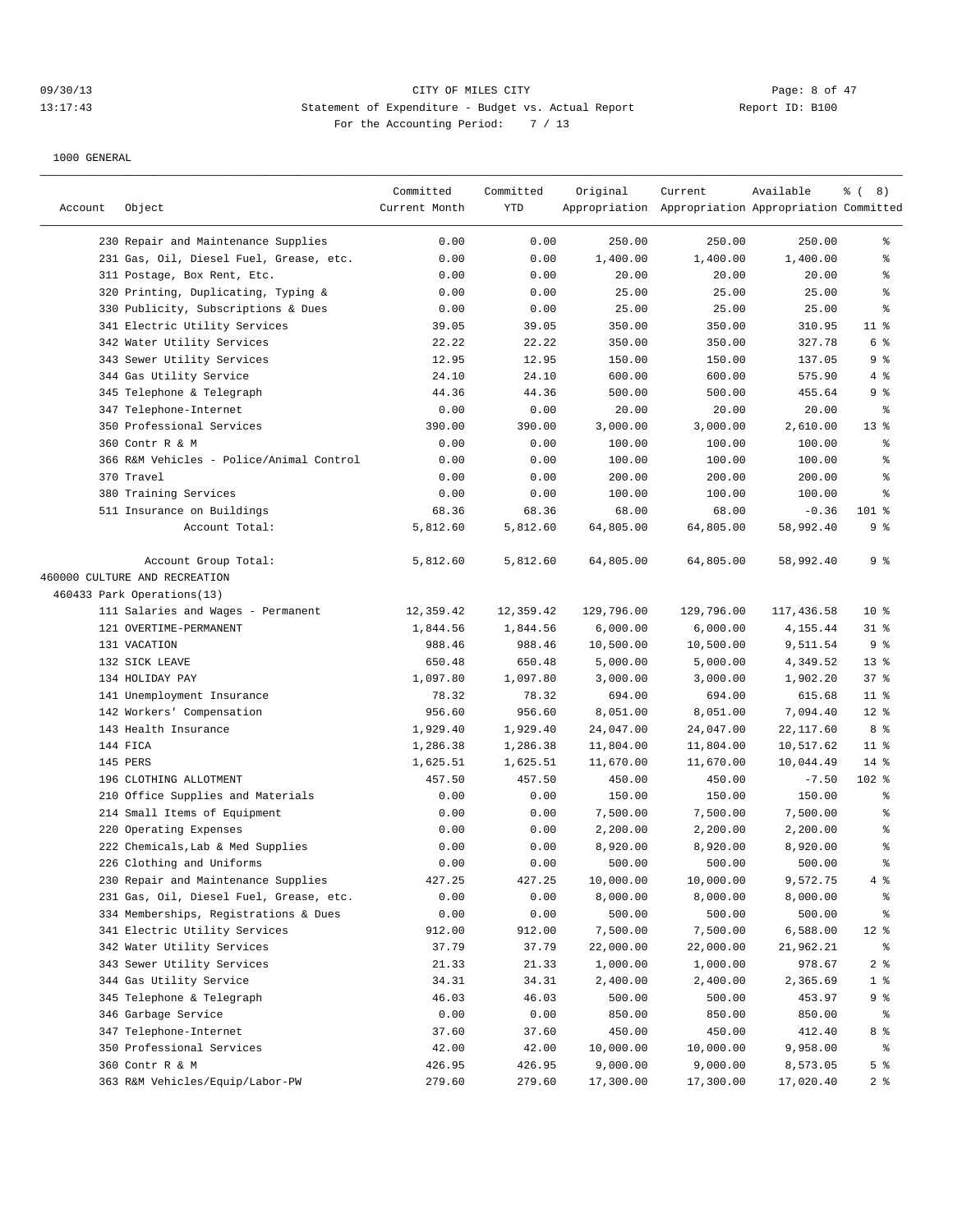# 09/30/13 Page: 9 of 47 13:17:43 Statement of Expenditure - Budget vs. Actual Report Changery Report ID: B100 For the Accounting Period: 7 / 13

| Account              | Object                                   | Committed<br>Current Month | Committed<br>YTD | Original   | Current<br>Appropriation Appropriation Appropriation Committed | Available  | $\frac{6}{6}$ ( 8) |
|----------------------|------------------------------------------|----------------------------|------------------|------------|----------------------------------------------------------------|------------|--------------------|
|                      |                                          |                            |                  |            |                                                                |            |                    |
|                      | 370 Travel                               | 0.00                       | 0.00             | 600.00     | 600.00                                                         | 600.00     | န္                 |
|                      | 380 Training Services                    | 0.00                       | 0.00             | 1,000.00   | 1,000.00                                                       | 1,000.00   | ి                  |
|                      | 511 Insurance on Buildings               | 2,382.75                   | 2,382.75         | 2,383.00   | 2,383.00                                                       | 0.25       | 100 %              |
|                      | 512 Insurance on Vehicles & Equipment    | 450.51                     | 450.51           | 451.00     | 451.00                                                         | 0.49       | 100 %              |
|                      | 514 Other Insurance (Boilers)            | 0.00                       | 0.00             | 800.00     | 800.00                                                         | 800.00     | ి                  |
|                      | 936 Parks and Recreation Facilities      | 0.00                       | 0.00             | 89,177.00  | 89,177.00                                                      | 89,177.00  | ి                  |
|                      | Account Total:                           | 28, 372.55                 | 28, 372.55       | 414,193.00 | 414,193.00                                                     | 385,820.45 | 7 %                |
|                      | 460434 Fish, Wildlife Trailways          |                            |                  |            |                                                                |            |                    |
|                      | 740 Awards and Indemnities               | 0.00                       | 0.00             | 16,953.00  | 16,953.00                                                      | 16,953.00  | နွ                 |
|                      | Account Total:                           | 0.00                       | 0.00             | 16,953.00  | 16,953.00                                                      | 16,953.00  | န္                 |
| 460445 Swimming Pool |                                          |                            |                  |            |                                                                |            |                    |
|                      | 111 Salaries and Wages - Permanent       | 17,053.49                  | 17,053.49        | 50,000.00  | 50,000.00                                                      | 32,946.51  | $34$ $%$           |
|                      | 141 Unemployment Insurance               | 76.74                      | 76.74            | 69.00      | 69.00                                                          | $-7.74$    | 111 %              |
|                      | 142 Workers' Compensation                | 892.93                     | 892.93           | 797.00     | 797.00                                                         | $-95.93$   | 112 %              |
|                      | 144 FICA                                 | 1,304.59                   | 1,304.59         | 1,165.00   | 1,165.00                                                       | $-139.59$  | 112 %              |
|                      | 145 PERS                                 | 219.97                     | 219.97           | 127.00     | 127.00                                                         | $-92.97$   | $173$ %            |
|                      | 214 Small Items of Equipment             | 0.00                       | 0.00             | 200.00     | 200.00                                                         | 200.00     | $\,{}^{\circ}\!$   |
| 220                  | Operating Expenses                       | 0.00                       | 0.00             | 900.00     | 900.00                                                         | 900.00     | $\,{}^{\circ}\!$   |
|                      | 222 Chemicals, Lab & Med Supplies        | 0.00                       | 0.00             | 3,000.00   | 3,000.00                                                       | 3,000.00   | ి                  |
|                      | 226 Clothing and Uniforms                | 336.00                     | 336.00           | 0.00       | 0.00                                                           | $-336.00$  | ి                  |
|                      | 230 Repair and Maintenance Supplies      | 0.00                       | 0.00             | 1,000.00   | 1,000.00                                                       | 1,000.00   | ి                  |
|                      | 341 Electric Utility Services            | 300.46                     | 300.46           | 1,000.00   | 1,000.00                                                       | 699.54     | $30*$              |
|                      | 342 Water Utility Services               | 51.49                      | 51.49            | 300.00     | 300.00                                                         | 248.51     | $17*$              |
|                      | 343 Sewer Utility Services               | 21.33                      | 21.33            | 85.00      | 85.00                                                          | 63.67      | $25$ $%$           |
|                      | 345 Telephone & Telegraph                | 0.00                       | 0.00             | 130.00     | 130.00                                                         | 130.00     | ి                  |
|                      | 350 Professional Services                | 0.00                       | 0.00             | 250.00     | 250.00                                                         | 250.00     | ႜ                  |
|                      | 360 Contr R & M                          | 0.00                       | 0.00             | 500.00     | 500.00                                                         | 500.00     | $\,{}^{\circ}\!$   |
|                      | 363 R&M Vehicles/Equip/Labor-PW          | 0.00                       | 0.00             | 1,000.00   | 1,000.00                                                       | 1,000.00   | ి                  |
|                      | 380 Training Services                    | 126.00                     | 126.00           | 1,200.00   | 1,200.00                                                       | 1,074.00   | $11$ %             |
|                      | 540 Special Assessments                  | 0.00                       | 0.00             | 678.00     | 678.00                                                         | 678.00     | $\,{}^{\circ}\!$   |
|                      | Account Total:                           | 20,383.00                  | 20,383.00        | 62,401.00  | 62,401.00                                                      | 42,018.00  | 33%                |
|                      | Account Group Total:                     | 48,755.55                  | 48,755.55        | 493,547.00 | 493,547.00                                                     | 444,791.45 | $10*$              |
|                      | 470000 Housing and Community Development |                            |                  |            |                                                                |            |                    |
|                      | 470300 Ecomonic Development              |                            |                  |            |                                                                |            |                    |
|                      | 350 Professional Services                | 0.00                       | 0.00             | 13,438.00  | 13,438.00                                                      | 13,438.00  | ႜ                  |
|                      | Account Total:                           | 0.00                       | 0.00             | 13,438.00  | 13,438.00                                                      | 13,438.00  | နွ                 |
|                      | Account Group Total:                     | 0.00                       | 0.00             | 13,438.00  | 13,438.00                                                      | 13,438.00  | န္                 |
| 490000 DEBT SERVICE  |                                          |                            |                  |            |                                                                |            |                    |
|                      | 490500 Other Debt Service Payments       |                            |                  |            |                                                                |            |                    |
|                      | 610 Principal-Police Cars                | 8,960.94                   | 8,960.94         | 18,006.00  | 18,006.00                                                      | 9,045.06   | 50%                |
|                      | 620 Interest-Police Cars                 | 134.60                     | 134.60           | 227.00     | 227.00                                                         | 92.40      | 59 %               |
|                      | Account Total:                           | 9,095.54                   | 9,095.54         | 18,233.00  | 18,233.00                                                      | 9,137.46   | 50%                |
|                      | Account Group Total:                     | 9,095.54                   | 9,095.54         | 18,233.00  | 18,233.00                                                      | 9,137.46   | 50%                |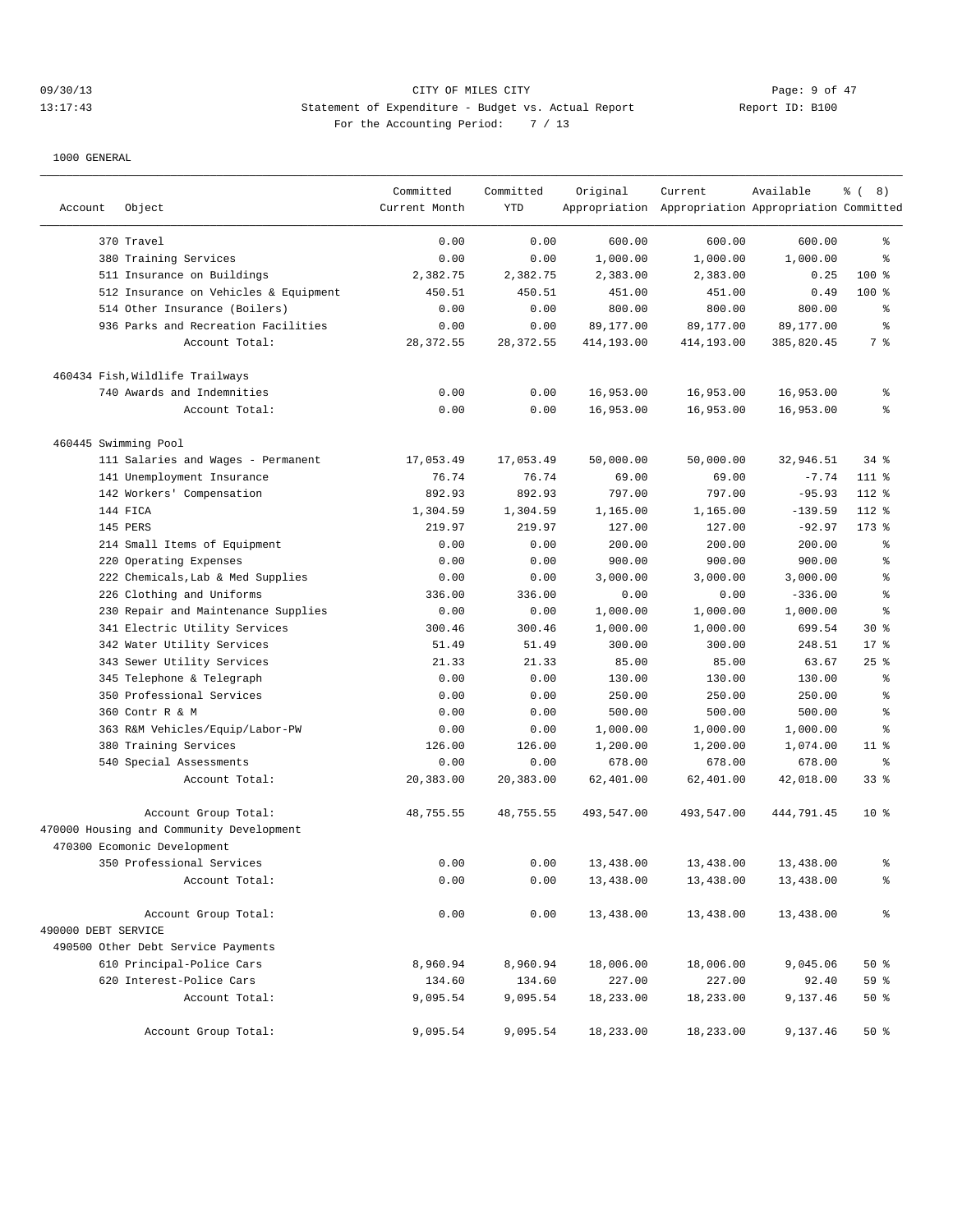# 09/30/13 Page: 10 of 47 13:17:43 Statement of Expenditure - Budget vs. Actual Report Changer Report ID: B100 For the Accounting Period: 7 / 13

| Object<br>Account                        | Committed<br>Current Month | Committed<br>YTD | Original<br>Appropriation | Current        | Available<br>Appropriation Appropriation Committed | <sub>රි</sub> ( 8 ) |
|------------------------------------------|----------------------------|------------------|---------------------------|----------------|----------------------------------------------------|---------------------|
| 510000 MISCELLANEOUS                     |                            |                  |                           |                |                                                    |                     |
| 510330 Comprehensive Liability Insurance |                            |                  |                           |                |                                                    |                     |
| 513 Liability                            | 0.00                       | 0.00             | 63,584.00                 | 63,584.00      | 63,584.00                                          | နွ                  |
| Account Total:                           | 0.00                       | 0.00             | 63,584.00                 | 63,584.00      | 63,584.00                                          | နွ                  |
| Account Group Total:                     | 0.00                       | 0.00             | 63,584.00                 | 63,584.00      | 63,584.00                                          | နွ                  |
| 520000 OTHER FINANCING USES              |                            |                  |                           |                |                                                    |                     |
| 521000 Interfund Operating Transfers Out |                            |                  |                           |                |                                                    |                     |
| 820 Transfers to Other Funds             | 23,623.91                  | 23,623.91        | 367,487.00                | 367,487.00     | 343,863.09                                         | 6 %                 |
| Account Total:                           | 23,623.91                  | 23,623.91        | 367,487.00                | 367,487.00     | 343,863.09                                         | 6 %                 |
| Account Group Total:                     | 23,623.91                  | 23,623.91        | 367,487.00                | 367,487.00     | 343,863.09                                         | 6 %                 |
| Fund Total:                              | 351,835.78                 | 351,835.78       | 4, 212, 101.00            | 4, 212, 101.00 | 3,860,265.22                                       | 8 %                 |
|                                          |                            |                  |                           |                |                                                    |                     |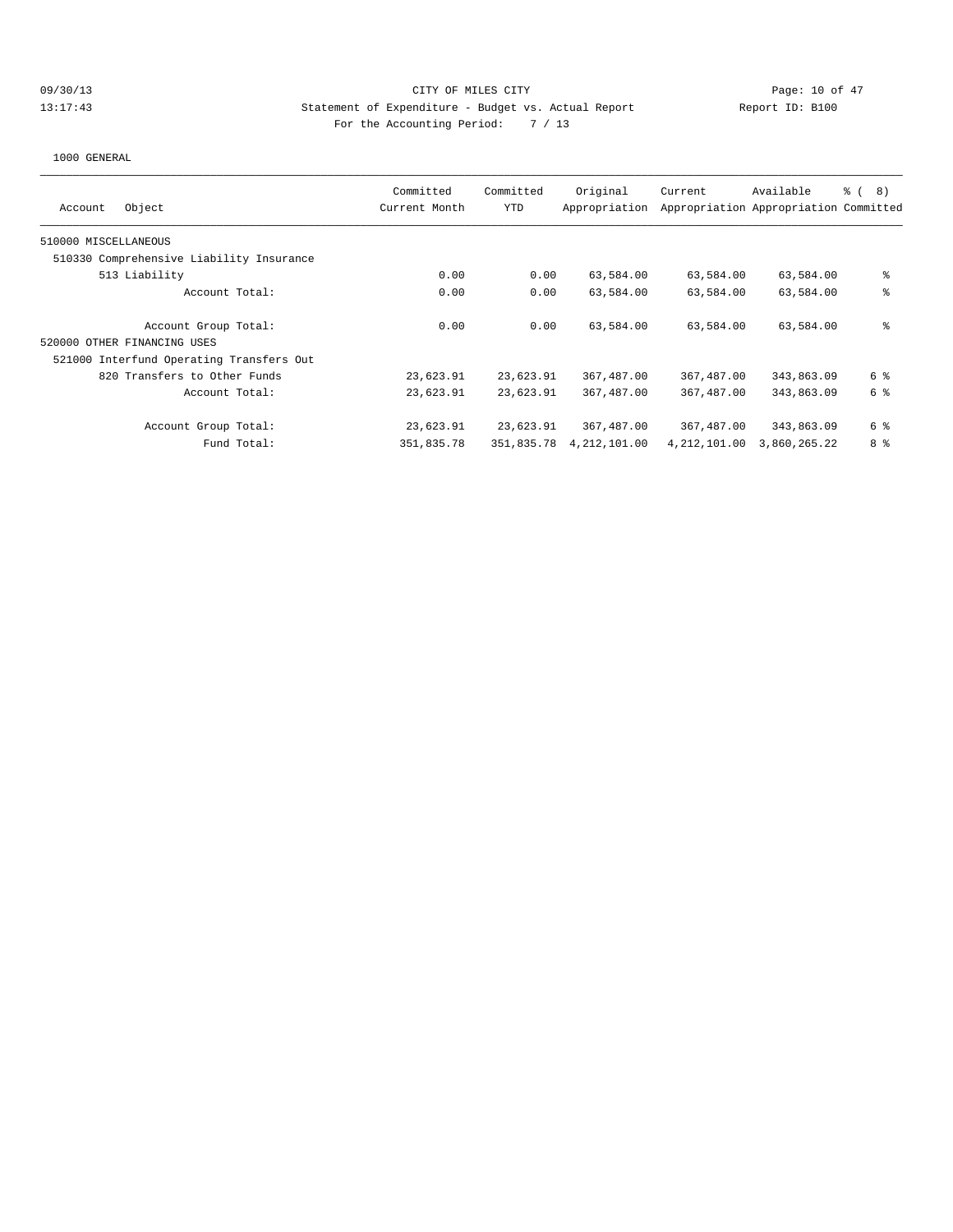# 09/30/13 Page: 11 of 47 13:17:43 Statement of Expenditure - Budget vs. Actual Report Changer Report ID: B100 For the Accounting Period: 7 / 13

2220 LIBRARY

| Account              | Object                                   | Committed<br>Current Month | Committed<br><b>YTD</b> | Original    | Current<br>Appropriation Appropriation Appropriation Committed | Available   | <sub>රි</sub> ( 8 ) |
|----------------------|------------------------------------------|----------------------------|-------------------------|-------------|----------------------------------------------------------------|-------------|---------------------|
|                      | 460000 CULTURE AND RECREATION            |                            |                         |             |                                                                |             |                     |
|                      | 460100 Library Services(16)              |                            |                         |             |                                                                |             |                     |
|                      | 111 Salaries and Wages - Permanent       | 14,400.19                  | 14,400.19               | 191,938.00  | 191,938.00                                                     | 177,537.81  | 8 %                 |
|                      | 131 VACATION                             | 1,653.54                   | 1,653.54                | 0.00        | 0.00                                                           | $-1,653.54$ | နွ                  |
|                      | 132 SICK LEAVE                           | 21.17                      | 21.17                   | 0.00        | 0.00                                                           | $-21.17$    | ి                   |
|                      | 141 Unemployment Insurance               | 75.77                      | 75.77                   | 864.00      | 864.00                                                         | 788.23      | 9 <sup>8</sup>      |
|                      | 142 Workers' Compensation                | 65.75                      | 65.75                   | 750.00      | 750.00                                                         | 684.25      | 9 %                 |
|                      | 143 Health Insurance                     | 3,091.80                   | 3,091.80                | 37,110.00   | 37,110.00                                                      | 34,018.20   | 8 %                 |
|                      | 144 FICA                                 | 1,233.46                   | 1,233.46                | 14,683.00   | 14,683.00                                                      | 13,449.54   | 8 %                 |
|                      | 145 PERS                                 | 1,932.22                   | 1,932.22                | 15,489.00   | 15,489.00                                                      | 13,556.78   | $12*$               |
|                      | 196 CLOTHING ALLOTMENT                   | 750.00                     | 750.00                  | 900.00      | 900.00                                                         | 150.00      | 83%                 |
|                      | 210 Office Supplies and Materials        | 0.00                       | 0.00                    | 1,500.00    | 1,500.00                                                       | 1,500.00    | နွ                  |
|                      | 220 Operating Expenses                   | 0.00                       | 0.00                    | 1,000.00    | 1,000.00                                                       | 1,000.00    | ႜ                   |
|                      | 224 Janitorial Supplies                  | 104.00                     | 104.00                  | 500.00      | 500.00                                                         | 396.00      | $21$ %              |
|                      | 311 Postage, Box Rent, Etc.              | 0.00                       | 0.00                    | 2,000.00    | 2,000.00                                                       | 2,000.00    | န္                  |
|                      | 320 Printing, Duplicating, Typing &      | 0.00                       | 0.00                    | 1,000.00    | 1,000.00                                                       | 1,000.00    | ి                   |
|                      | 334 Memberships, Registrations & Dues    | 0.00                       | 0.00                    | 1,000.00    | 1,000.00                                                       | 1,000.00    | န္                  |
|                      | 341 Electric Utility Services            | 957.69                     | 957.69                  | 6,500.00    | 6,500.00                                                       | 5,542.31    | 15 <sup>8</sup>     |
|                      | 342 Water Utility Services               | 28.03                      | 28.03                   | 500.00      | 500.00                                                         | 471.97      | 6 %                 |
|                      | 343 Sewer Utility Services               | 12.95                      | 12.95                   | 300.00      | 300.00                                                         | 287.05      | 4 %                 |
|                      | 344 Gas Utility Service                  | 25.03                      | 25.03                   | 4,000.00    | 4,000.00                                                       | 3,974.97    | 1 <sup>8</sup>      |
|                      | 345 Telephone & Telegraph                | 85.62                      | 85.62                   | 1,500.00    | 1,500.00                                                       | 1,414.38    | 6 %                 |
|                      | 346 Garbage Service                      | 0.00                       | 0.00                    | 500.00      | 500.00                                                         | 500.00      | နွ                  |
|                      | 347 Telephone-Internet                   | 94.50                      | 94.50                   | 1,500.00    | 1,500.00                                                       | 1,405.50    | 6 %                 |
|                      | 350 Professional Services                | 0.00                       | 0.00                    | 7,000.00    | 7,000.00                                                       | 7,000.00    | ి                   |
|                      | 360 Contr R & M                          | 452.00                     | 452.00                  | 8,000.00    | 8,000.00                                                       | 7,548.00    | 6 %                 |
|                      | 370 Travel                               | 0.00                       | 0.00                    | 2,000.00    | 2,000.00                                                       | 2,000.00    | ి                   |
|                      | 380 Training Services                    | 0.00                       | 0.00                    | 1,500.00    | 1,500.00                                                       | 1,500.00    | ి                   |
|                      | 382 Books                                | 65.00                      | 65.00                   | 15,000.00   | 15,000.00                                                      | 14,935.00   | န္                  |
|                      | 511 Insurance on Buildings               | 3,055.16                   | 3,055.16                | 3,055.00    | 3,055.00                                                       | $-0.16$     | $100$ %             |
|                      | Account Total:                           | 28,103.88                  | 28,103.88               | 320,089.00  | 320,089.00                                                     | 291,985.12  | 9 %                 |
|                      | Account Group Total:                     | 28,103.88                  | 28,103.88               | 320,089.00  | 320,089.00                                                     | 291,985.12  | 9 %                 |
| 510000 MISCELLANEOUS |                                          |                            |                         |             |                                                                |             |                     |
|                      | 510330 Comprehensive Liability Insurance |                            |                         |             |                                                                |             |                     |
|                      | 511 Insurance on Buildings               | 0.00                       | 0.00                    | 4,000.00    | 4,000.00                                                       | 4,000.00    | ႜ                   |
|                      | 513 Liability                            | 0.00                       | 0.00                    | 3,622.00    | 3,622.00                                                       | 3,622.00    | ి                   |
|                      | Account Total:                           | 0.00                       | 0.00                    | 7,622.00    | 7,622.00                                                       | 7,622.00    | ి                   |
|                      | Account Group Total:                     | 0.00                       | 0.00                    | 7,622.00    | 7,622.00                                                       | 7,622.00    | နွ                  |
|                      | 520000 OTHER FINANCING USES              |                            |                         |             |                                                                |             |                     |
|                      | 521000 Interfund Operating Transfers Out |                            |                         |             |                                                                |             |                     |
|                      | 820 Transfers to Other Funds             | 1,548.05                   | 1,548.05                | 18,576.00   | 18,576.00                                                      | 17,027.95   | 8 %                 |
|                      | 920 Buildings                            | 0.00                       | 0.00                    | 18,000.00   | 18,000.00                                                      | 18,000.00   | ್ಠಿ                 |
|                      | Account Total:                           | 1,548.05                   | 1,548.05                | 36,576.00   | 36,576.00                                                      | 35,027.95   | 4 %                 |
|                      | Account Group Total:                     | 1,548.05                   | 1,548.05                | 36,576.00   | 36,576.00                                                      | 35,027.95   | 4%                  |
|                      | Fund Total:                              | 29,651.93                  | 29,651.93               | 364, 287.00 | 364,287.00                                                     | 334,635.07  | 8 %                 |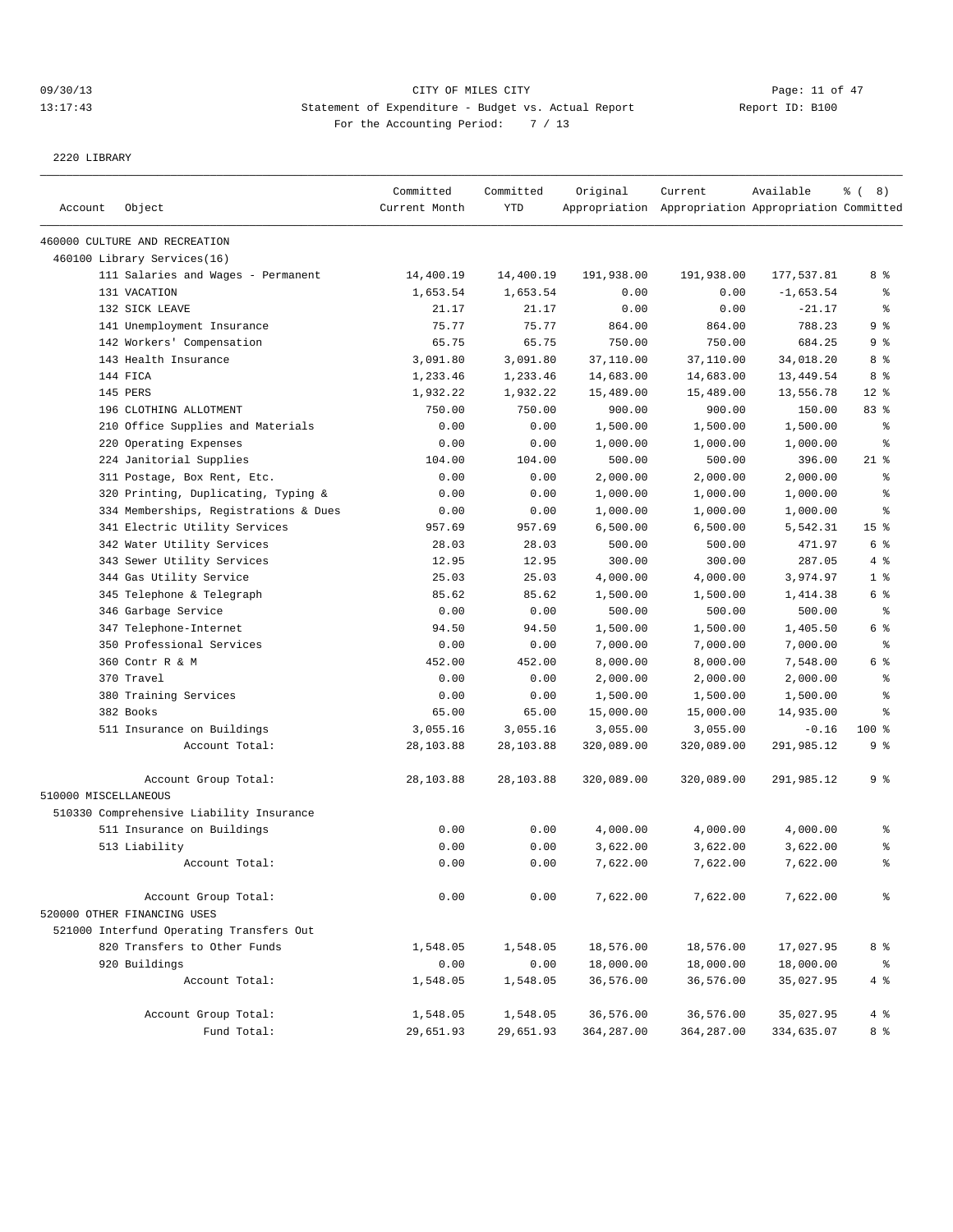# 09/30/13 Page: 12 of 47 13:17:43 Statement of Expenditure - Budget vs. Actual Report Changery Report ID: B100 For the Accounting Period: 7 / 13

2270 Health

| Object<br>Account                  | Committed<br>Current Month | Committed<br>YTD | Original  | Current<br>Appropriation Appropriation Appropriation Committed | Available | <sub>ර</sub> ි (8) |
|------------------------------------|----------------------------|------------------|-----------|----------------------------------------------------------------|-----------|--------------------|
|                                    |                            |                  |           |                                                                |           |                    |
| 440000 PUBLIC HEALTH               |                            |                  |           |                                                                |           |                    |
| 440140 Registration and Inspection |                            |                  |           |                                                                |           |                    |
| 311 Postage, Box Rent, Etc.        | 0.00                       | 0.00             | 200.00    | 200.00                                                         | 200.00    | ႜ                  |
| 350 Professional Services          | 2,750.00                   | 2,750.00         | 35,000.00 | 35,000.00                                                      | 32,250.00 | 8 %                |
| Account Total:                     | 2,750.00                   | 2,750.00         | 35,200.00 | 35,200.00                                                      | 32,450.00 | 8 %                |
| Account Group Total:               | 2,750.00                   | 2,750.00         | 35,200.00 | 35,200.00                                                      | 32,450.00 | 8 %                |
| Fund Total:                        | 2,750.00                   | 2,750.00         | 35,200.00 | 35,200.00                                                      | 32,450.00 | 8 %                |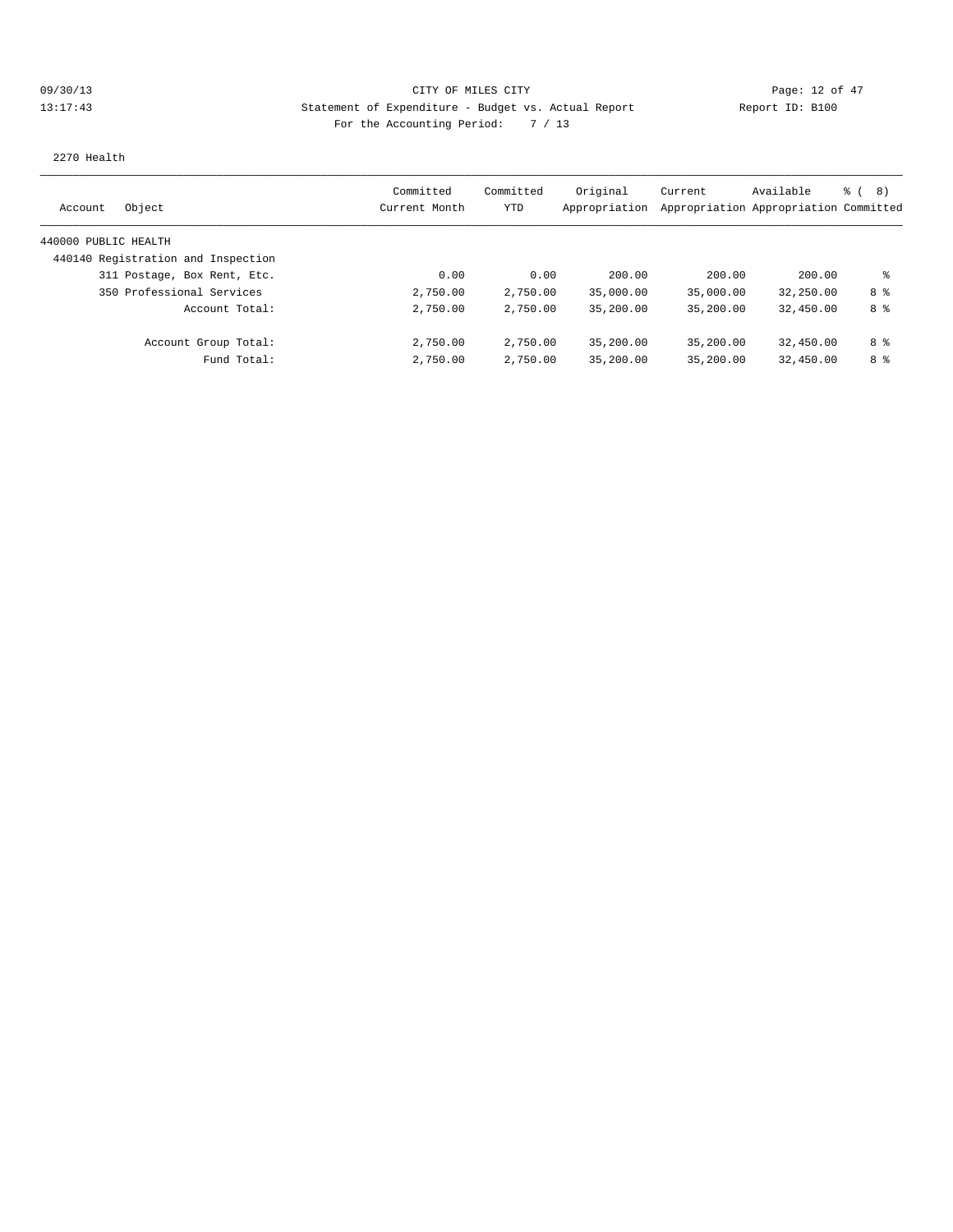2372 Permissive Medical Levy

| Object<br>Account                        | Committed<br>Current Month | Committed<br>YTD | Original<br>Appropriation | Current    | Available<br>Appropriation Appropriation Committed | ී (8) |
|------------------------------------------|----------------------------|------------------|---------------------------|------------|----------------------------------------------------|-------|
| 520000 OTHER FINANCING USES              |                            |                  |                           |            |                                                    |       |
| 521000 Interfund Operating Transfers Out |                            |                  |                           |            |                                                    |       |
| 820 Transfers to Other Funds             | 0.00                       | 0.00             | 145,053.00                | 145,053.00 | 145,053.00                                         | ႜ     |
| Account Total:                           | 0.00                       | 0.00             | 145,053.00                | 145,053.00 | 145,053.00                                         | ႜ     |
| Account Group Total:                     | 0.00                       | 0.00             | 145,053.00                | 145,053.00 | 145,053.00                                         | ႜ     |
| Fund Total:                              | 0.00                       | 0.00             | 145,053.00                | 145,053.00 | 145,053.00                                         | ႜ     |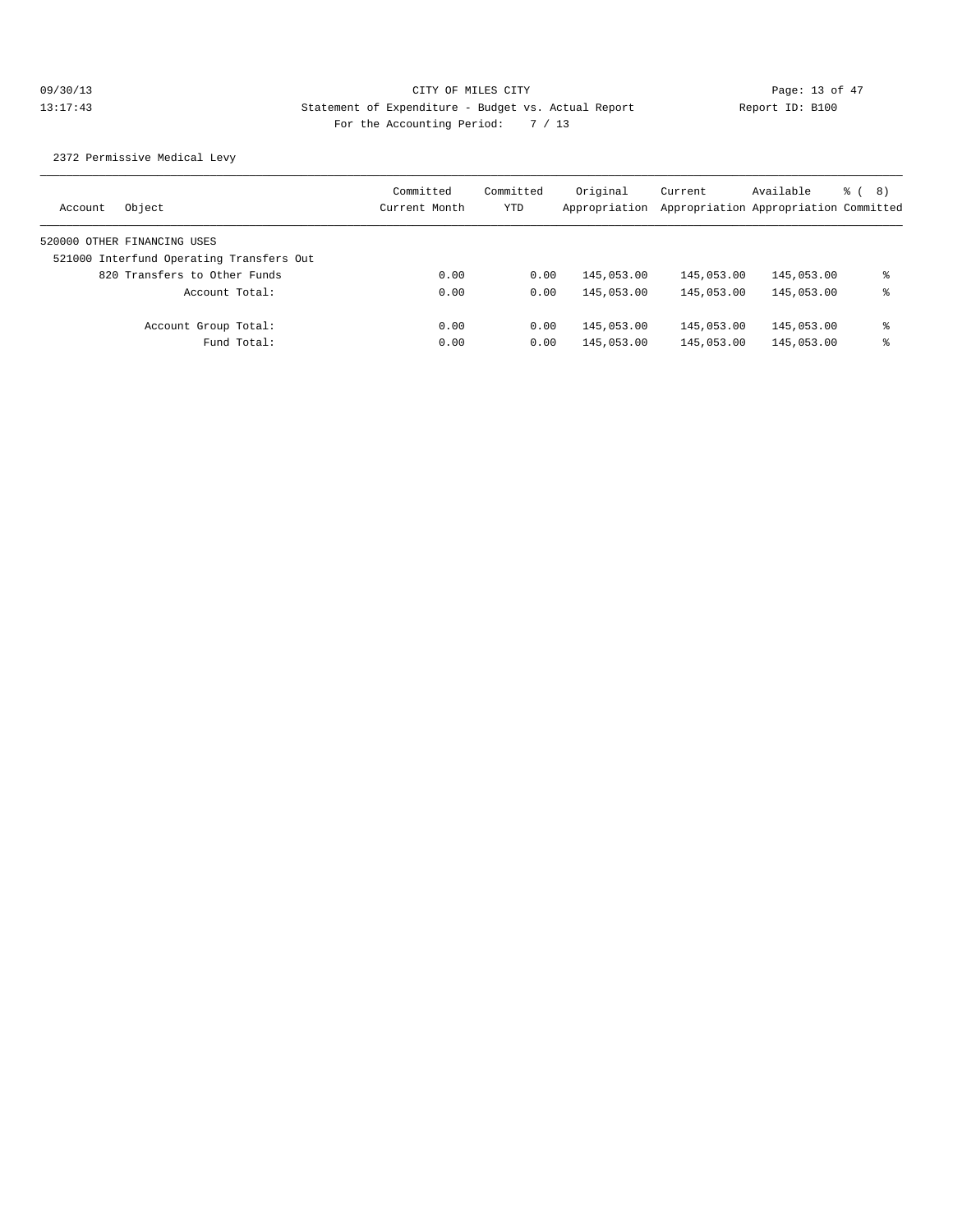#### 09/30/13 CITY OF MILES CITY Page: 14 of 47 13:17:43 Statement of Expenditure - Budget vs. Actual Report Report ID: B100 For the Accounting Period: 7 / 13

#### 2394 BUILDING CODE ENFORCEMENT

|                      |                                          | Committed     | Committed  | Original   | Current                                             | Available  | <sub>රි</sub> ( 8 )                |
|----------------------|------------------------------------------|---------------|------------|------------|-----------------------------------------------------|------------|------------------------------------|
| Account              | Object                                   | Current Month | <b>YTD</b> |            | Appropriation Appropriation Appropriation Committed |            |                                    |
| 420000 PUBLIC SAFETY |                                          |               |            |            |                                                     |            |                                    |
|                      | 420531 Building Inspection               |               |            |            |                                                     |            |                                    |
|                      | 111 Salaries and Wages - Permanent       | 574.38        | 574.38     | 6,973.00   | 6,973.00                                            | 6,398.62   | 8 %                                |
|                      | 121 OVERTIME-PERMANENT                   | 10.88         | 10.88      | 100.00     | 100.00                                              | 89.12      | 11 <sup>8</sup>                    |
|                      | 131 VACATION                             | 39.04         | 39.04      | 567.00     | 567.00                                              | 527.96     | 7 <sup>°</sup>                     |
|                      | 132 SICK LEAVE                           | 21.77         | 21.77      | 44.00      | 44.00                                               | 22.23      | 49 %                               |
|                      | 133 OTHER LEAVE PAY                      | 0.00          | 0.00       | 150.00     | 150.00                                              | 150.00     | °                                  |
|                      | 141 Unemployment Insurance               | 3.05          | 3.05       | 27.00      | 27.00                                               | 23.95      | 11 <sup>°</sup>                    |
|                      | 142 Workers' Compensation                | 11.06         | 11.06      | 242.00     | 242.00                                              | 230.94     | 5 <sup>°</sup>                     |
|                      | 143 Health Insurance                     | 123.69        | 123.69     | 1,480.00   | 1,480.00                                            | 1,356.31   | 8 %                                |
|                      | 144 FICA                                 | 47.39         | 47.39      | 599.00     | 599.00                                              | 551.61     | 8 %                                |
|                      | 145 PERS                                 | 77.37         | 77.37      | 554.00     | 554.00                                              | 476.63     | $14*$                              |
|                      | 196 CLOTHING ALLOTMENT                   | 30.00         | 30.00      | 30.00      | 30.00                                               | 0.00       | $100*$                             |
|                      | 210 Office Supplies and Materials        | 0.00          | 0.00       | 3,000.00   | 3,000.00                                            | 3,000.00   | ి                                  |
|                      | 214 Small Items of Equipment             | 0.00          | 0.00       | 12,000.00  | 12,000.00                                           | 12,000.00  | $\,$ $\,$ $\,$                     |
|                      | 220 Operating Expenses                   | 28.00         | 28.00      | 0.00       | 0.00                                                | $-28.00$   | $\,$ $\,$ $\,$                     |
|                      | 311 Postage, Box Rent, Etc.              | 15.92         | 15.92      | 250.00     | 250.00                                              | 234.08     | $6 \text{ }$ $\text{ }$ $\text{ }$ |
|                      | 320 Printing, Duplicating, Typing &      | 0.00          | 0.00       | 300.00     | 300.00                                              | 300.00     | န္                                 |
|                      | 330 Publicity, Subscriptions & Dues      | 0.00          | 0.00       | 50.00      | 50.00                                               | 50.00      | $\approx$                          |
|                      | 334 Memberships, Registrations & Dues    | 0.00          | 0.00       | 300.00     | 300.00                                              | 300.00     | $\approx$                          |
|                      | 345 Telephone & Telegraph                | 26.36         | 26.36      | 400.00     | 400.00                                              | 373.64     | 7 %                                |
|                      | 350 Professional Services                | 3,270.80      | 3,270.80   | 75,000.00  | 75,000.00                                           | 71,729.20  | 4%                                 |
|                      | 380 Training Services                    | 0.00          | 0.00       | 1,500.00   | 1,500.00                                            | 1,500.00   | $\,$ $\,$ $\,$                     |
|                      | 382 Books                                | 0.00          | 0.00       | 500.00     | 500.00                                              | 500.00     | $\,$ $\,$ $\,$                     |
|                      | 540 Special Assessments                  | 0.00          | 0.00       | 700.00     | 700.00                                              | 700.00     | န္                                 |
|                      | Account Total:                           | 4,279.71      | 4,279.71   | 104,766.00 | 104,766.00                                          | 100,486.29 | 4%                                 |
|                      | Account Group Total:                     | 4,279.71      | 4,279.71   | 104,766.00 | 104,766.00                                          | 100,486.29 | 4%                                 |
| 510000 MISCELLANEOUS |                                          |               |            |            |                                                     |            |                                    |
|                      | 510330 Comprehensive Liability Insurance |               |            |            |                                                     |            |                                    |
|                      | 513 Liability                            | 0.00          | 0.00       | 1,172.00   | 1,172.00                                            | 1,172.00   | ి                                  |
|                      | Account Total:                           | 0.00          | 0.00       | 1,172.00   | 1,172.00                                            | 1,172.00   | ៖                                  |
|                      | Account Group Total:                     | 0.00          | 0.00       | 1,172.00   | 1,172.00                                            | 1,172.00   | $\approx$                          |
|                      | 520000 OTHER FINANCING USES              |               |            |            |                                                     |            |                                    |
|                      | 521000 Interfund Operating Transfers Out |               |            |            |                                                     |            |                                    |
|                      | 820 Transfers to Other Funds             | 470.11        | 470.11     | 5,641.00   | 5,641.00                                            | 5,170.89   | 8 %                                |
|                      | Account Total:                           | 470.11        | 470.11     | 5,641.00   | 5,641.00                                            | 5,170.89   | 8 %                                |
|                      | Account Group Total:                     | 470.11        | 470.11     | 5,641.00   | 5,641.00                                            | 5,170.89   | 8 %                                |
|                      | Fund Total:                              | 4,749.82      | 4,749.82   | 111,579.00 | 111,579.00                                          | 106,829.18 | 4%                                 |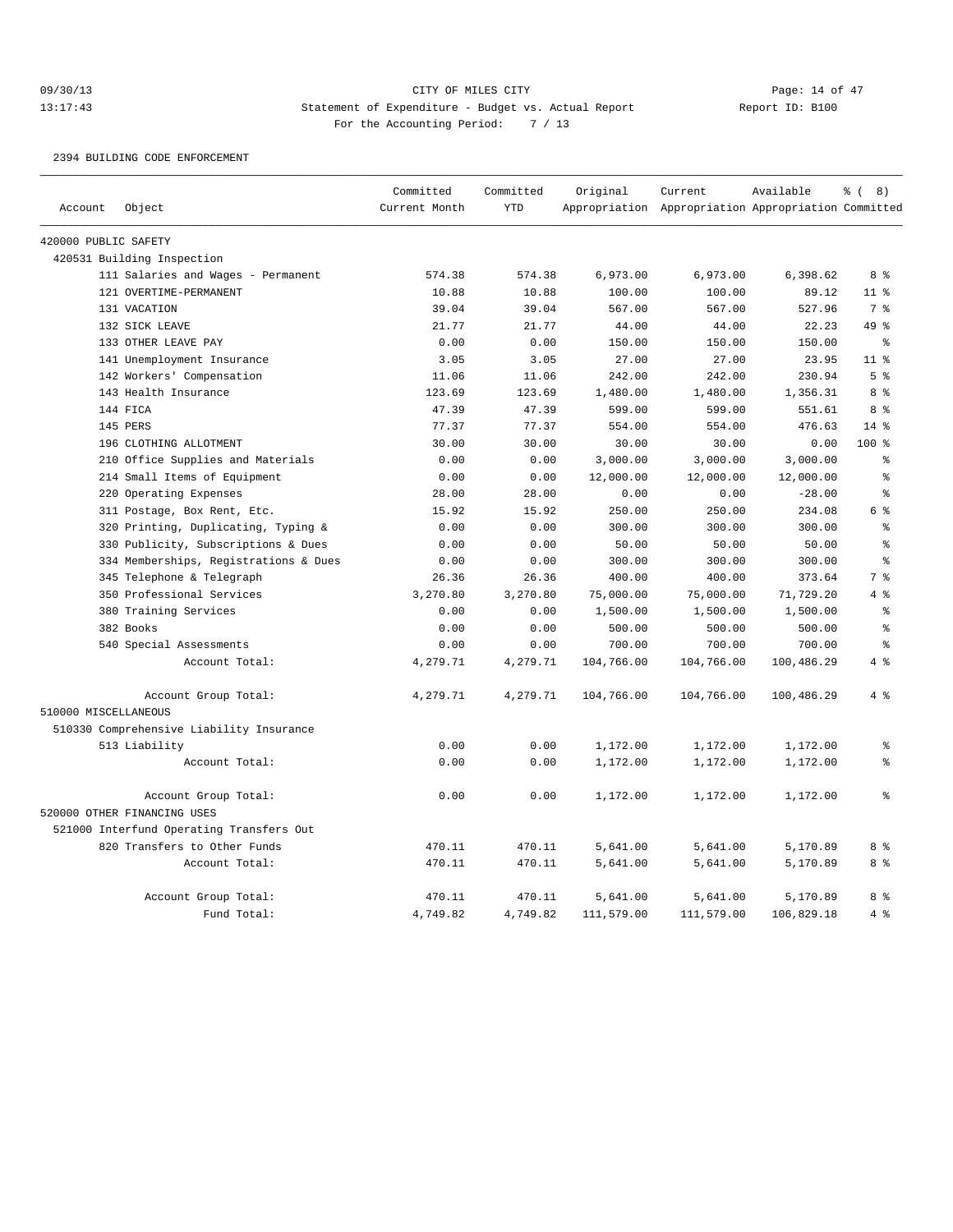2400 LTG M D#165-(Gen City)

| Object<br>Account                        | Committed<br>Current Month | Committed<br><b>YTD</b> | Original<br>Appropriation | Current    | Available<br>Appropriation Appropriation Committed | <sub>රි</sub> ( 8 ) |
|------------------------------------------|----------------------------|-------------------------|---------------------------|------------|----------------------------------------------------|---------------------|
| 430000 Public Works                      |                            |                         |                           |            |                                                    |                     |
| 430263 STREET LIGHTING                   |                            |                         |                           |            |                                                    |                     |
| 341 Electric Utility Services            | 10,137.86                  | 10,137.86               | 110,000.00                | 110,000.00 | 99,862.14                                          | 9 %                 |
| 533 Machinery and Equipment Rental       | 4,168.15                   | 4,168.15                | 47,000.00                 | 47,000.00  | 42,831.85                                          | 9%                  |
| Account Total:                           | 14,306.01                  | 14,306.01               | 157,000.00                | 157,000.00 | 142,693.99                                         | 9 <sup>°</sup>      |
| Account Group Total:                     | 14,306.01                  | 14,306.01               | 157,000.00                | 157,000.00 | 142,693.99                                         | 9 <sup>8</sup>      |
| 520000 OTHER FINANCING USES              |                            |                         |                           |            |                                                    |                     |
| 521000 Interfund Operating Transfers Out |                            |                         |                           |            |                                                    |                     |
| 820 Transfers to Other Funds             | 1,000.00                   | 1,000.00                | 1,000.00                  | 1,000.00   | 0.00                                               | $100$ %             |
| Account Total:                           | 1,000.00                   | 1,000.00                | 1,000.00                  | 1,000.00   | 0.00                                               | $100$ %             |
| Account Group Total:                     | 1,000.00                   | 1,000.00                | 1,000.00                  | 1,000.00   | 0.00                                               | $100$ %             |
| Fund Total:                              | 15,306.01                  | 15,306.01               | 158,000.00                | 158,000.00 | 142,693.99                                         | $10*$               |
|                                          |                            |                         |                           |            |                                                    |                     |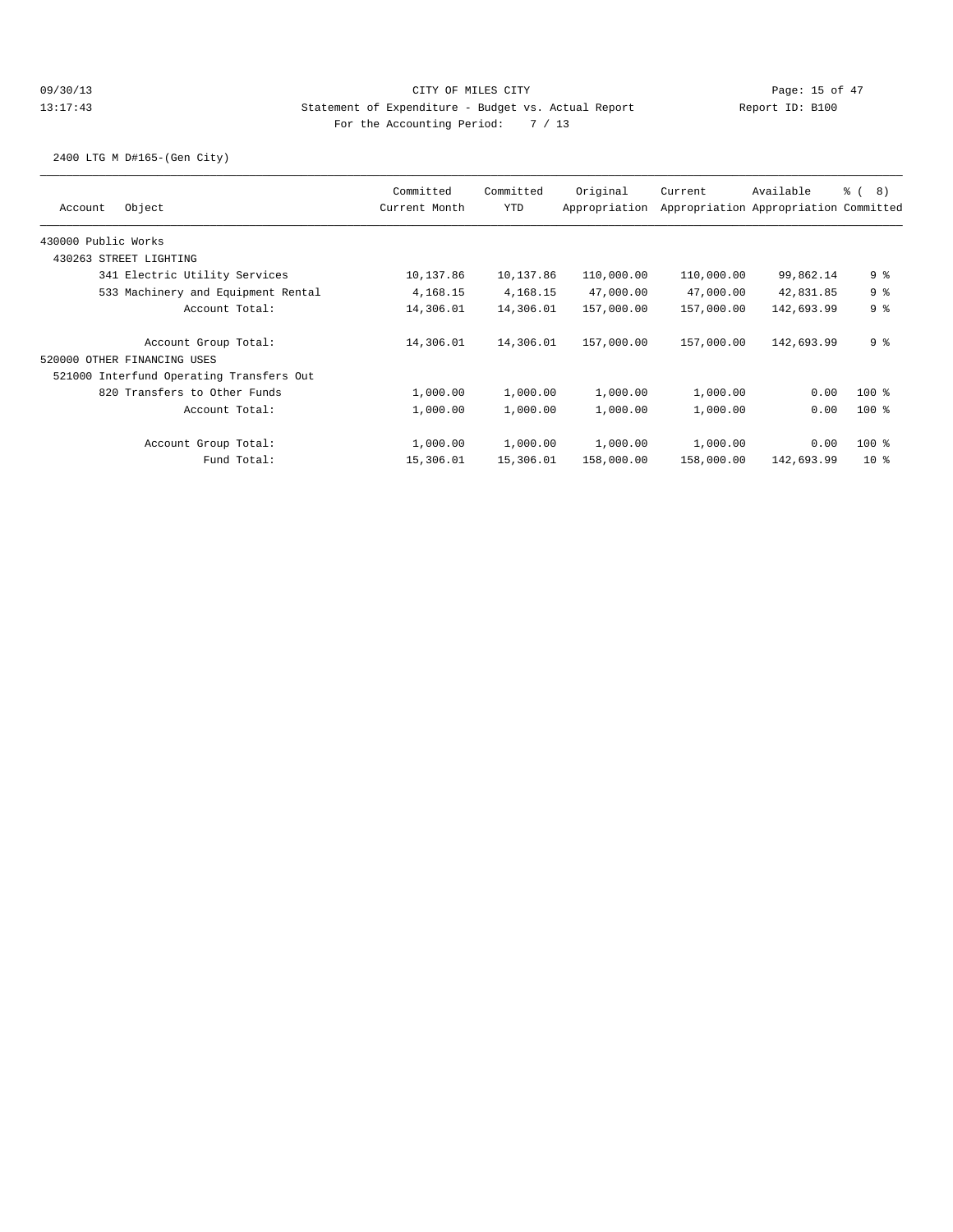## 09/30/13 Page: 16 of 47 13:17:43 Statement of Expenditure - Budget vs. Actual Report Changery Report ID: B100 For the Accounting Period: 7 / 13

2420 LTG M D#167-(MilesAddn Etc)

| Object<br>Account                        | Committed<br>Current Month | Committed<br><b>YTD</b> | Original<br>Appropriation | Current   | Available<br>Appropriation Appropriation Committed | <sub>රි</sub> ( 8 ) |
|------------------------------------------|----------------------------|-------------------------|---------------------------|-----------|----------------------------------------------------|---------------------|
|                                          |                            |                         |                           |           |                                                    |                     |
| 430000 Public Works                      |                            |                         |                           |           |                                                    |                     |
| 430263 STREET LIGHTING                   |                            |                         |                           |           |                                                    |                     |
| 341 Electric Utility Services            | 1,856.93                   | 1,856.93                | 19,900.00                 | 19,900.00 | 18,043.07                                          | 9 %                 |
| 533 Machinery and Equipment Rental       | 667.90                     | 667.90                  | 9,000.00                  | 9,000.00  | 8,332.10                                           | 7 %                 |
| Account Total:                           | 2,524.83                   | 2,524.83                | 28,900.00                 | 28,900.00 | 26, 375. 17                                        | 9 <sup>8</sup>      |
| Account Group Total:                     | 2,524.83                   | 2,524.83                | 28,900.00                 | 28,900.00 | 26, 375. 17                                        | 9 %                 |
| 520000 OTHER FINANCING USES              |                            |                         |                           |           |                                                    |                     |
| 521000 Interfund Operating Transfers Out |                            |                         |                           |           |                                                    |                     |
| 820 Transfers to Other Funds             | 1,000.00                   | 1,000.00                | 1,000.00                  | 1,000.00  | 0.00                                               | $100$ %             |
| Account Total:                           | 1,000.00                   | 1,000.00                | 1,000.00                  | 1,000.00  | 0.00                                               | $100$ %             |
| Account Group Total:                     | 1,000.00                   | 1,000.00                | 1,000.00                  | 1,000.00  | 0.00                                               | $100$ %             |
| Fund Total:                              | 3,524.83                   | 3,524.83                | 29,900.00                 | 29,900.00 | 26, 375. 17                                        | 12 <sup>8</sup>     |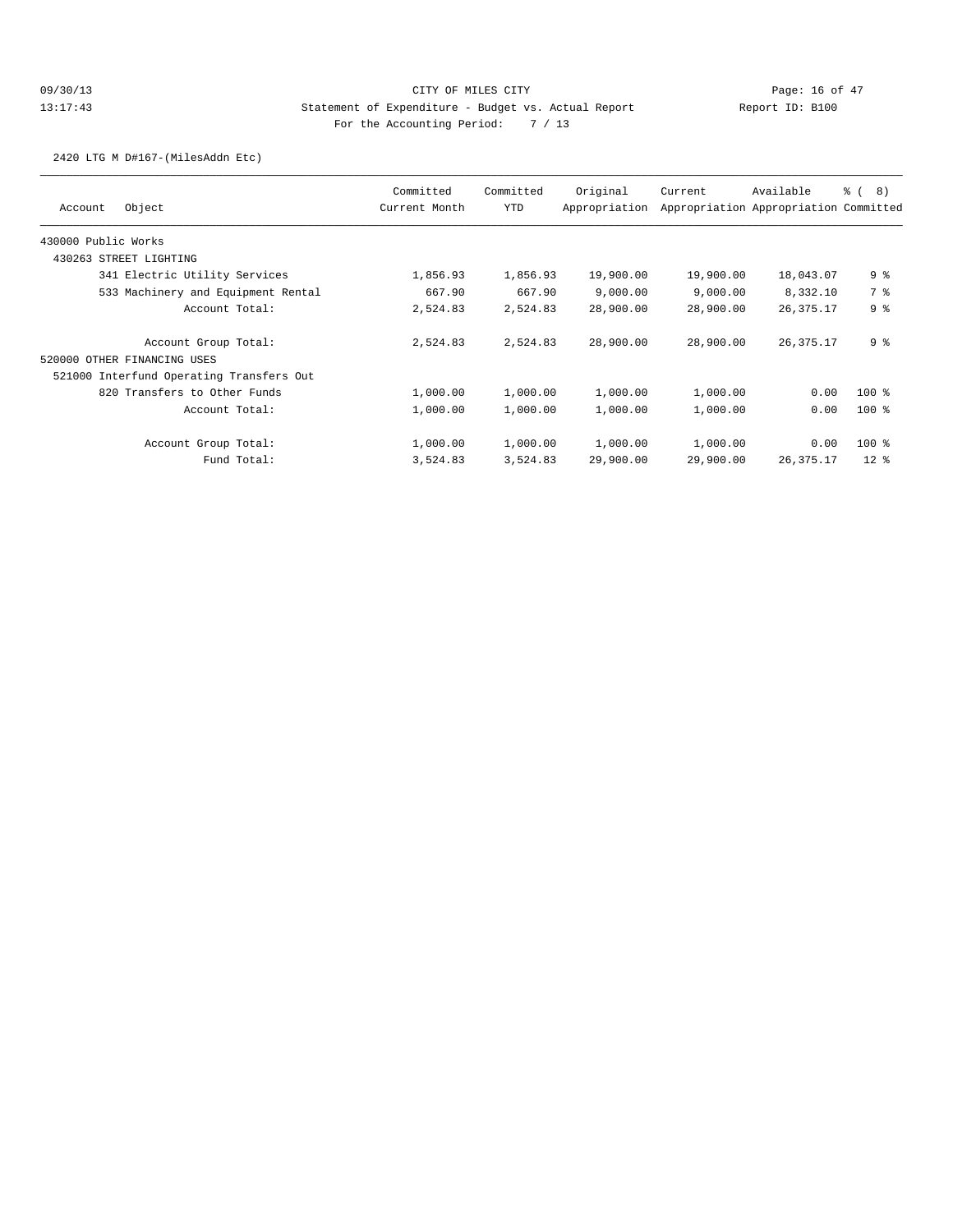## 09/30/13 Page: 17 of 47 13:17:43 Statement of Expenditure - Budget vs. Actual Report Changery Report ID: B100 For the Accounting Period: 7 / 13

2430 LTG M D#171-(Balsam Est)

| Object<br>Account                        |             | Committed<br>Current Month | Committed<br>YTD | Original<br>Appropriation | Current  | Available<br>Appropriation Appropriation Committed | ී ( | 8)              |
|------------------------------------------|-------------|----------------------------|------------------|---------------------------|----------|----------------------------------------------------|-----|-----------------|
| 430000 Public Works                      |             |                            |                  |                           |          |                                                    |     |                 |
| 430263 STREET LIGHTING                   |             |                            |                  |                           |          |                                                    |     |                 |
| 230 Repair and Maintenance Supplies      |             | 0.00                       | 0.00             | 500.00                    | 500.00   | 500.00                                             |     | ి               |
| 341 Electric Utility Services            |             | 131.06                     | 131.06           | 1,400.00                  | 1,400.00 | 1,268.94                                           |     | 9%              |
| 360 Contr R & M                          |             | 0.00                       | 0.00             | 300.00                    | 300.00   | 300.00                                             |     | နွ              |
| Account Total:                           |             | 131.06                     | 131.06           | 2,200.00                  | 2,200.00 | 2,068.94                                           |     | 6 <sup>°</sup>  |
| Account Group Total:                     |             | 131.06                     | 131.06           | 2,200.00                  | 2,200.00 | 2,068.94                                           |     | 6 %             |
| 520000 OTHER FINANCING USES              |             |                            |                  |                           |          |                                                    |     |                 |
| 521000 Interfund Operating Transfers Out |             |                            |                  |                           |          |                                                    |     |                 |
| 820 Transfers to Other Funds             |             | 1,000.00                   | 1,000.00         | 1,000.00                  | 1,000.00 | 0.00                                               |     | $100$ %         |
| Account Total:                           |             | 1,000.00                   | 1,000.00         | 1,000.00                  | 1,000.00 | 0.00                                               |     | $100*$          |
| Account Group Total:                     |             | 1,000.00                   | 1,000.00         | 1,000.00                  | 1,000.00 | 0.00                                               |     | 100 %           |
|                                          | Fund Total: | 1,131.06                   | 1,131.06         | 3,200.00                  | 3,200.00 | 2,068.94                                           |     | 35 <sup>8</sup> |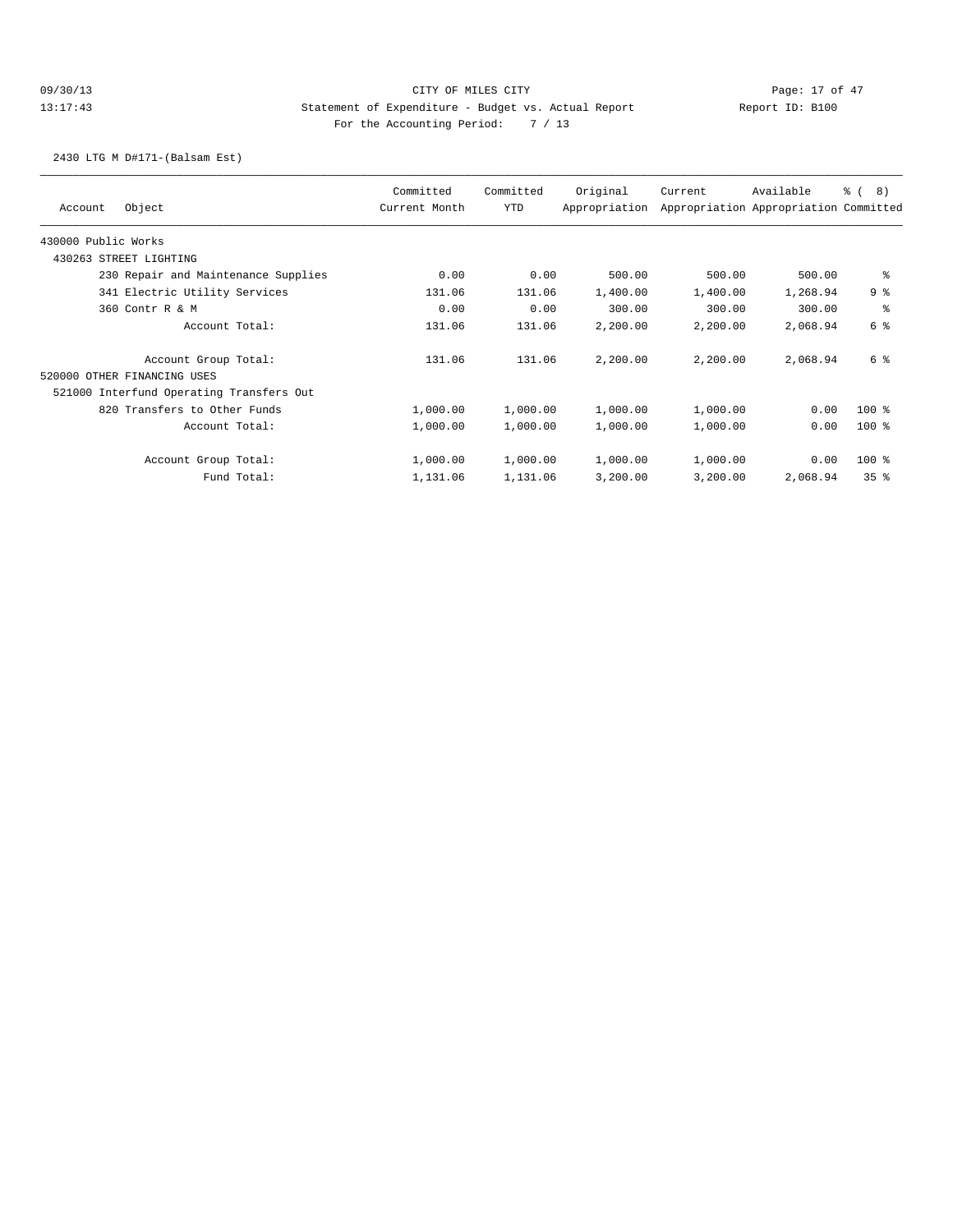2440 LTG M D#172-(Main Str)

|                     |                                          | Committed     | Committed | Original      | Current                               | Available | 8)<br>ී ( |
|---------------------|------------------------------------------|---------------|-----------|---------------|---------------------------------------|-----------|-----------|
| Account             | Object                                   | Current Month | YTD       | Appropriation | Appropriation Appropriation Committed |           |           |
| 430000 Public Works |                                          |               |           |               |                                       |           |           |
|                     | 430263 STREET LIGHTING                   |               |           |               |                                       |           |           |
|                     | 230 Repair and Maintenance Supplies      | 0.00          | 0.00      | 5,700.00      | 5,700.00                              | 5,700.00  | နွ        |
|                     | 341 Electric Utility Services            | 1,133.16      | 1,133.16  | 13,000.00     | 13,000.00                             | 11,866.84 | 9%        |
|                     | 360 Contr R & M                          | 0.00          | 0.00      | 1,700.00      | 1,700.00                              | 1,700.00  | နွ        |
|                     | Account Total:                           | 1,133.16      | 1,133.16  | 20,400.00     | 20,400.00                             | 19,266.84 | 6 %       |
|                     | Account Group Total:                     | 1,133.16      | 1,133.16  | 20,400.00     | 20,400.00                             | 19,266.84 | 6 %       |
|                     | 520000 OTHER FINANCING USES              |               |           |               |                                       |           |           |
|                     | 521000 Interfund Operating Transfers Out |               |           |               |                                       |           |           |
|                     | 820 Transfers to Other Funds             | 1,000.00      | 1,000.00  | 1,000.00      | 1,000.00                              | 0.00      | $100$ %   |
|                     | Account Total:                           | 1,000.00      | 1,000.00  | 1,000.00      | 1,000.00                              | 0.00      | $100$ %   |
|                     | Account Group Total:                     | 1,000.00      | 1,000.00  | 1,000.00      | 1,000.00                              | 0.00      | $100$ %   |
|                     | Fund Total:                              | 2,133.16      | 2,133.16  | 21,400.00     | 21,400.00                             | 19,266.84 | $10*$     |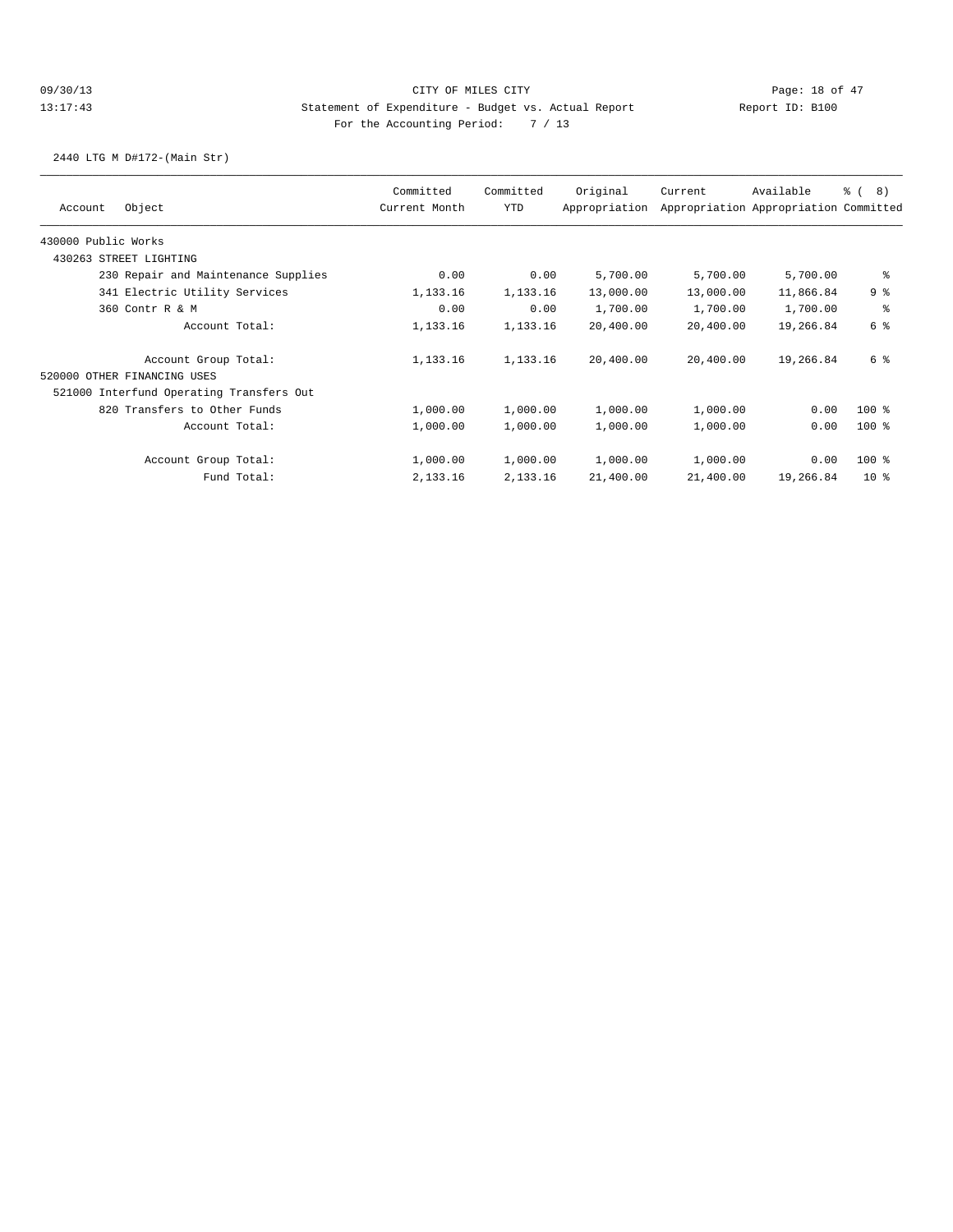## 09/30/13 Page: 19 of 47 13:17:43 Statement of Expenditure - Budget vs. Actual Report Changer Report ID: B100 For the Accounting Period: 7 / 13

2450 LTG M D#195-(SG-Trico)

|                                          | Committed     | Committed  | Original      | Current  | Available                             | <sub>රි</sub> ( 8 ) |
|------------------------------------------|---------------|------------|---------------|----------|---------------------------------------|---------------------|
| Object<br>Account                        | Current Month | <b>YTD</b> | Appropriation |          | Appropriation Appropriation Committed |                     |
| 430000 Public Works                      |               |            |               |          |                                       |                     |
| 430263 STREET LIGHTING                   |               |            |               |          |                                       |                     |
| 341 Electric Utility Services            | 401.84        | 401.84     | 5,000.00      | 5,000.00 | 4,598.16                              | 8 %                 |
| Account Total:                           | 401.84        | 401.84     | 5,000.00      | 5,000.00 | 4,598.16                              | 8 %                 |
| Account Group Total:                     | 401.84        | 401.84     | 5,000.00      | 5,000.00 | 4,598.16                              | 8 %                 |
| 520000 OTHER FINANCING USES              |               |            |               |          |                                       |                     |
| 521000 Interfund Operating Transfers Out |               |            |               |          |                                       |                     |
| 820 Transfers to Other Funds             | 1,000.00      | 1,000.00   | 1,000.00      | 1,000.00 | 0.00                                  | $100*$              |
| Account Total:                           | 1,000.00      | 1,000.00   | 1,000.00      | 1,000.00 | 0.00                                  | $100$ %             |
| Account Group Total:                     | 1,000.00      | 1,000.00   | 1,000.00      | 1,000.00 | 0.00                                  | $100$ %             |
| Fund Total:                              | 1,401.84      | 1,401.84   | 6,000.00      | 6,000.00 | 4,598.16                              | 238                 |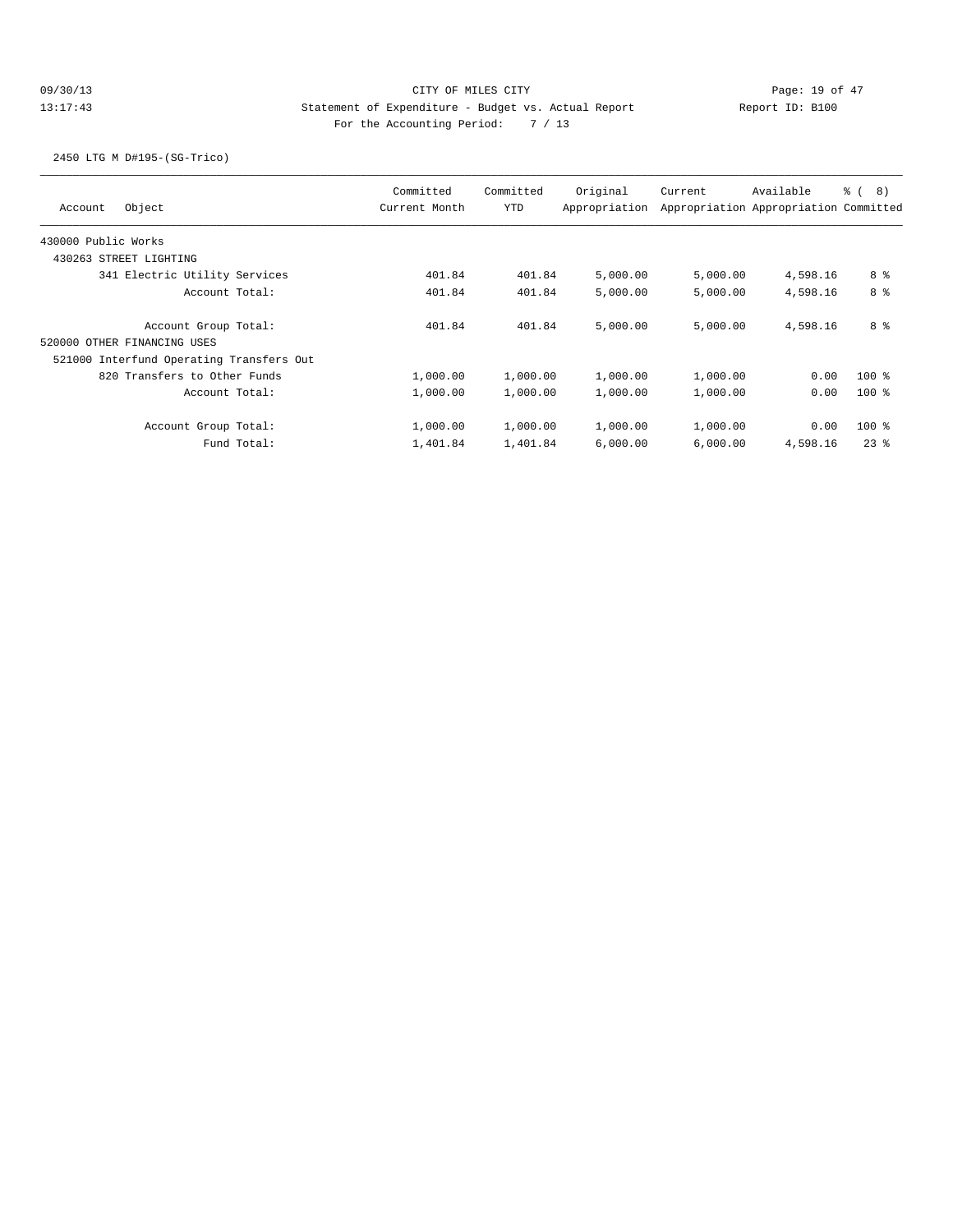2470 LTG M D#202-(SG-MDU&NV)

| Available                             | <sub>රි</sub> ( 8 )                                                              |
|---------------------------------------|----------------------------------------------------------------------------------|
| Appropriation Appropriation Committed |                                                                                  |
|                                       |                                                                                  |
|                                       |                                                                                  |
|                                       | 8 %                                                                              |
|                                       | 10 <sub>8</sub>                                                                  |
|                                       | 9 <sup>8</sup>                                                                   |
|                                       | 9 %                                                                              |
|                                       |                                                                                  |
|                                       |                                                                                  |
|                                       | $100$ %                                                                          |
|                                       | $100$ %                                                                          |
|                                       | $100$ %                                                                          |
|                                       | $20*$                                                                            |
|                                       | 3,368.77<br>2,895.88<br>6,264.65<br>6,264.65<br>0.00<br>0.00<br>0.00<br>6,264.65 |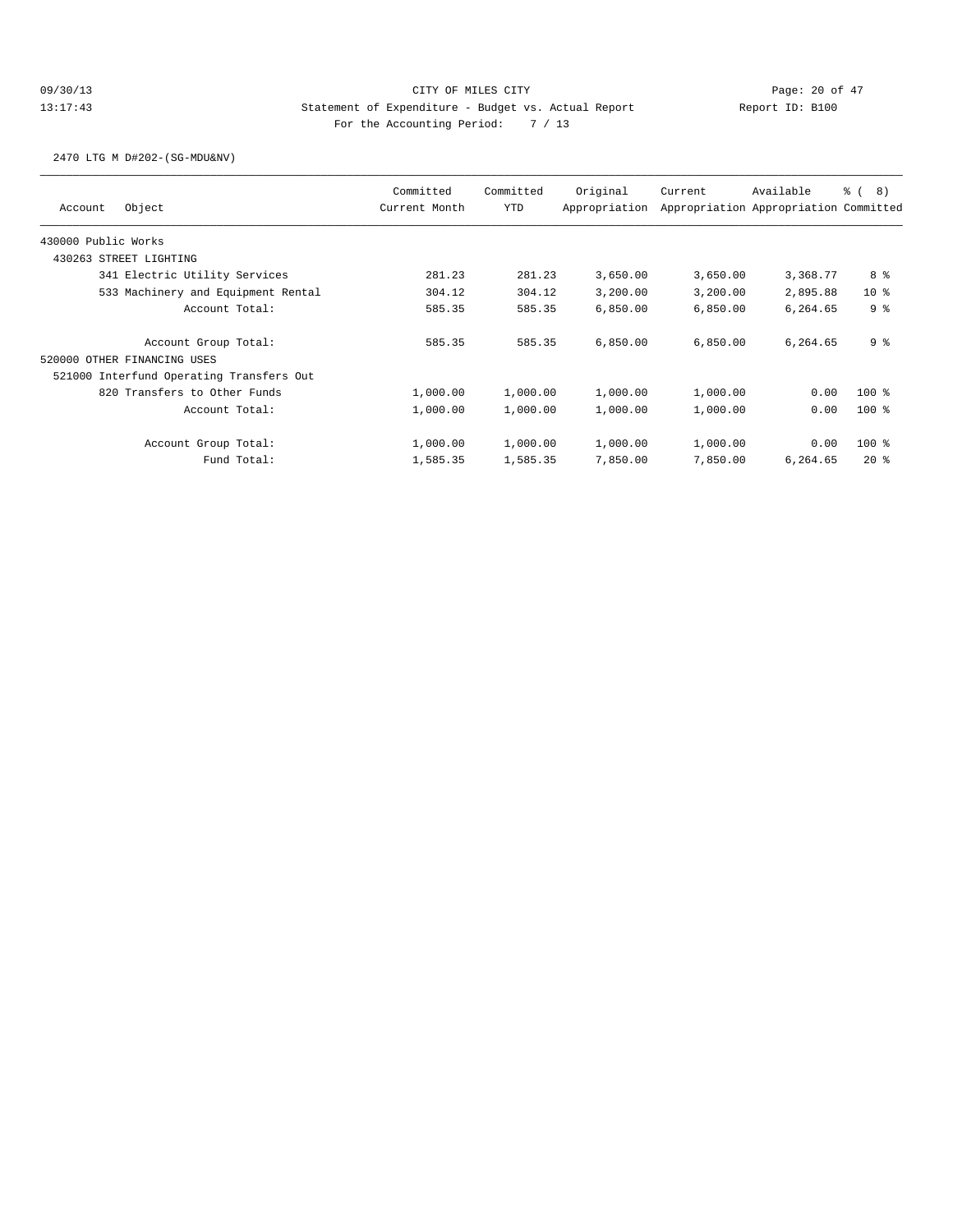## 09/30/13 Page: 21 of 47 13:17:43 Statement of Expenditure - Budget vs. Actual Report Changer Report ID: B100 For the Accounting Period: 7 / 13

2480 LTG M M#173-(Milestown Estates)

| Object<br>Account                        | Committed<br>Current Month | Committed<br>YTD | Original<br>Appropriation | Current  | Available<br>Appropriation Appropriation Committed | $\frac{6}{6}$ ( 8) |
|------------------------------------------|----------------------------|------------------|---------------------------|----------|----------------------------------------------------|--------------------|
| 430000 Public Works                      |                            |                  |                           |          |                                                    |                    |
| 430263 STREET LIGHTING                   |                            |                  |                           |          |                                                    |                    |
| 230 Repair and Maintenance Supplies      | 0.00                       | 0.00             | 460.00                    | 460.00   | 460.00                                             | ႜ                  |
| 341 Electric Utility Services            | 57.60                      | 57.60            | 700.00                    | 700.00   | 642.40                                             | 8 %                |
| Account Total:                           | 57.60                      | 57.60            | 1,160.00                  | 1,160.00 | 1,102.40                                           | 5 <sup>8</sup>     |
| Account Group Total:                     | 57.60                      | 57.60            | 1,160.00                  | 1,160.00 | 1,102.40                                           | 5 <sup>8</sup>     |
| 520000 OTHER FINANCING USES              |                            |                  |                           |          |                                                    |                    |
| 521000 Interfund Operating Transfers Out |                            |                  |                           |          |                                                    |                    |
| 820 Transfers to Other Funds             | 0.00                       | 0.00             | 250.00                    | 250.00   | 250.00                                             | နွ                 |
| Account Total:                           | 0.00                       | 0.00             | 250.00                    | 250.00   | 250.00                                             | နွ                 |
| Account Group Total:                     | 0.00                       | 0.00             | 250.00                    | 250.00   | 250.00                                             | နွ                 |
| Fund Total:                              | 57.60                      | 57.60            | 1,410.00                  | 1,410.00 | 1,352.40                                           | $4\degree$         |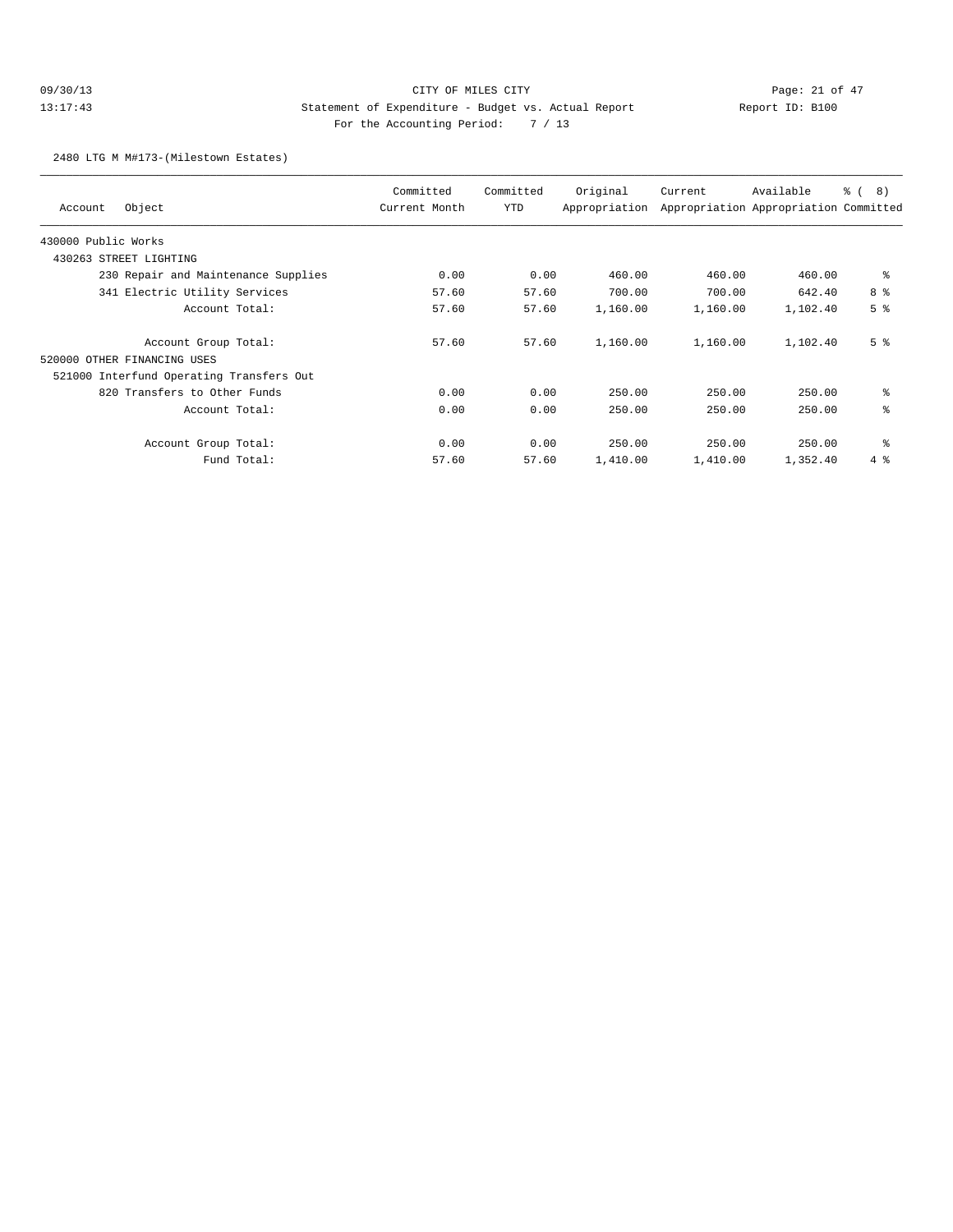| Account             | Object                                  | Committed<br>Current Month | Committed<br><b>YTD</b> | Original   | Current<br>Appropriation Appropriation Appropriation Committed | Available  | $\frac{6}{6}$ ( 8) |
|---------------------|-----------------------------------------|----------------------------|-------------------------|------------|----------------------------------------------------------------|------------|--------------------|
| 430000 Public Works |                                         |                            |                         |            |                                                                |            |                    |
| 430220 Operations   |                                         |                            |                         |            |                                                                |            |                    |
|                     | 111 Salaries and Wages - Permanent      | 15,771.06                  | 15,771.06               | 180,062.00 | 180,062.00                                                     | 164,290.94 | 9 %                |
|                     | 121 OVERTIME-PERMANENT                  | 106.49                     | 106.49                  | 5,119.00   | 5,119.00                                                       | 5,012.51   | 2 <sup>8</sup>     |
|                     | 131 VACATION                            | 1,673.58                   | 1,673.58                | 14,000.00  | 14,000.00                                                      | 12,326.42  | $12*$              |
|                     | 132 SICK LEAVE                          | 205.50                     | 205.50                  | 11,000.00  | 11,000.00                                                      | 10,794.50  | 2 <sup>8</sup>     |
|                     | 133 OTHER LEAVE PAY                     | 0.00                       | 0.00                    | 9,480.00   | 9,480.00                                                       | 9,480.00   | နွ                 |
|                     | 134 HOLIDAY PAY                         | 0.00                       | 0.00                    | 6,446.00   | 6,446.00                                                       | 6,446.00   | $\epsilon$         |
|                     | 141 Unemployment Insurance              | 82.57                      | 82.57                   | 1,016.00   | 1,016.00                                                       | 933.43     | 8 %                |
|                     | 142 Workers' Compensation               | 985.61                     | 985.61                  | 11,572.00  | 11,572.00                                                      | 10,586.39  | 9 %                |
|                     | 143 Health Insurance                    | 2,514.14                   | 2,514.14                | 33,622.00  | 33,622.00                                                      | 31,107.86  | 7 %                |
|                     | 144 FICA                                | 1,342.29                   | 1,342.29                | 17,266.00  | 17,266.00                                                      | 15,923.71  | 8 %                |
|                     | 145 PERS                                | 1,866.07                   | 1,866.07                | 17,596.00  | 17,596.00                                                      | 15,729.93  | $11$ %             |
|                     | 196 CLOTHING ALLOTMENT                  | 592.50                     | 592.50                  | 550.00     | 550.00                                                         | $-42.50$   | 108 %              |
|                     | 210 Office Supplies and Materials       | 35.85                      | 35.85                   | 500.00     | 500.00                                                         | 464.15     | 7 %                |
|                     | 214 Small Items of Equipment            | 0.00                       | 0.00                    | 6,000.00   | 6,000.00                                                       | 6,000.00   | နွ                 |
|                     | 220 Operating Expenses                  | 0.00                       | 0.00                    | 9,000.00   | 9,000.00                                                       | 9,000.00   | ి                  |
|                     | 222 Chemicals, Lab & Med Supplies       | 0.00                       | 0.00                    | 400.00     | 400.00                                                         | 400.00     | ి                  |
|                     | 226 Clothing and Uniforms               | $-21.44$                   | $-21.44$                | 550.00     | 550.00                                                         | 571.44     | $-4$ %             |
|                     | 230 Repair and Maintenance Supplies     | 1,564.16                   | 1,564.16                | 18,000.00  | 18,000.00                                                      | 16,435.84  | 9%                 |
|                     | 231 Gas, Oil, Diesel Fuel, Grease, etc. | 0.00                       | 0.00                    | 35,000.00  | 35,000.00                                                      | 35,000.00  | နွ                 |
|                     | 241 Consumable Tools                    | 0.00                       | 0.00                    | 50.00      | 50.00                                                          | 50.00      | ి                  |
|                     | 242 Sign Parts and Supplies             | 0.00                       | 0.00                    | 7,000.00   | 7,000.00                                                       | 7,000.00   | ి                  |
|                     | 311 Postage, Box Rent, Etc.             | 0.00                       | 0.00                    | 75.00      | 75.00                                                          | 75.00      | $\,$ %             |
|                     | 320 Printing, Duplicating, Typing &     | 0.00                       | 0.00                    | 100.00     | 100.00                                                         | 100.00     | န္                 |
|                     | 330 Publicity, Subscriptions & Dues     | 0.00                       | 0.00                    | 400.00     | 400.00                                                         | 400.00     | န္                 |
|                     | 334 Memberships, Registrations & Dues   | 0.00                       | 0.00                    | 150.00     | 150.00                                                         | 150.00     | န္                 |
|                     | 341 Electric Utility Services           | 89.22                      | 89.22                   | 1,000.00   | 1,000.00                                                       | 910.78     | 9 %                |
|                     | 344 Gas Utility Service                 | 7.52                       | 7.52                    | 1,000.00   | 1,000.00                                                       | 992.48     | 1 <sup>°</sup>     |
|                     | 345 Telephone & Telegraph               | 176.28                     | 176.28                  | 1,500.00   | 1,500.00                                                       | 1,323.72   | $12$ %             |
|                     | 346 Garbage Service                     | 0.00                       | 0.00                    | 175.00     | 175.00                                                         | 175.00     | နွ                 |
|                     | 347 Telephone-Internet                  | 0.00                       | 0.00                    | 200.00     | 200.00                                                         | 200.00     | နွ                 |
|                     | 350 Professional Services               | 201.60                     | 201.60                  | 2,000.00   | 2,000.00                                                       | 1,798.40   | 10 <sup>8</sup>    |
|                     | 360 Contr R & M                         | 86.08                      | 86.08                   | 6,000.00   | 6,000.00                                                       | 5,913.92   | 1 <sup>8</sup>     |
|                     | 363 R&M Vehicles/Equip/Labor-PW         | 2,464.17                   | 2,464.17                | 80,000.00  | 80,000.00                                                      | 77,535.83  | 3%                 |
|                     | 370 Travel                              | 0.00                       | 0.00                    | 800.00     | 800.00                                                         | 800.00     | နွ                 |
|                     | 380 Training Services                   | 0.00                       | 0.00                    | 700.00     | 700.00                                                         | 700.00     | န္                 |
|                     | 382 Books                               | 0.00                       | 0.00                    | 200.00     | 200.00                                                         | 200.00     | န္                 |
|                     | 511 Insurance on Buildings              | 547.98                     | 547.98                  | 548.00     | 548.00                                                         | 0.02       | 100 %              |
|                     | 512 Insurance on Vehicles & Equipment   | 2,448.31                   | 2,448.31                | 2,448.00   | 2,448.00                                                       | $-0.31$    | 100 %              |
|                     | 531 Building & Office Rental            | 350.00                     | 350.00                  | 4,200.00   | 4,200.00                                                       | 3,850.00   | 8 %                |
|                     | 532 Land Rental                         | 4,560.37                   | 4,560.37                | 8,100.00   | 8,100.00                                                       | 3,539.63   | 56 %               |
|                     | Account Total:                          | 37,649.91                  | 37,649.91               | 493,825.00 | 493,825.00                                                     | 456,175.09 | 8 %                |
|                     | 430233 Roadway/Re-surfacing             |                            |                         |            |                                                                |            |                    |
|                     | 350 Professional Services               | 0.00                       | 0.00                    | 686,990.00 | 686,990.00                                                     | 686,990.00 | ႜ                  |
|                     | Account Total:                          | 0.00                       | 0.00                    | 686,990.00 | 686,990.00                                                     | 686,990.00 | ್ಠಿ                |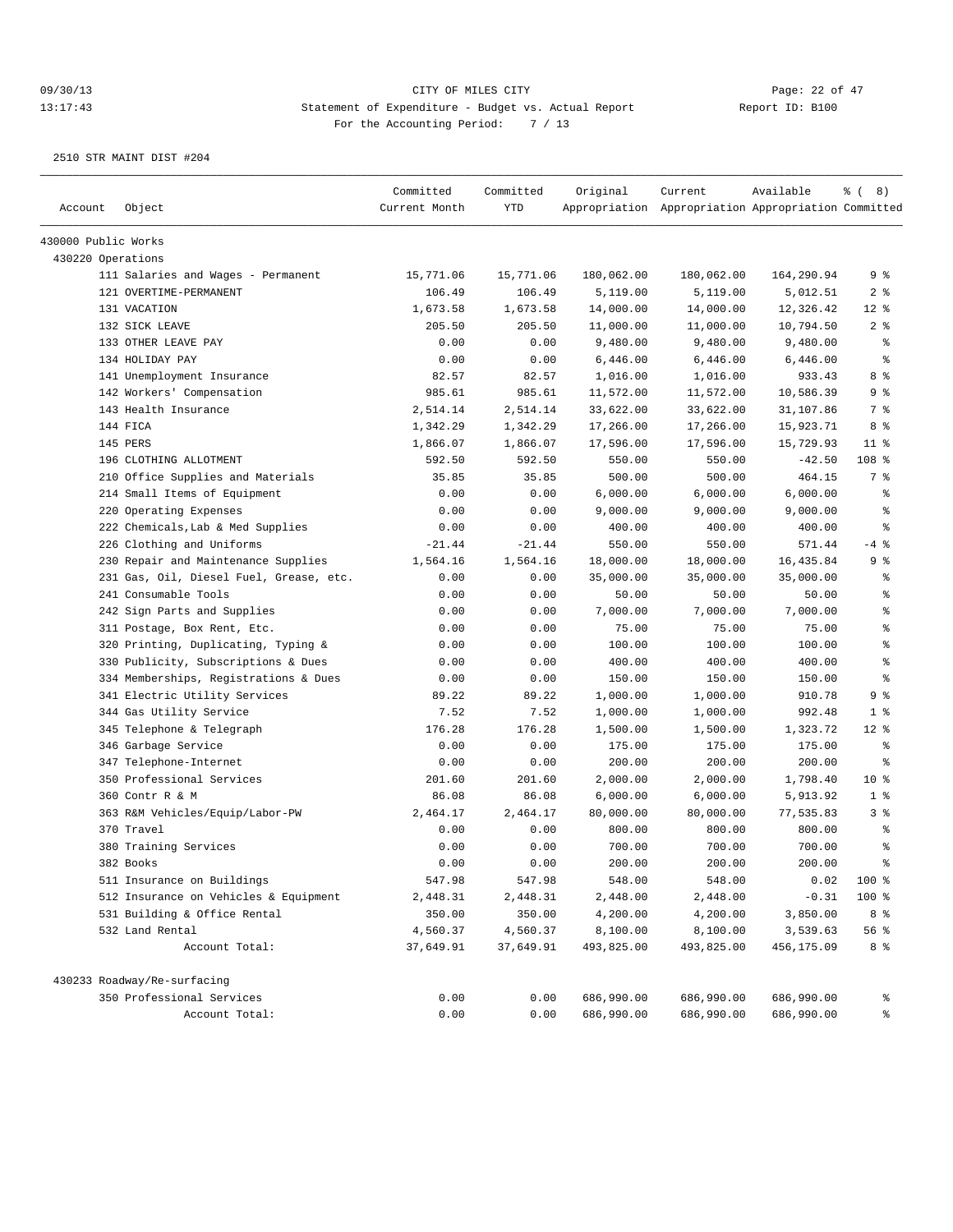|                      |                                          | Committed     | Committed  | Original                  | Current     | Available                             | % (8)          |
|----------------------|------------------------------------------|---------------|------------|---------------------------|-------------|---------------------------------------|----------------|
| Account              | Object                                   | Current Month | <b>YTD</b> | Appropriation             |             | Appropriation Appropriation Committed |                |
|                      | 430234 CURB AND GUTTER                   |               |            |                           |             |                                       |                |
|                      | 350 Professional Services                | 0.00          | 0.00       | 142,000.00                | 142,000.00  | 142,000.00                            | ႜ              |
|                      | Account Total:                           | 0.00          | 0.00       | 142,000.00                | 142,000.00  | 142,000.00                            | နွ             |
|                      | 430235 Storm Drain & Culvert Maintenance |               |            |                           |             |                                       |                |
|                      | 230 Repair and Maintenance Supplies      | 0.00          | 0.00       | 68,235.00                 | 68,235.00   | 68,235.00                             | နွ             |
|                      | 350 Professional Services                | 0.00          | 0.00       | 10,000.00                 | 10,000.00   | 10,000.00                             | နွ             |
|                      | Account Total:                           | 0.00          | 0.00       | 78,235.00                 | 78,235.00   | 78,235.00                             | န္             |
|                      | Account Group Total:                     | 37,649.91     |            | 37,649.91 1,401,050.00    |             | 1,401,050.00 1,363,400.09             | 3 <sup>8</sup> |
| 510000 MISCELLANEOUS |                                          |               |            |                           |             |                                       |                |
|                      | 510330 Comprehensive Liability Insurance |               |            |                           |             |                                       |                |
|                      | 513 Liability                            | 0.00          | 0.00       | 9,690.00                  | 9,690.00    | 9,690.00                              | ႜ              |
|                      | Account Total:                           | 0.00          | 0.00       | 9,690.00                  | 9,690.00    | 9,690.00                              | နွ             |
|                      | Account Group Total:                     | 0.00          | 0.00       | 9,690.00                  | 9,690.00    | 9,690.00                              | ៖              |
|                      | 520000 OTHER FINANCING USES              |               |            |                           |             |                                       |                |
|                      | 521000 Interfund Operating Transfers Out |               |            |                           |             |                                       |                |
|                      | 820 Transfers to Other Funds             | 1,792.00      | 1,792.00   | 53, 412.00                | 53,412.00   | 51,620.00                             | 3 <sup>8</sup> |
|                      | Account Total:                           | 1,792.00      | 1,792.00   | 53,412.00                 | 53, 412.00  | 51,620.00                             | 3 <sup>8</sup> |
|                      | Account Group Total:                     | 1,792.00      | 1,792.00   | 53, 412, 00               | 53, 412, 00 | 51,620.00                             | 3 <sup>8</sup> |
|                      | Fund Total:                              | 39, 441.91    |            | 39, 441.91 1, 464, 152.00 |             | 1,464,152.00 1,424,710.09             | 3 <sup>°</sup> |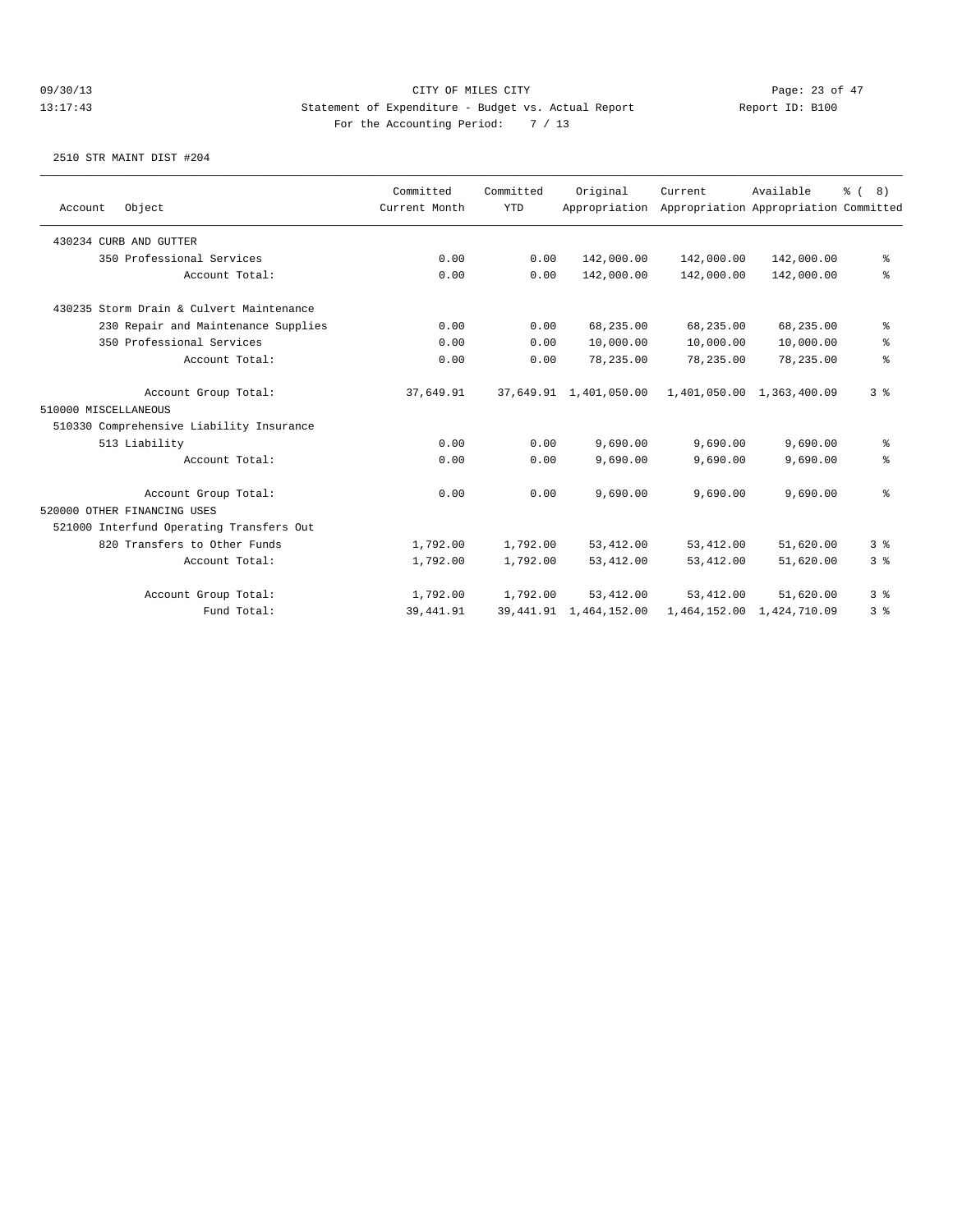| Account             | Object                                  | Committed<br>Current Month | Committed<br><b>YTD</b> | Original   | Current<br>Appropriation Appropriation Appropriation Committed | Available  | <sub>රී</sub> ( 8 )  |
|---------------------|-----------------------------------------|----------------------------|-------------------------|------------|----------------------------------------------------------------|------------|----------------------|
|                     |                                         |                            |                         |            |                                                                |            |                      |
| 430000 Public Works |                                         |                            |                         |            |                                                                |            |                      |
| 430220 Operations   |                                         |                            |                         |            |                                                                |            |                      |
|                     | 111 Salaries and Wages - Permanent      | 4,603.24                   | 4,603.24                | 61,360.00  | 61,360.00                                                      | 56,756.76  | 8 %                  |
|                     | 121 OVERTIME-PERMANENT                  | 43.21                      | 43.21                   | 1,296.00   | 1,296.00                                                       | 1,252.79   | 3%                   |
|                     | 131 VACATION                            | 446.12                     | 446.12                  | 4,000.00   | 4,000.00                                                       | 3,553.88   | $11$ %               |
|                     | 132 SICK LEAVE                          | 81.83                      | 81.83                   | 4,000.00   | 4,000.00                                                       | 3,918.17   | 2 <sup>°</sup>       |
|                     | 133 OTHER LEAVE PAY                     | 0.00                       | 0.00                    | 2,400.00   | 2,400.00                                                       | 2,400.00   | နွ                   |
|                     | 134 HOLIDAY PAY                         | 0.00                       | 0.00                    | 1,632.00   | 1,632.00                                                       | 1,632.00   | $\epsilon$           |
|                     | 141 Unemployment Insurance              | 24.10                      | 24.10                   | 336.00     | 336.00                                                         | 311.90     | 7 %                  |
|                     | 142 Workers' Compensation               | 132.54                     | 132.54                  | 3,611.00   | 3,611.00                                                       | 3,478.46   | 4%                   |
|                     | 143 Health Insurance                    | 751.46                     | 751.46                  | 11,653.00  | 11,653.00                                                      | 10,901.54  | 6 %                  |
|                     | 144 FICA                                | 385.64                     | 385.64                  | 5,706.00   | 5,706.00                                                       | 5,320.36   | 7 %                  |
|                     | 145 PERS                                | 560.42                     | 560.42                  | 5,863.00   | 5,863.00                                                       | 5,302.58   | $10*$                |
|                     | 196 CLOTHING ALLOTMENT                  | 172.50                     | 172.50                  | 180.00     | 180.00                                                         | 7.50       | 96%                  |
|                     | 210 Office Supplies and Materials       | 23.90                      | 23.90                   | 200.00     | 200.00                                                         | 176.10     | $12*$                |
|                     | 214 Small Items of Equipment            | 0.00                       | 0.00                    | 3,000.00   | 3,000.00                                                       | 3,000.00   | $\epsilon$           |
|                     | 220 Operating Expenses                  | 0.00                       | 0.00                    | 3,500.00   | 3,500.00                                                       | 3,500.00   | နွ                   |
|                     | 222 Chemicals, Lab & Med Supplies       | 0.00                       | 0.00                    | 500.00     | 500.00                                                         | 500.00     | $\epsilon$           |
|                     | 226 Clothing and Uniforms               | 0.00                       | 0.00                    | 150.00     | 150.00                                                         | 150.00     | $\epsilon$           |
|                     | 230 Repair and Maintenance Supplies     | 391.04                     | 391.04                  | 5,000.00   | 5,000.00                                                       | 4,608.96   | 8 %                  |
|                     | 231 Gas, Oil, Diesel Fuel, Grease, etc. | 0.00                       | 0.00                    | 10,000.00  | 10,000.00                                                      | 10,000.00  | နွ                   |
|                     | 242 Sign Parts and Supplies             | 0.00                       | 0.00                    | 2,600.00   | 2,600.00                                                       | 2,600.00   | $\epsilon$           |
|                     | 311 Postage, Box Rent, Etc.             | 0.00                       | 0.00                    | 40.00      | 40.00                                                          | 40.00      | န့                   |
|                     | 330 Publicity, Subscriptions & Dues     | 0.00                       | 0.00                    | 100.00     | 100.00                                                         | 100.00     | $\epsilon$           |
|                     | 334 Memberships, Registrations & Dues   | 0.00                       | 0.00                    | 50.00      | 50.00                                                          | 50.00      | $\epsilon$           |
|                     | 341 Electric Utility Services           | 4.75                       | 4.75                    | 150.00     | 150.00                                                         | 145.25     | 3 <sup>8</sup>       |
|                     | 344 Gas Utility Service                 | 1.88                       | 1.88                    | 200.00     | 200.00                                                         | 198.12     | 1 <sup>8</sup>       |
|                     | 345 Telephone & Telegraph               | 82.88                      | 82.88                   | 500.00     | 500.00                                                         | 417.12     | $17*$                |
|                     | 347 Telephone-Internet                  | 0.00                       | 0.00                    | 150.00     | 150.00                                                         | 150.00     | နွ                   |
|                     | 350 Professional Services               | 32.40                      | 32.40                   | 500.00     | 500.00                                                         | 467.60     | 6 %                  |
|                     | 360 Contr R & M                         | 34.07                      | 34.07                   | 1,000.00   | 1,000.00                                                       | 965.93     | 3 <sup>°</sup>       |
|                     | 363 R&M Vehicles/Equip/Labor-PW         | 616.05                     | 616.05                  | 35,000.00  | 35,000.00                                                      | 34, 383.95 | $2$ %                |
|                     | 370 Travel                              | 0.00                       | 0.00                    | 250.00     | 250.00                                                         | 250.00     | နွ                   |
|                     | 380 Training Services                   | 0.00                       | 0.00                    | 150.00     | 150.00                                                         | 150.00     | $\epsilon$           |
|                     | 382 Books                               | 0.00                       | 0.00                    | 100.00     | 100.00                                                         | 100.00     | နွ                   |
|                     | 511 Insurance on Buildings              | 137.00                     | 137.00                  | $-44.00$   | $-44.00$                                                       | $-181.00$  | $***$ $%$            |
|                     | 512 Insurance on Vehicles & Equipment   | 532.37                     | 532.37                  | 532.00     | 532.00                                                         | $-0.37$    | $100$ %              |
|                     | 531 Building & Office Rental            | 166.66                     | 166.66                  | 2,000.00   | 2,000.00                                                       | 1,833.34   | 8 %                  |
|                     | 532 Land Rental                         | 0.00                       | 0.00                    | 1,500.00   | 1,500.00                                                       | 1,500.00   | $\,^{\rm o}_{\rm o}$ |
|                     | Account Total:                          | 9,224.06                   | 9,224.06                | 169,165.00 | 169,165.00                                                     | 159,940.94 | 5 <sup>°</sup>       |
|                     | 430233 Roadway/Re-surfacing             |                            |                         |            |                                                                |            |                      |
|                     | 230 Repair and Maintenance Supplies     | 0.00                       | 0.00                    | 12,400.00  | 12,400.00                                                      | 12,400.00  | ್ಠಿ                  |
|                     | 350 Professional Services               | 0.00                       | 0.00                    | 125,000.00 | 125,000.00                                                     | 125,000.00 | ್ಠಿ                  |
|                     | Account Total:                          | 0.00                       | 0.00                    | 137,400.00 | 137,400.00                                                     | 137,400.00 | နွ                   |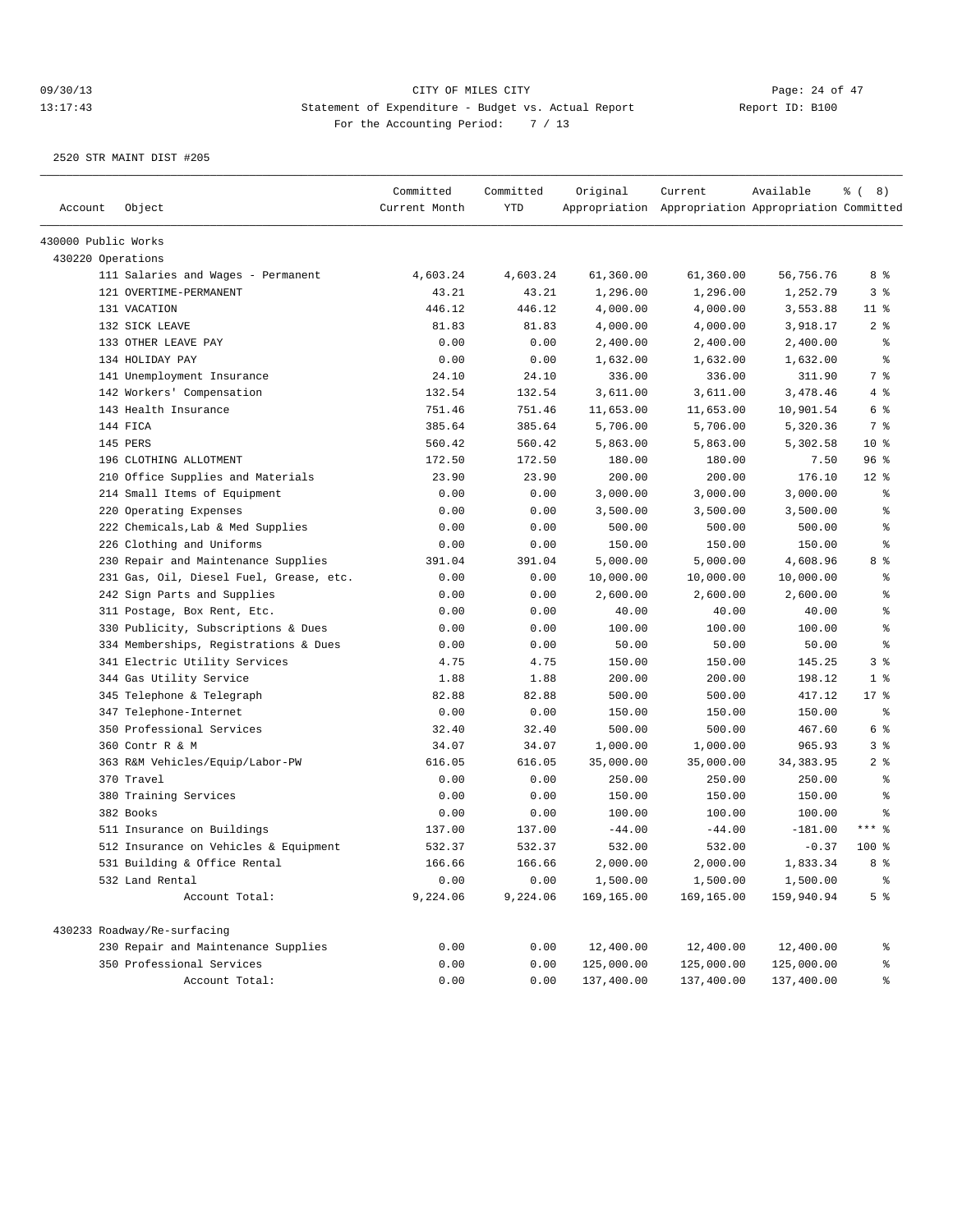| Object<br>Account                        | Committed<br>Current Month | Committed<br><b>YTD</b> | Original<br>Appropriation | Current    | Available<br>Appropriation Appropriation Committed | $\frac{6}{6}$ ( 8) |
|------------------------------------------|----------------------------|-------------------------|---------------------------|------------|----------------------------------------------------|--------------------|
|                                          |                            |                         |                           |            |                                                    |                    |
| 430235 Storm Drain & Culvert Maintenance |                            |                         |                           |            |                                                    |                    |
| 230 Repair and Maintenance Supplies      | 0.00                       | 0.00                    | 50,000.00                 | 50,000.00  | 50,000.00                                          | နွ                 |
| 350 Professional Services                | 0.00                       | 0.00                    | 50,000.00                 | 50,000.00  | 50,000.00                                          | နွ                 |
| Account Total:                           | 0.00                       | 0.00                    | 100,000.00                | 100,000.00 | 100,000.00                                         | ៖                  |
| Account Group Total:                     | 9,224.06                   | 9,224.06                | 406,565.00                | 406,565.00 | 397,340.94                                         | 2 <sup>8</sup>     |
| 510000 MISCELLANEOUS                     |                            |                         |                           |            |                                                    |                    |
| 510330 Comprehensive Liability Insurance |                            |                         |                           |            |                                                    |                    |
| 513 Liability                            | 0.00                       | 0.00                    | 897.00                    | 897.00     | 897.00                                             | နွ                 |
| Account Total:                           | 0.00                       | 0.00                    | 897.00                    | 897.00     | 897.00                                             | နွ                 |
| Account Group Total:                     | 0.00                       | 0.00                    | 897.00                    | 897.00     | 897.00                                             | ៖                  |
| 520000 OTHER FINANCING USES              |                            |                         |                           |            |                                                    |                    |
| 521000 Interfund Operating Transfers Out |                            |                         |                           |            |                                                    |                    |
| 820 Transfers to Other Funds             | 949.76                     | 949.76                  | 31,394.00                 | 31,394.00  | 30,444.24                                          | 3%                 |
| Account Total:                           | 949.76                     | 949.76                  | 31,394.00                 | 31,394.00  | 30,444.24                                          | 3 <sup>8</sup>     |
| Account Group Total:                     | 949.76                     | 949.76                  | 31,394.00                 | 31,394.00  | 30,444.24                                          | 3 <sup>8</sup>     |
| Fund Total:                              | 10,173.82                  | 10,173.82               | 438,856.00                | 438,856.00 | 428,682.18                                         | 2 <sup>8</sup>     |
|                                          |                            |                         |                           |            |                                                    |                    |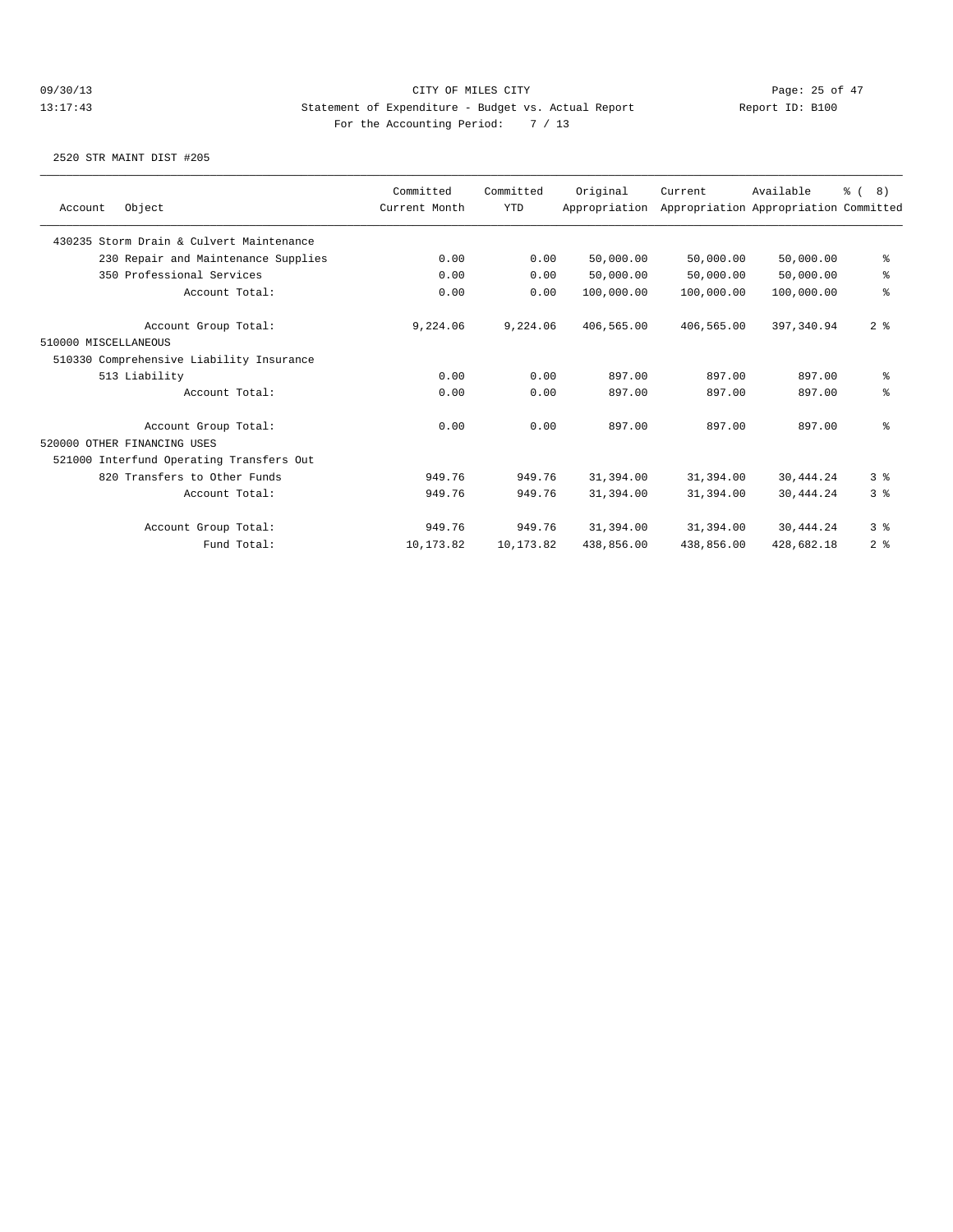## 09/30/13 Page: 26 of 47 13:17:43 Statement of Expenditure - Budget vs. Actual Report Changery Report ID: B100 For the Accounting Period: 7 / 13

2540 STR MAINT DIST#207-(MILESTOWN ESTATES)

| Account              | Object                                   | Committed<br>Current Month | Committed<br><b>YTD</b> | Original<br>Appropriation | Current  | Available<br>Appropriation Appropriation Committed | % (8)          |
|----------------------|------------------------------------------|----------------------------|-------------------------|---------------------------|----------|----------------------------------------------------|----------------|
| 430000 Public Works  |                                          |                            |                         |                           |          |                                                    |                |
| 430220 Operations    |                                          |                            |                         |                           |          |                                                    |                |
|                      | 111 Salaries and Wages - Permanent       | 235.48                     | 235.48                  | 3,004.00                  | 3,004.00 | 2,768.52                                           | 8 %            |
|                      | 121 OVERTIME-PERMANENT                   | 2.17                       | 2.17                    | 65.00                     | 65.00    | 62.83                                              | 3%             |
|                      | 131 VACATION                             | 25.38                      | 25.38                   | 310.00                    | 310.00   | 284.62                                             | 8 %            |
|                      | 132 SICK LEAVE                           | 4.07                       | 4.07                    | 100.00                    | 100.00   | 95.93                                              | $4\degree$     |
|                      | 133 OTHER LEAVE PAY                      | 0.00                       | 0.00                    | 120.00                    | 120.00   | 120.00                                             | $\epsilon$     |
|                      | 134 HOLIDAY PAY                          | 0.00                       | 0.00                    | 12.00                     | 12.00    | 12.00                                              | နွ             |
|                      | 141 Unemployment Insurance               | 1.25                       | 1.25                    | 15.00                     | 15.00    | 13.75                                              | 8 %            |
|                      | 142 Workers' Compensation                | 7.49                       | 7.49                    | 160.00                    | 160.00   | 152.51                                             | 5 <sup>8</sup> |
|                      | 143 Health Insurance                     | 37.15                      | 37.15                   | 520.00                    | 520.00   | 482.85                                             | 7 %            |
|                      | 144 FICA                                 | 19.84                      | 19.84                   | 256.00                    | 256.00   | 236.16                                             | 8 %            |
|                      | 145 PERS                                 | 28.12                      | 28.12                   | 262.00                    | 262.00   | 233.88                                             | $11$ %         |
|                      | 196 CLOTHING ALLOTMENT                   | 9.00                       | 9.00                    | 8.00                      | 8.00     | $-1.00$                                            | $113*$         |
|                      | Account Total:                           | 369.95                     | 369.95                  | 4,832.00                  | 4,832.00 | 4,462.05                                           | 8 %            |
|                      | Account Group Total:                     | 369.95                     | 369.95                  | 4,832.00                  | 4,832.00 | 4,462.05                                           | 8 %            |
| 510000 MISCELLANEOUS |                                          |                            |                         |                           |          |                                                    |                |
|                      | 510330 Comprehensive Liability Insurance |                            |                         |                           |          |                                                    |                |
|                      | 513 Liability                            | 0.00                       | 0.00                    | 46.00                     | 46.00    | 46.00                                              | နွ             |
|                      | Account Total:                           | 0.00                       | 0.00                    | 46.00                     | 46.00    | 46.00                                              | နွ             |
|                      | Account Group Total:                     | 0.00                       | 0.00                    | 46.00                     | 46.00    | 46.00                                              | ႜ              |
|                      | Fund Total:                              | 369.95                     | 369.95                  | 4,878.00                  | 4,878.00 | 4,508.05                                           | 8 %            |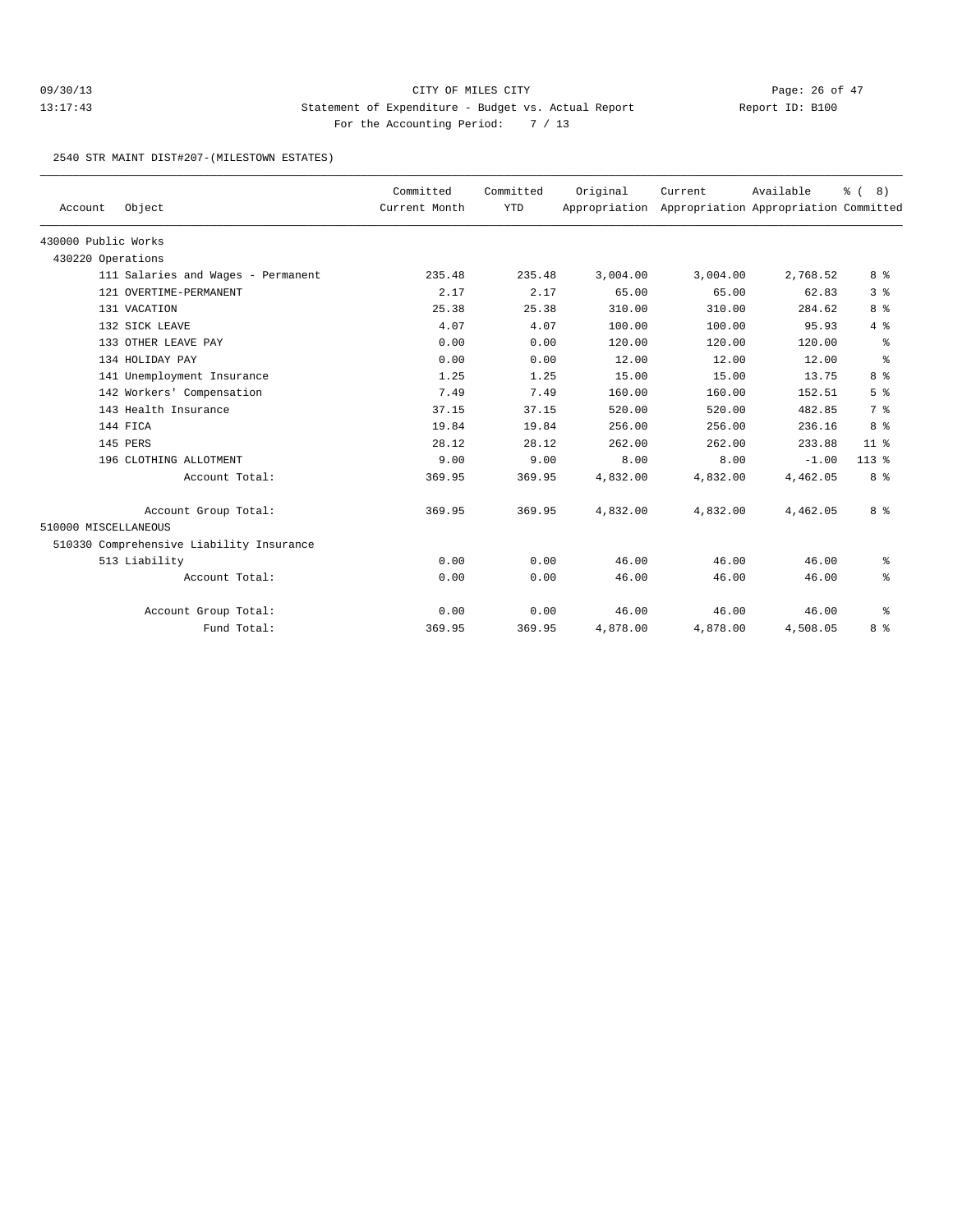# 09/30/13 Page: 27 of 47 13:17:43 Statement of Expenditure - Budget vs. Actual Report Changer Report ID: B100 For the Accounting Period: 7 / 13

2820 GAS TAX

|                                          | Committed     | Committed | Original      | Current    | Available                             | <u>ေ</u> (<br>8) |
|------------------------------------------|---------------|-----------|---------------|------------|---------------------------------------|------------------|
| Object<br>Account                        | Current Month | YTD       | Appropriation |            | Appropriation Appropriation Committed |                  |
| 520000 OTHER FINANCING USES              |               |           |               |            |                                       |                  |
| 521000 Interfund Operating Transfers Out |               |           |               |            |                                       |                  |
| 820 Transfers to Other Funds             | 480.39        | 480.39    | 5,765.00      | 5,765.00   | 5,284.61                              | 8 %              |
| Account Total:                           | 480.39        | 480.39    | 5,765.00      | 5,765.00   | 5,284.61                              | 8 <sup>8</sup>   |
| SID 204<br>521204 TRANSFER:              |               |           |               |            |                                       |                  |
| 820 Transfers to Other Funds             | 0.00          | 0.00      | 90,632.00     | 90,632.00  | 90,632.00                             | နွ               |
| Account Total:                           | 0.00          | 0.00      | 90,632.00     | 90,632.00  | 90,632.00                             | နွ               |
| 521205 TRANSFER:<br>SID 205              |               |           |               |            |                                       |                  |
| 820 Transfers to Other Funds             | 0.00          | 0.00      | 90,633.00     | 90,633.00  | 90,633.00                             | နွ               |
| Account Total:                           | 0.00          | 0.00      | 90,633.00     | 90,633.00  | 90,633.00                             | နွ               |
| Account Group Total:                     | 480.39        | 480.39    | 187,030.00    | 187,030.00 | 186,549.61                            | နွ               |
| Fund Total:                              | 480.39        | 480.39    | 187,030.00    | 187,030.00 | 186,549.61                            | န္               |
|                                          |               |           |               |            |                                       |                  |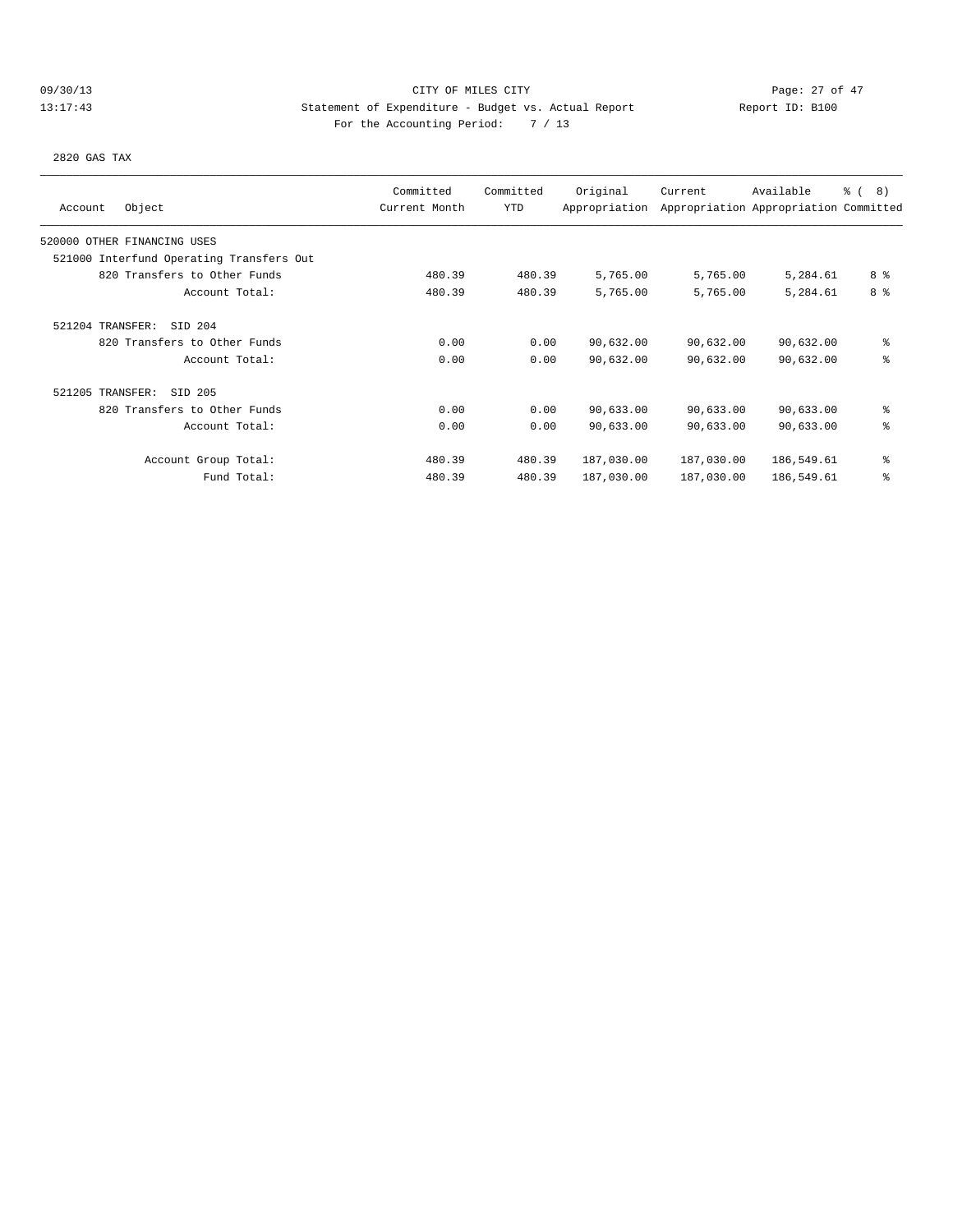2850 911 EMERGENCY

| Object<br>Account                          | Committed<br>Current Month | Committed<br><b>YTD</b> | Original<br>Appropriation | Current    | Available<br>Appropriation Appropriation Committed | <b>%</b> (<br>8) |
|--------------------------------------------|----------------------------|-------------------------|---------------------------|------------|----------------------------------------------------|------------------|
| 420000 PUBLIC SAFETY                       |                            |                         |                           |            |                                                    |                  |
| 420140 Crime Control and Investigation(05) |                            |                         |                           |            |                                                    |                  |
| 210 Office Supplies and Materials          | 0.00                       | 0.00                    | 5,000.00                  | 5,000.00   | 5,000.00                                           | နွ               |
| 214 Small Items of Equipment               | 0.00                       | 0.00                    | 10,000.00                 | 10,000.00  | 10,000.00                                          | ႜ                |
| 220 Operating Expenses                     | 8,575.00                   | 8,575.00                | 20,000.00                 | 20,000.00  | 11,425.00                                          | $43$ %           |
| 231 Gas, Oil, Diesel Fuel, Grease, etc.    | 0.00                       | 0.00                    | 200.00                    | 200.00     | 200.00                                             | ႜ                |
| 311 Postage, Box Rent, Etc.                | 0.00                       | 0.00                    | 500.00                    | 500.00     | 500.00                                             | ి                |
| 320 Printing, Duplicating, Typing &        | 0.00                       | 0.00                    | 500.00                    | 500.00     | 500.00                                             | ి                |
| 334 Memberships, Registrations & Dues      | 0.00                       | 0.00                    | 300.00                    | 300.00     | 300.00                                             | နွ               |
| 341 Electric Utility Services              | 48.12                      | 48.12                   | 1,500.00                  | 1,500.00   | 1,451.88                                           | 3%               |
| 345 Telephone & Telegraph                  | 2,283.07                   | 2,283.07                | 30,000.00                 | 30,000.00  | 27,716.93                                          | 8 %              |
| 350 Professional Services                  | 839.34                     | 839.34                  | 100,000.00                | 100,000.00 | 99,160.66                                          | $1 \,$ %         |
| 370 Travel                                 | 0.00                       | 0.00                    | 5,000.00                  | 5,000.00   | 5,000.00                                           | ႜ                |
| 380 Training Services                      | 0.00                       | 0.00                    | 5,000.00                  | 5,000.00   | 5,000.00                                           | ႜ                |
| 512 Insurance on Vehicles & Equipment      | 124.41                     | 124.41                  | 124.00                    | 124.00     | $-0.41$                                            | $100$ %          |
| 940 Machinery & Equipment                  | 0.00                       | 0.00                    | 35,000.00                 | 35,000.00  | 35,000.00                                          | ႜ                |
| 941 911 Eq & Software (2/01)               | 0.00                       | 0.00                    | 23,030.00                 | 23,030.00  | 23,030.00                                          | နွ               |
| Account Total:                             | 11,869.94                  | 11,869.94               | 236,154.00                | 236,154.00 | 224, 284.06                                        | 5 <sup>8</sup>   |
| Account Group Total:                       | 11,869.94                  | 11,869.94               | 236,154.00                | 236,154.00 | 224, 284.06                                        | 5 <sup>8</sup>   |
| 520000 OTHER FINANCING USES                |                            |                         |                           |            |                                                    |                  |
| 521000 Interfund Operating Transfers Out   |                            |                         |                           |            |                                                    |                  |
| 820 Transfers to Other Funds               | 0.00                       | 0.00                    | 112,000.00                | 112,000.00 | 112,000.00                                         | ွေ               |
| Account Total:                             | 0.00                       | 0.00                    | 112,000.00                | 112,000.00 | 112,000.00                                         | နွ               |
| Account Group Total:                       | 0.00                       | 0.00                    | 112,000.00                | 112,000.00 | 112,000.00                                         | ႜ                |
| Fund Total:                                | 11,869.94                  | 11,869.94               | 348,154.00                | 348,154.00 | 336,284.06                                         | 3%               |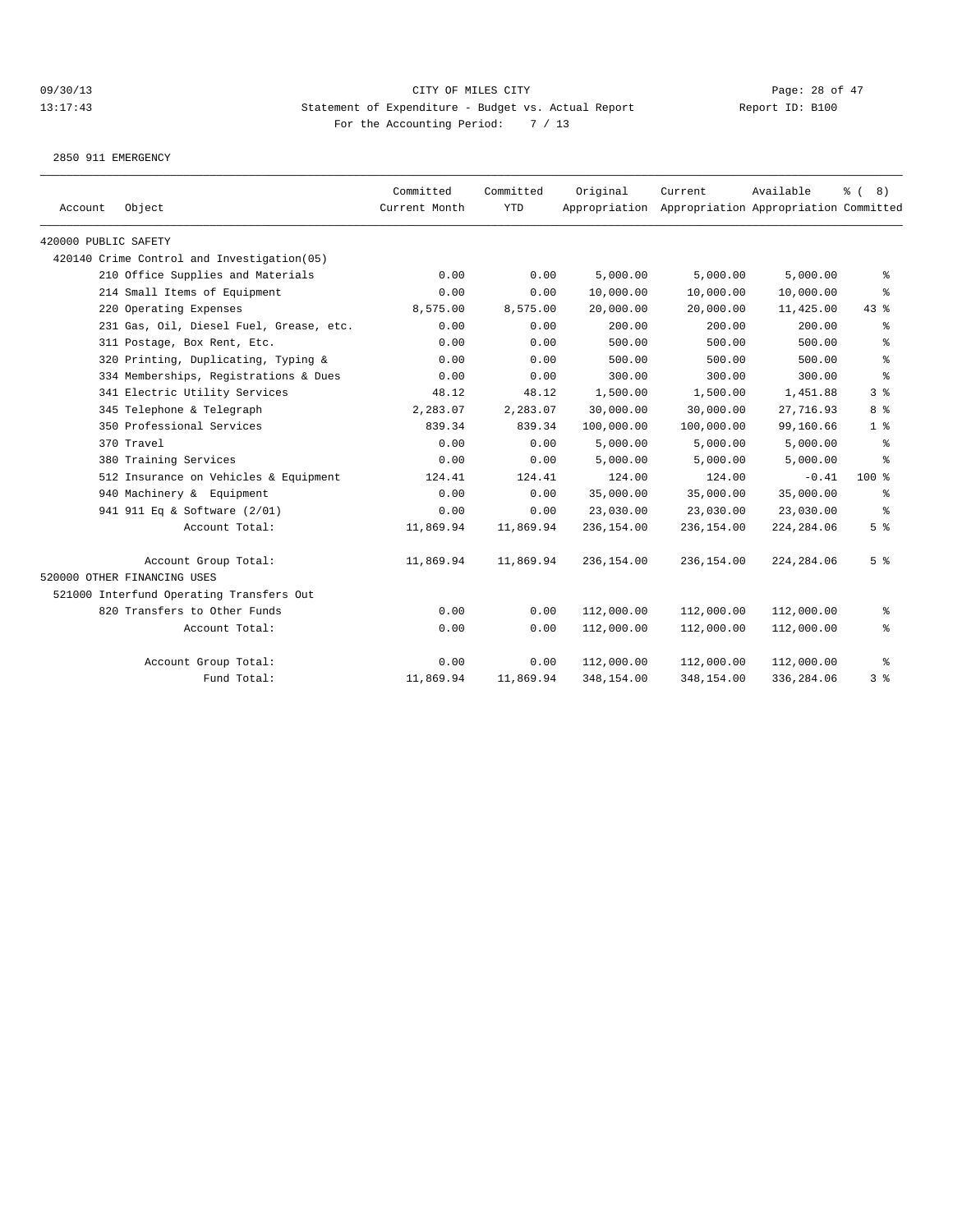2880 LIBRARY GRANTS

|         |                                     | Committed     | Committed  | Original      | Current   | Available                             | 8)<br>$\frac{6}{6}$ ( |
|---------|-------------------------------------|---------------|------------|---------------|-----------|---------------------------------------|-----------------------|
| Account | Object                              | Current Month | <b>YTD</b> | Appropriation |           | Appropriation Appropriation Committed |                       |
|         | 460000 CULTURE AND RECREATION       |               |            |               |           |                                       |                       |
|         | 460100 Library Services(16)         |               |            |               |           |                                       |                       |
|         | 210 Office Supplies and Materials   | 0.00          | 0.00       | 721.00        | 721.00    | 721.00                                | နွ                    |
|         | 220 Operating Expenses              | 0.00          | 0.00       | 87.00         | 87.00     | 87.00                                 | နွ                    |
|         | 311 Postage, Box Rent, Etc.         | 201.00        | 201.00     | 4,487.00      | 4,487.00  | 4,286.00                              | 4%                    |
|         | 320 Printing, Duplicating, Typing & | 0.00          | 0.00       | 159.00        | 159.00    | 159.00                                | နွ                    |
|         | 330 Publicity, Subscriptions & Dues | 0.00          | 0.00       | 250.00        | 250.00    | 250.00                                | နွ                    |
|         | 350 Professional Services           | 0.00          | 0.00       | 3,550.00      | 3,550.00  | 3,550.00                              | နွ                    |
|         | 360 Contr R & M                     | 0.00          | 0.00       | 6,417.00      | 6,417.00  | 6,417.00                              | နွ                    |
|         | 370 Travel                          | 0.00          | 0.00       | 2,614.00      | 2,614.00  | 2,614.00                              | ៖                     |
|         | 380 Training Services               | 0.00          | 0.00       | 1,000.00      | 1,000.00  | 1,000.00                              | နွ                    |
|         | 382 Books                           | 0.00          | 0.00       | 253.00        | 253.00    | 253.00                                | ి                     |
|         | Account Total:                      | 201.00        | 201.00     | 19,538.00     | 19,538.00 | 19,337.00                             | 1 <sup>8</sup>        |
|         | Account Group Total:                | 201.00        | 201.00     | 19,538.00     | 19,538.00 | 19,337.00                             | 1 <sup>8</sup>        |
|         | Fund Total:                         | 201.00        | 201.00     | 19,538.00     | 19,538.00 | 19,337.00                             | 1 <sup>8</sup>        |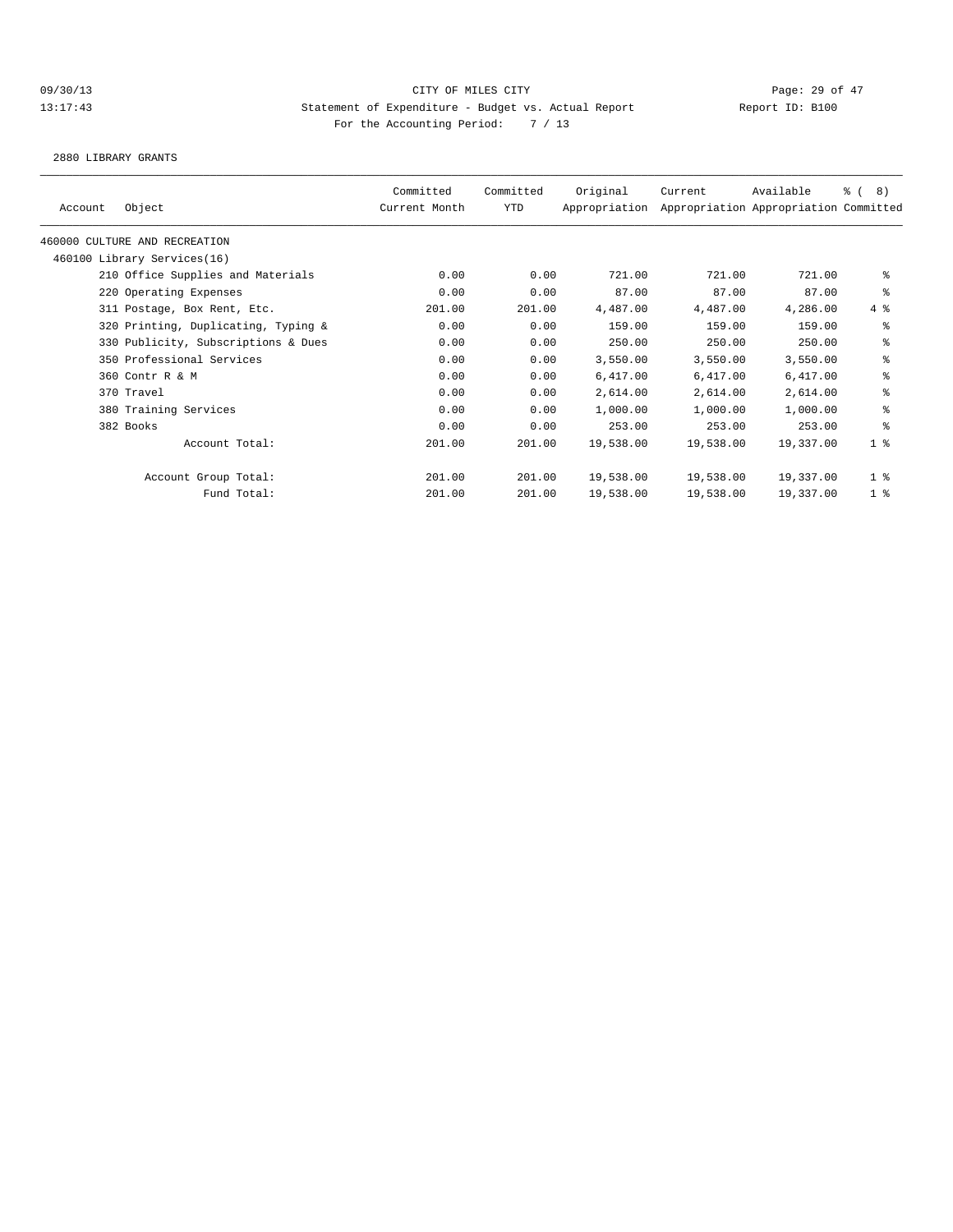2935 Historic Preservation

|         |                                             | Committed     | Committed | Original      | Current   | Available                             | $\frac{6}{6}$ ( 8) |
|---------|---------------------------------------------|---------------|-----------|---------------|-----------|---------------------------------------|--------------------|
| Account | Object                                      | Current Month | YTD       | Appropriation |           | Appropriation Appropriation Committed |                    |
|         | 460000 CULTURE AND RECREATION               |               |           |               |           |                                       |                    |
|         | 460461 Historic Preservation-Administration |               |           |               |           |                                       |                    |
|         | 111 Salaries and Wages - Permanent          | 658.80        | 658.80    | 15,834.00     | 15,834.00 | 15, 175. 20                           | 4%                 |
|         | 131 VACATION                                | 146.40        | 146.40    | 0.00          | 0.00      | $-146.40$                             | ွေ                 |
|         | 141 Unemployment Insurance                  | 3.62          | 3.62      | 71.00         | 71.00     | 67.38                                 | 5 <sup>°</sup>     |
|         | 142 Workers' Compensation                   | 9.28          | 9.28      | 183.00        | 183.00    | 173.72                                | 5 <sup>8</sup>     |
|         | 144 FICA                                    | 61.60         | 61.60     | 1,211.00      | 1,211.00  | 1,149.40                              | 5 <sup>8</sup>     |
|         | 145 PERS                                    | 64.98         | 64.98     | 1,278.00      | 1,278.00  | 1,213.02                              | 5 <sup>8</sup>     |
|         | 210 Office Supplies and Materials           | 0.00          | 0.00      | 750.00        | 750.00    | 750.00                                | နွ                 |
|         | 220 Operating Expenses                      | 0.00          | 0.00      | 200.00        | 200.00    | 200.00                                | နွ                 |
|         | 320 Printing, Duplicating, Typing &         | 0.00          | 0.00      | 200.00        | 200.00    | 200.00                                | နွ                 |
|         | 330 Publicity, Subscriptions & Dues         | 0.00          | 0.00      | 125.00        | 125.00    | 125.00                                | $\epsilon$         |
|         | 345 Telephone & Telegraph                   | 107.76        | 107.76    | 1,380.00      | 1,380.00  | 1,272.24                              | 8 %                |
|         | 360 Contr R & M                             | 0.00          | 0.00      | 100.00        | 100.00    | 100.00                                | ႜ                  |
|         | 370 Travel                                  | 0.00          | 0.00      | 985.00        | 985.00    | 985.00                                | $\epsilon$         |
|         | 531 Building & Office Rental                | 300.00        | 300.00    | 3,600.00      | 3,600.00  | 3,300.00                              | 8 %                |
|         | Account Total:                              | 1,352.44      | 1,352.44  | 25,917.00     | 25,917.00 | 24,564.56                             | 5 <sup>8</sup>     |
|         | Account Group Total:                        | 1,352.44      | 1,352.44  | 25,917.00     | 25,917.00 | 24,564.56                             | 5 <sup>8</sup>     |
|         | Fund Total:                                 | 1,352.44      | 1,352.44  | 25,917.00     | 25,917.00 | 24,564.56                             | 5 <sup>8</sup>     |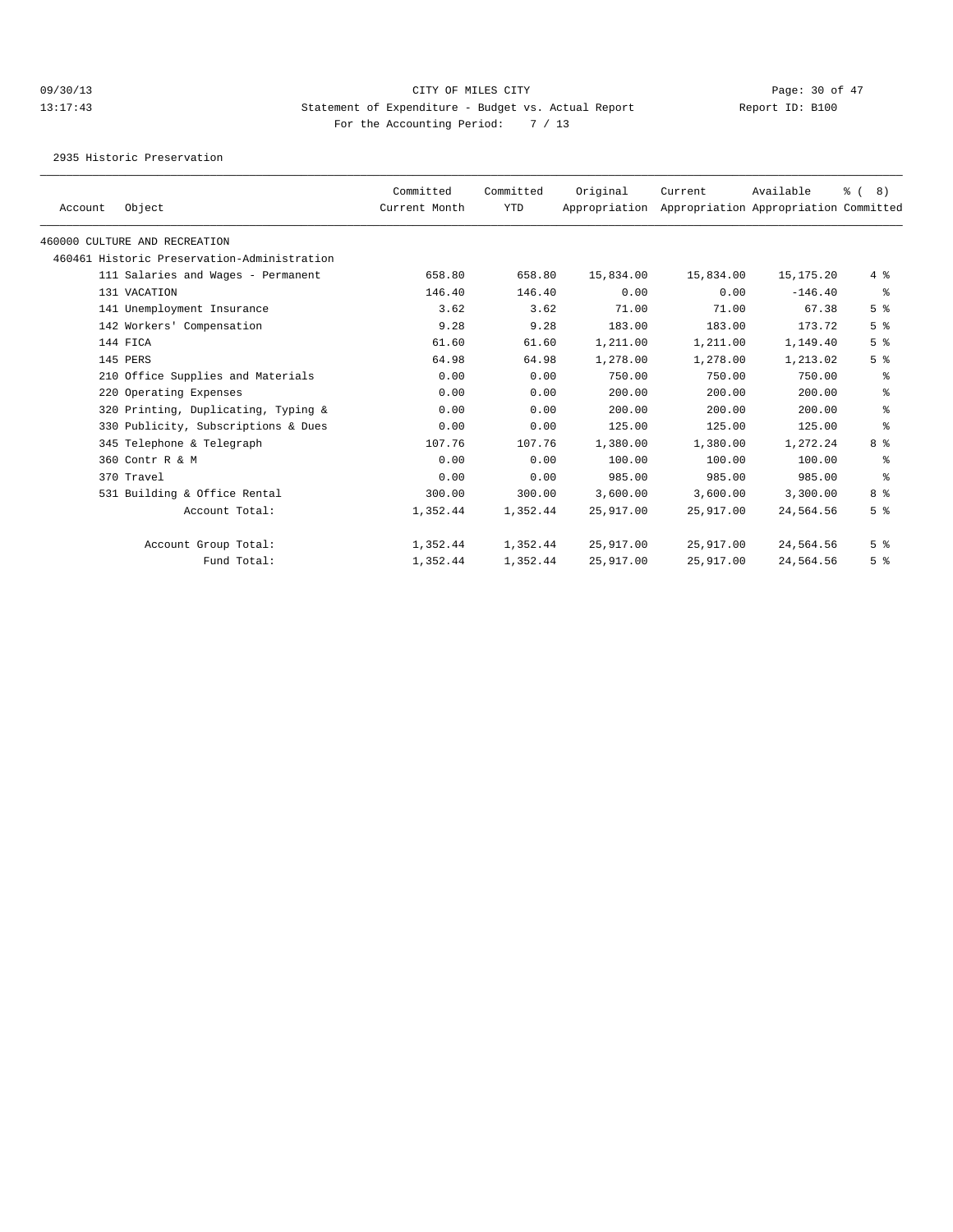## 09/30/13 Page: 31 of 47 13:17:43 Statement of Expenditure - Budget vs. Actual Report Changer Report ID: B100 For the Accounting Period: 7 / 13

2985 RETIRED SENIOR VOLUNTEER PROG (RSVP)

| Account | Object                                     | Committed<br>Current Month | Committed<br><b>YTD</b> | Original  | Current<br>Appropriation Appropriation Appropriation Committed | Available | $\frac{6}{6}$ ( 8) |
|---------|--------------------------------------------|----------------------------|-------------------------|-----------|----------------------------------------------------------------|-----------|--------------------|
|         | 450000 Social and Economic Services        |                            |                         |           |                                                                |           |                    |
|         | 450300 RETIRED SENIOR VOLUNTEER PROG(RSVP) |                            |                         |           |                                                                |           |                    |
|         | 111 Salaries and Wages - Permanent         | 3,314.88                   | 3, 314.88               | 40,359.00 | 40,359.00                                                      | 37,044.12 | 8 %                |
|         | 131 VACATION                               | 48.32                      | 48.32                   | 0.00      | 0.00                                                           | $-48.32$  | ႜೢ                 |
|         | 141 Unemployment Insurance                 | 15.14                      | 15.14                   | 144.00    | 144.00                                                         | 128.86    | 11 <sup>8</sup>    |
|         | 142 Workers' Compensation                  | 38.78                      | 38.78                   | 452.00    | 452.00                                                         | 413.22    | 9 %                |
|         | 143 Health Insurance                       | 618.15                     | 618.15                  | 7,980.00  | 7,980.00                                                       | 7,361.85  | 8 %                |
|         | 144 FICA                                   | 257.28                     | 257.28                  | 3,120.00  | 3,120.00                                                       | 2,862.72  | 8 %                |
|         | 145 PERS                                   | 404.26                     | 404.26                  | 2,856.00  | 2,856.00                                                       | 2,451.74  | $14*$              |
|         | 210 Office Supplies and Materials          | 0.00                       | 0.00                    | 617.00    | 617.00                                                         | 617.00    | နွ                 |
|         | 370 Travel                                 | 332.15                     | 332.15                  | 4,200.00  | 4,200.00                                                       | 3,867.85  | 8 %                |
|         | Account Total:                             | 5,028.96                   | 5,028.96                | 59,728.00 | 59,728.00                                                      | 54,699.04 | 8 %                |
|         | 450330 RSVP Non-Federal                    |                            |                         |           |                                                                |           |                    |
|         | 111 Salaries and Wages - Permanent         | 0.00                       | 0.00                    | 2,825.00  | 2,825.00                                                       | 2,825.00  | ి                  |
|         | 141 Unemployment Insurance                 | 0.00                       | 0.00                    | 14.00     | 14.00                                                          | 14.00     | နွ                 |
|         | 142 Workers' Compensation                  | 0.00                       | 0.00                    | 36.00     | 36.00                                                          | 36.00     | န္                 |
|         | 144 FICA                                   | 0.00                       | 0.00                    | 240.00    | 240.00                                                         | 240.00    | ి                  |
|         | 145 PERS                                   | 0.00                       | 0.00                    | 204.00    | 204.00                                                         | 204.00    | ి                  |
|         | 210 Office Supplies and Materials          | 0.00                       | 0.00                    | 3,870.00  | 3,870.00                                                       | 3,870.00  | ి                  |
|         | 220 Operating Expenses                     | 305.80                     | 305.80                  | 3,750.00  | 3,750.00                                                       | 3,444.20  | 8 %                |
|         | 311 Postage, Box Rent, Etc.                | 0.00                       | 0.00                    | 1,150.00  | 1,150.00                                                       | 1,150.00  | ి                  |
|         | 330 Publicity, Subscriptions & Dues        | 0.00                       | 0.00                    | 130.00    | 130.00                                                         | 130.00    | ి                  |
|         | 334 Memberships, Registrations & Dues      | 50.00                      | 50.00                   | 0.00      | 0.00                                                           | $-50.00$  | $\approx$          |
|         | 345 Telephone & Telegraph                  | 128.50                     | 128.50                  | 1,680.00  | 1,680.00                                                       | 1,551.50  | 8 %                |
|         | 370 Travel                                 | 0.00                       | 0.00                    | 500.00    | 500.00                                                         | 500.00    | ి                  |
|         | 512 Insurance on Vehicles & Equipment      | 0.00                       | 0.00                    | 300.00    | 300.00                                                         | 300.00    | ి                  |
|         | 530 Rent                                   | 0.00                       | 0.00                    | 2,040.00  | 2,040.00                                                       | 2,040.00  | ి                  |
|         | Account Total:                             | 484.30                     | 484.30                  | 16,739.00 | 16,739.00                                                      | 16,254.70 | 38                 |
|         | Account Group Total:                       | 5,513.26                   | 5,513.26                | 76,467.00 | 76,467.00                                                      | 70,953.74 | 7 %                |
|         | Fund Total:                                | 5,513.26                   | 5,513.26                | 76,467.00 | 76,467.00                                                      | 70,953.74 | 7 %                |
|         |                                            |                            |                         |           |                                                                |           |                    |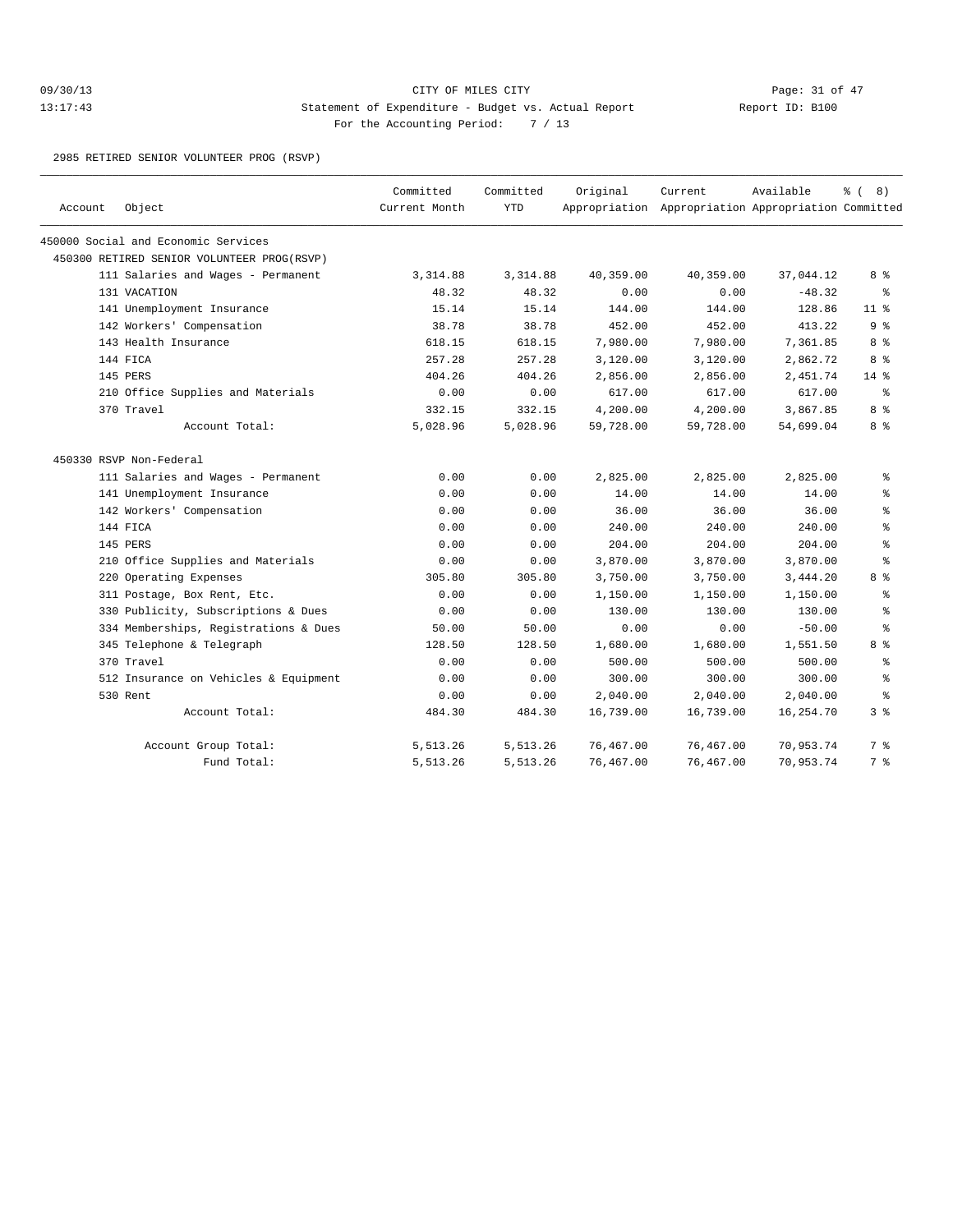4000 General Fund Capitol Improvement Fund

| Committed<br>Current Month | YTD | Appropriation | Current                                  | Available | る (<br>(8)                                                                                                                                    |
|----------------------------|-----|---------------|------------------------------------------|-----------|-----------------------------------------------------------------------------------------------------------------------------------------------|
|                            |     |               |                                          |           |                                                                                                                                               |
|                            |     |               |                                          |           |                                                                                                                                               |
| 0.00                       |     | 46,000.00     |                                          |           | ႜ                                                                                                                                             |
| 0.00                       |     | 46,000.00     |                                          |           | ႜ                                                                                                                                             |
| 0.00                       |     | 46,000.00     |                                          |           | ႜ                                                                                                                                             |
| 0.00                       |     | 46,000.00     |                                          |           | ႜ                                                                                                                                             |
|                            |     | Committed     | Original<br>0.00<br>0.00<br>0.00<br>0.00 |           | Appropriation Appropriation Committed<br>46,000.00<br>46,000.00<br>46,000.00<br>46,000.00<br>46,000.00<br>46,000.00<br>46,000.00<br>46,000.00 |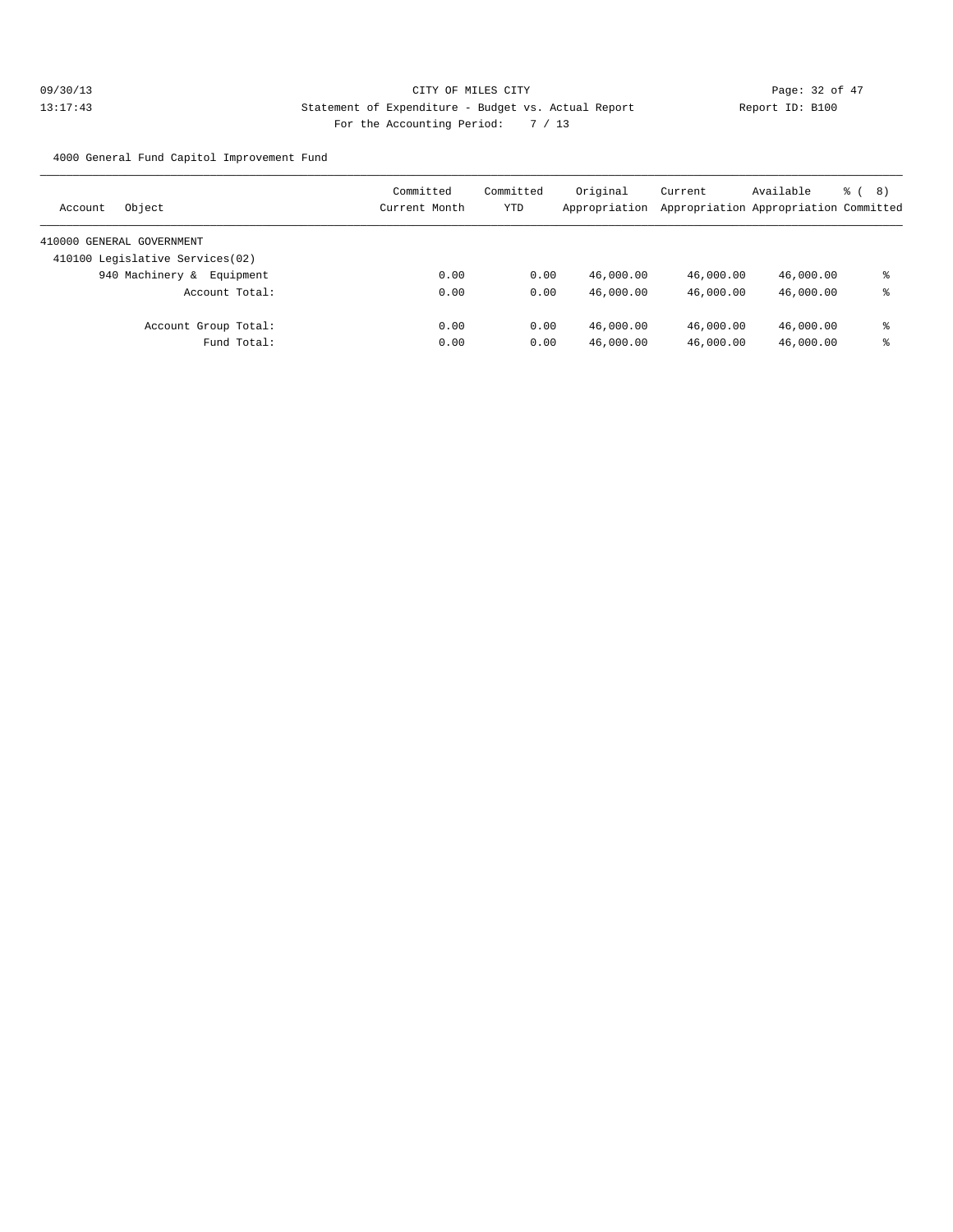4060 CAPITAL IMPROV-PUBLIC WORKS

| Object<br>Account            | Committed<br>Current Month | Committed<br>YTD | Original<br>Appropriation | Current    | Available<br>Appropriation Appropriation Committed | <sub>රි</sub> ( 8 ) |
|------------------------------|----------------------------|------------------|---------------------------|------------|----------------------------------------------------|---------------------|
| 430000 Public Works          |                            |                  |                           |            |                                                    |                     |
| 430233 Roadway/Re-surfacing  |                            |                  |                           |            |                                                    |                     |
| 940 Machinery &<br>Equipment | 0.00                       | 0.00             | 119,400.00                | 119,400.00 | 119,400.00                                         | ႜ                   |
| Account Total:               | 0.00                       | 0.00             | 119,400.00                | 119,400.00 | 119,400.00                                         | ႜ                   |
| Account Group Total:         | 0.00                       | 0.00             | 119,400.00                | 119,400.00 | 119,400.00                                         | ႜ                   |
| Fund Total:                  | 0.00                       | 0.00             | 119,400.00                | 119,400.00 | 119,400.00                                         | ႜ                   |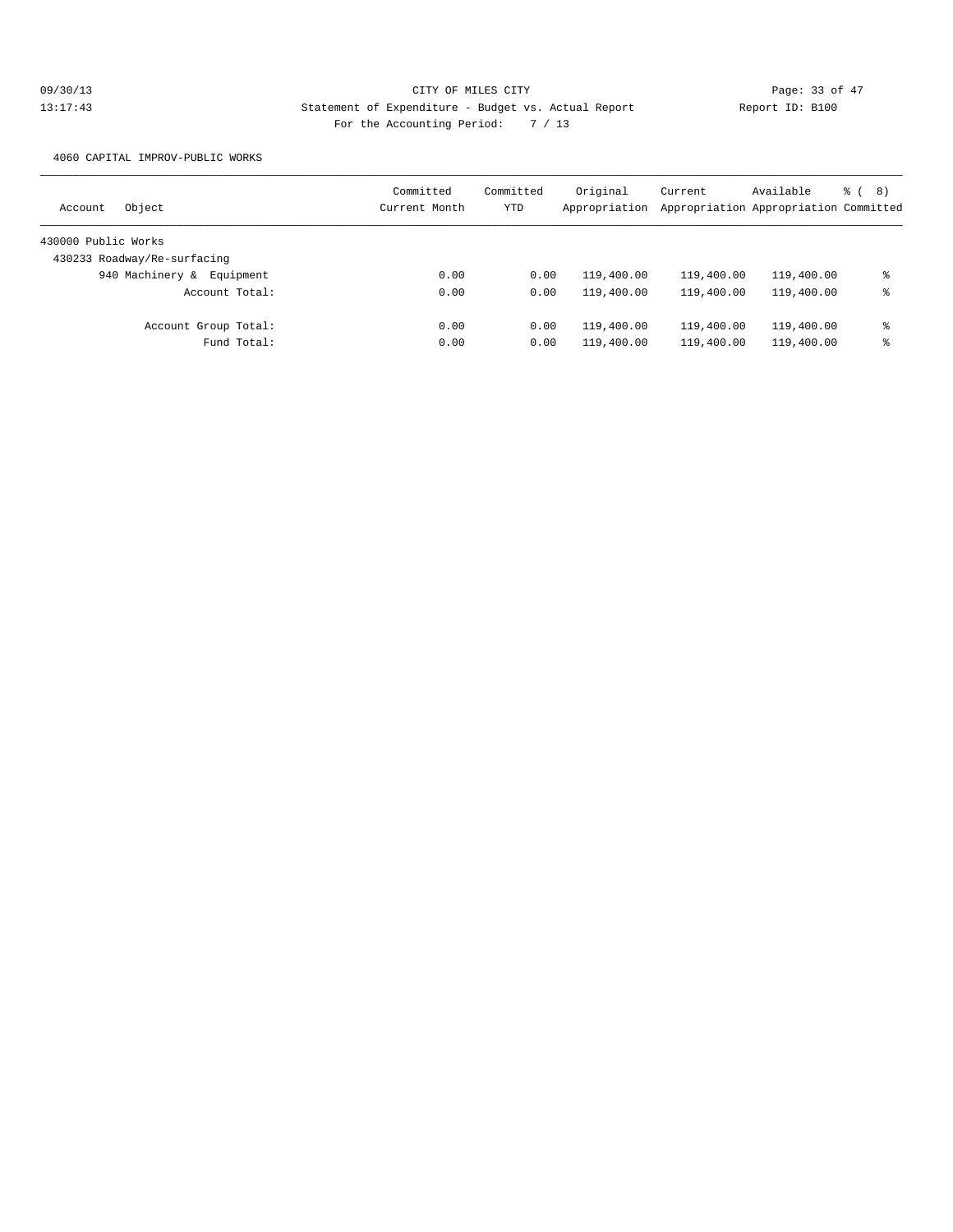| Account             | Object                                        | Committed<br>Current Month | Committed<br>YTD | Original   | Current<br>Appropriation Appropriation Appropriation Committed | Available   | $\frac{6}{6}$ ( 8) |
|---------------------|-----------------------------------------------|----------------------------|------------------|------------|----------------------------------------------------------------|-------------|--------------------|
| 430000 Public Works |                                               |                            |                  |            |                                                                |             |                    |
|                     | 430510 Water Administration(25)               |                            |                  |            |                                                                |             |                    |
|                     | 111 Salaries and Wages - Permanent            | 2,018.17                   | 2,018.17         | 26,663.00  | 26,663.00                                                      | 24,644.83   | 8 %                |
|                     | 121 OVERTIME-PERMANENT                        | 5.03                       | 5.03             | 0.00       | 0.00                                                           | $-5.03$     | နွ                 |
|                     | 131 VACATION                                  | 23.95                      | 23.95            | 0.00       | 0.00                                                           | $-23.95$    | ి                  |
|                     | 132 SICK LEAVE                                | 14.69                      | 14.69            | 0.00       | 0.00                                                           | $-14.69$    | ి                  |
|                     | 141 Unemployment Insurance                    | 9.78                       | 9.78             | 115.00     | 115.00                                                         | 105.22      | 9 %                |
|                     | 142 Workers' Compensation                     | 37.27                      | 37.27            | 296.00     | 296.00                                                         | 258.73      | $13*$              |
|                     | 143 Health Insurance                          | 309.05                     | 309.05           | 3,711.00   | 3,711.00                                                       | 3,401.95    | 8 %                |
|                     | 144 FICA                                      | 166.31                     | 166.31           | 1,960.00   | 1,960.00                                                       | 1,793.69    | 8 %                |
|                     | 145 PERS                                      | 108.97                     | 108.97           | 2,068.00   | 2,068.00                                                       | 1,959.03    | 5 <sup>°</sup>     |
|                     | 196 CLOTHING ALLOTMENT                        | 112.50                     | 112.50           | 128.00     | 128.00                                                         | 15.50       | 88 %               |
|                     | 210 Office Supplies and Materials             | 225.28                     | 225.28           | 2,000.00   | 2,000.00                                                       | 1,774.72    | $11$ %             |
|                     | 214 Small Items of Equipment                  | 0.00                       | 0.00             | 3,067.00   | 3,067.00                                                       | 3,067.00    | နွ                 |
|                     | 220 Operating Expenses                        | 14.00                      | 14.00            | 1,500.00   | 1,500.00                                                       | 1,486.00    | 1 <sup>°</sup>     |
|                     | 230 Repair and Maintenance Supplies           | 0.00                       | 0.00             | 200.00     | 200.00                                                         | 200.00      | ್ಠಿ                |
|                     | 311 Postage, Box Rent, Etc.                   | 650.48                     | 650.48           | 10,000.00  | 10,000.00                                                      | 9,349.52    | 7 %                |
|                     | 320 Printing, Duplicating, Typing &           | 0.00                       | 0.00             | 2,100.00   | 2,100.00                                                       | 2,100.00    | ႜ                  |
|                     | 330 Publicity, Subscriptions & Dues           | 0.00                       | 0.00             | 1,000.00   | 1,000.00                                                       | 1,000.00    | နွ                 |
|                     | 345 Telephone & Telegraph                     | 55.78                      | 55.78            | 600.00     | 600.00                                                         | 544.22      | 9 %                |
|                     | 347 Telephone-Internet                        | 21.87                      | 21.87            | 200.00     | 200.00                                                         | 178.13      | $11$ %             |
|                     | 350 Professional Services                     | 0.00                       | 0.00             | 4,000.00   | 4,000.00                                                       | 4,000.00    | နွ                 |
|                     | 360 Contr R & M                               | 4,723.98                   | 4,723.98         | 4,000.00   | 4,000.00                                                       | $-723.98$   | 118 %              |
|                     | 370 Travel                                    | 0.00                       | 0.00             | 225.00     | 225.00                                                         | 225.00      | န္                 |
|                     | 380 Training Services                         | 0.00                       | 0.00             | 300.00     | 300.00                                                         | 300.00      | ి                  |
|                     | 513 Liability                                 | 0.00                       | 0.00             | 200.00     | 200.00                                                         | 200.00      | ి                  |
|                     | 521 Surety Bonds for Officials & Employees    | 0.00                       | 0.00             | 400.00     | 400.00                                                         | 400.00      | ి                  |
|                     | 531 Building & Office Rental                  | 500.00                     | 500.00           | 6,000.00   | 6,000.00                                                       | 5,500.00    | 8 %                |
|                     | 810 Losses (Bad debt expense - Enterprise     | 1.00                       | 1.00             | 500.00     | 500.00                                                         | 499.00      | နွ                 |
|                     | Account Total:                                | 8,998.11                   | 8,998.11         | 71,233.00  | 71,233.00                                                      | 62,234.89   | $13*$              |
|                     | 430530 Water Source of Supply and Pumping(22) |                            |                  |            |                                                                |             |                    |
|                     | 111 Salaries and Wages - Permanent            | 15, 415.75                 | 15, 415.75       | 209,832.00 | 209,832.00                                                     | 194, 416.25 | 7 %                |
|                     | 121 OVERTIME-PERMANENT                        | 1,083.39                   | 1,083.39         | 16,709.00  | 16,709.00                                                      | 15,625.61   | 6 %                |
|                     | 131 VACATION                                  | 1,946.15                   | 1,946.15         | 15,773.00  | 15,773.00                                                      | 13,826.85   | $12$ %             |
|                     | 132 SICK LEAVE                                | 427.10                     | 427.10           | 7,093.00   | 7,093.00                                                       | 6,665.90    | 6 %                |
|                     | 133 OTHER LEAVE PAY                           | 0.00                       | 0.00             | 2,516.00   | 2,516.00                                                       | 2,516.00    | ి                  |
|                     | 134 HOLIDAY PAY                               | 579.73                     | 579.73           | 5,002.00   | 5,002.00                                                       | 4,422.27    | $12*$              |
|                     | 141 Unemployment Insurance                    | 91.01                      | 91.01            | 1,145.00   | 1,145.00                                                       | 1,053.99    | 8 %                |
|                     | 142 Workers' Compensation                     | 1,639.81                   | 1,639.81         | 11,913.00  | 11,913.00                                                      | 10,273.19   | $14$ %             |
|                     | 143 Health Insurance                          | 3,092.29                   | 3,092.29         | 41,563.00  | 41,563.00                                                      | 38,470.71   | 7 %                |
|                     | 144 FICA                                      | 1,437.86                   | 1,437.86         | 19,463.00  | 19,463.00                                                      | 18,025.14   | 7 %                |
|                     | 145 PERS                                      | 2,154.52                   | 2,154.52         | 20,531.00  | 20,531.00                                                      | 18,376.48   | 10 <sup>°</sup>    |
|                     | 196 CLOTHING ALLOTMENT                        | 750.00                     | 750.00           | 800.00     | 800.00                                                         | 50.00       | 94 %               |
|                     | 210 Office Supplies and Materials             | 26.99                      | 26.99            | 200.00     | 200.00                                                         | 173.01      | 13 <sub>8</sub>    |
|                     | 220 Operating Expenses                        | 0.00                       | 0.00             | 2,000.00   | 2,000.00                                                       | 2,000.00    | ៖                  |
|                     | 222 Chemicals, Lab & Med Supplies             | 0.00                       | 0.00             | 150.00     | 150.00                                                         | 150.00      | ိင                 |
|                     | 226 Clothing and Uniforms                     | 0.00                       | 0.00             | 400.00     | 400.00                                                         | 400.00      | ွေ                 |
|                     | 230 Repair and Maintenance Supplies           | 43.95                      | 43.95            | 4,000.00   | 4,000.00                                                       | 3,956.05    | 1 <sup>°</sup>     |
|                     | 231 Gas, Oil, Diesel Fuel, Grease, etc.       | 0.00                       | 0.00             | 1,300.00   | 1,300.00                                                       | 1,300.00    | ွေ                 |
|                     | 241 Consumable Tools                          | 0.00                       | 0.00             | 150.00     | 150.00                                                         | 150.00      | ್ಠಿ                |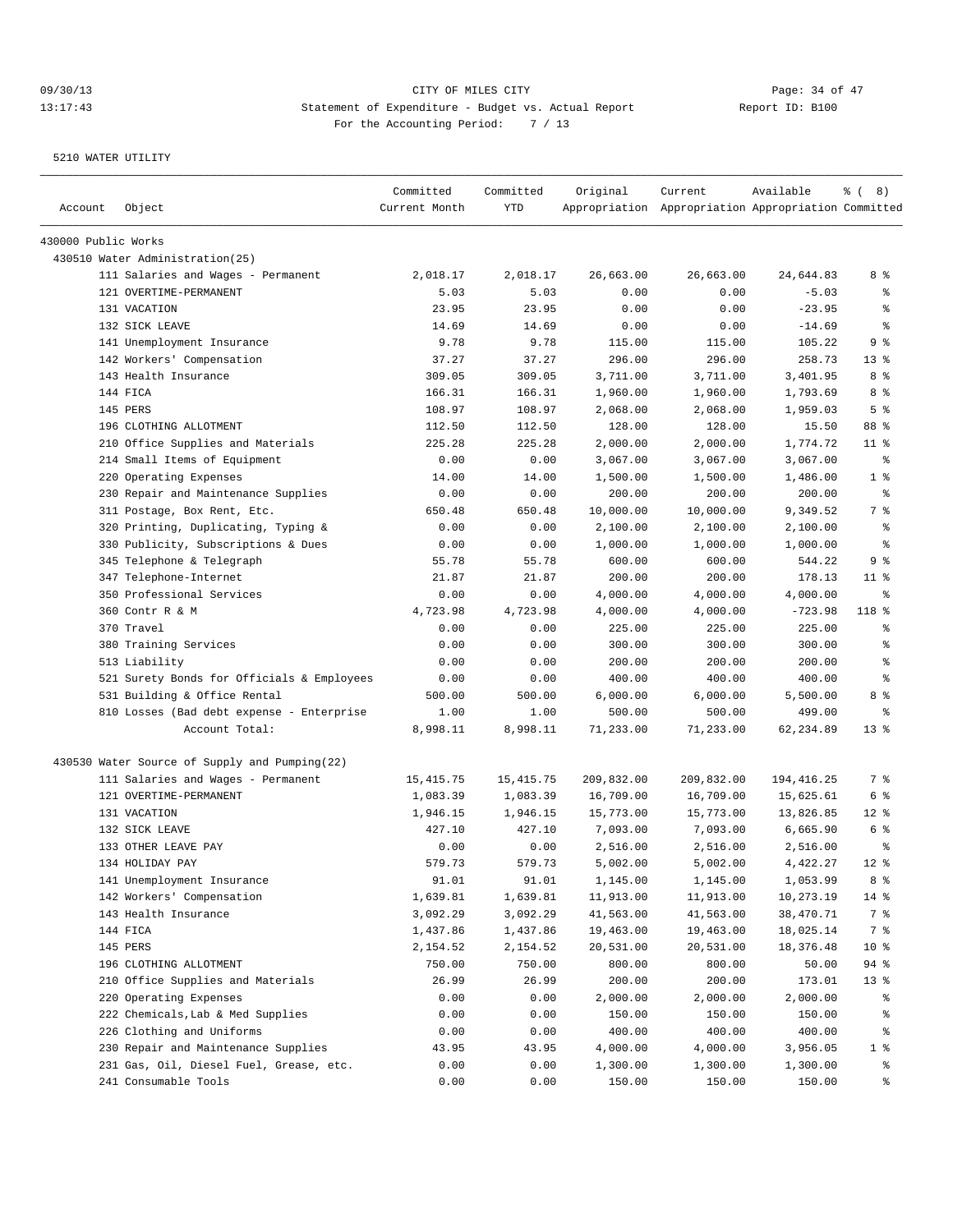## 09/30/13 Page: 35 of 47 13:17:44 Statement of Expenditure - Budget vs. Actual Report Changer Report ID: B100 For the Accounting Period: 7 / 13

|         |                                         | Committed     | Committed | Original   | Current                                             | Available  | <sub>ර</sub> ි (8)       |
|---------|-----------------------------------------|---------------|-----------|------------|-----------------------------------------------------|------------|--------------------------|
| Account | Object                                  | Current Month | YTD       |            | Appropriation Appropriation Appropriation Committed |            |                          |
|         | 311 Postage, Box Rent, Etc.             | 0.00          | 0.00      | 50.00      | 50.00                                               | 50.00      | ွေ                       |
|         | 330 Publicity, Subscriptions & Dues     | 0.00          | 0.00      | 500.00     | 500.00                                              | 500.00     | ి                        |
|         | 334 Memberships, Registrations & Dues   | 0.00          | 0.00      | 400.00     | 400.00                                              | 400.00     | ႜ                        |
|         | 341 Electric Utility Services           | 5,487.61      | 5,487.61  | 55,000.00  | 55,000.00                                           | 49,512.39  | $10*$                    |
|         | 344 Gas Utility Service                 | 0.00          | 0.00      | 20,000.00  | 20,000.00                                           | 20,000.00  | နွ                       |
|         | 345 Telephone & Telegraph               | 83.92         | 83.92     | 1,200.00   | 1,200.00                                            | 1,116.08   | 7 %                      |
|         | 346 Garbage Service                     | 0.00          | 0.00      | 300.00     | 300.00                                              | 300.00     | နွ                       |
|         | 347 Telephone-Internet                  | 45.60         | 45.60     | 750.00     | 750.00                                              | 704.40     | 6 %                      |
|         | 350 Professional Services               | 140.00        | 140.00    | 400.00     | 400.00                                              | 260.00     | 35 <sup>8</sup>          |
|         | 352 Wtr/Swr Lab Testing                 | 0.00          | 0.00      | 1,000.00   | 1,000.00                                            | 1,000.00   | န္                       |
|         | 357 Architectual, Engineering Serv Etc. | 0.00          | 0.00      | 10,000.00  | 10,000.00                                           | 10,000.00  | န္                       |
|         | 360 Contr R & M                         | 157.50        | 157.50    | 120,300.00 | 120,300.00                                          | 120,142.50 | ి                        |
|         | 363 R&M Vehicles/Equip/Labor-PW         | 0.00          | 0.00      | 7,000.00   | 7,000.00                                            | 7,000.00   | န္                       |
|         | 369 Other Repair and Maintenance        | 0.00          | 0.00      | 2,000.00   | 2,000.00                                            | 2,000.00   | န္                       |
|         | 370 Travel                              | 0.00          | 0.00      | 1,000.00   | 1,000.00                                            | 1,000.00   | $\,$ %                   |
|         | 380 Training Services                   | 0.00          | 0.00      | 1,400.00   | 1,400.00                                            | 1,400.00   | $\,$ %                   |
|         | 382 Books                               | 0.00          | 0.00      | 200.00     | 200.00                                              | 200.00     | ి                        |
|         | 400 BUILDING MATERIALS                  | 0.00          | 0.00      | 500.00     | 500.00                                              | 500.00     | ి                        |
|         | 511 Insurance on Buildings              | 7,235.61      | 7,235.61  | 7,236.00   | 7,236.00                                            | 0.39       | 100 %                    |
|         | 512 Insurance on Vehicles & Equipment   | 206.25        | 206.25    | 206.00     | 206.00                                              | $-0.25$    | $100$ %                  |
|         | 940 Machinery & Equipment               | 0.00          | 0.00      | 45,000.00  | 45,000.00                                           | 45,000.00  | ႜ                        |
|         | Account Total:                          | 42,045.04     | 42,045.04 | 634,982.00 | 634,982.00                                          | 592,936.96 | 7 %                      |
|         | 430540 Water Purification and Treatment |               |           |            |                                                     |            |                          |
|         | 210 Office Supplies and Materials       | 26.98         | 26.98     | 200.00     | 200.00                                              | 173.02     | $13*$                    |
|         | 214 Small Items of Equipment            | 0.00          | 0.00      | 17,814.00  | 17,814.00                                           | 17,814.00  | ႜ                        |
|         | 220 Operating Expenses                  | 0.00          | 0.00      | 3,000.00   | 3,000.00                                            | 3,000.00   | နွ                       |
|         | 222 Chemicals, Lab & Med Supplies       | 5,787.25      | 5,787.25  | 58,350.00  | 58,350.00                                           | 52,562.75  | $10*$                    |
|         | 226 Clothing and Uniforms               | 0.00          | 0.00      | 400.00     | 400.00                                              | 400.00     | န္                       |
|         | 230 Repair and Maintenance Supplies     | 0.00          | 0.00      | 9,500.00   | 9,500.00                                            | 9,500.00   | န္                       |
|         | 231 Gas, Oil, Diesel Fuel, Grease, etc. | 0.00          | 0.00      | 1,290.00   | 1,290.00                                            | 1,290.00   | န္                       |
|         | 241 Consumable Tools                    | 0.00          | 0.00      | 100.00     | 100.00                                              | 100.00     | ి                        |
|         | 311 Postage, Box Rent, Etc.             | 0.00          | 0.00      | 150.00     | 150.00                                              | 150.00     | န္                       |
|         | 320 Printing, Duplicating, Typing &     | 0.00          | 0.00      | 100.00     | 100.00                                              | 100.00     | န္                       |
| 330     | Publicity, Subscriptions & Dues         | 0.00          | 0.00      | 400.00     | 400.00                                              | 400.00     | $\,$ %                   |
|         | 334 Memberships, Registrations & Dues   | 0.00          | 0.00      | 430.00     | 430.00                                              | 430.00     | န္                       |
|         | 345 Telephone & Telegraph               | 0.00          | 0.00      | 200.00     | 200.00                                              | 200.00     | ి                        |
|         | 352 Wtr/Swr Lab Testing                 | 373.00        | 373.00    | 10,000.00  | 10,000.00                                           | 9,627.00   | 4%                       |
|         | 357 Architectual, Engineering Serv Etc. | 0.00          | 0.00      | 12,000.00  | 12,000.00                                           | 12,000.00  | ႜૢ                       |
|         | 360 Contr R & M                         | 102.08        | 102.08    | 6,000.00   | 6,000.00                                            | 5,897.92   | 2 <sub>8</sub>           |
|         | 369 Other Repair and Maintenance        | 0.00          | 0.00      | 1,500.00   | 1,500.00                                            | 1,500.00   | န္စ                      |
|         | 370 Travel                              | 0.00          | 0.00      | 1,200.00   | 1,200.00                                            | 1,200.00   | $\,{}^{\circ}\!\!\delta$ |
|         | 380 Training Services                   | 0.00          | 0.00      | 1,000.00   | 1,000.00                                            | 1,000.00   | ိင                       |
|         | 382 Books                               | 0.00          | 0.00      | 200.00     | 200.00                                              | 200.00     | ိန                       |
|         | 533 Machinery and Equipment Rental      | 0.00          | 0.00      | 1,000.00   | 1,000.00                                            | 1,000.00   | ိင                       |
|         | Account Total:                          | 6,289.31      | 6,289.31  | 124,834.00 | 124,834.00                                          | 118,544.69 | 5 <sup>8</sup>           |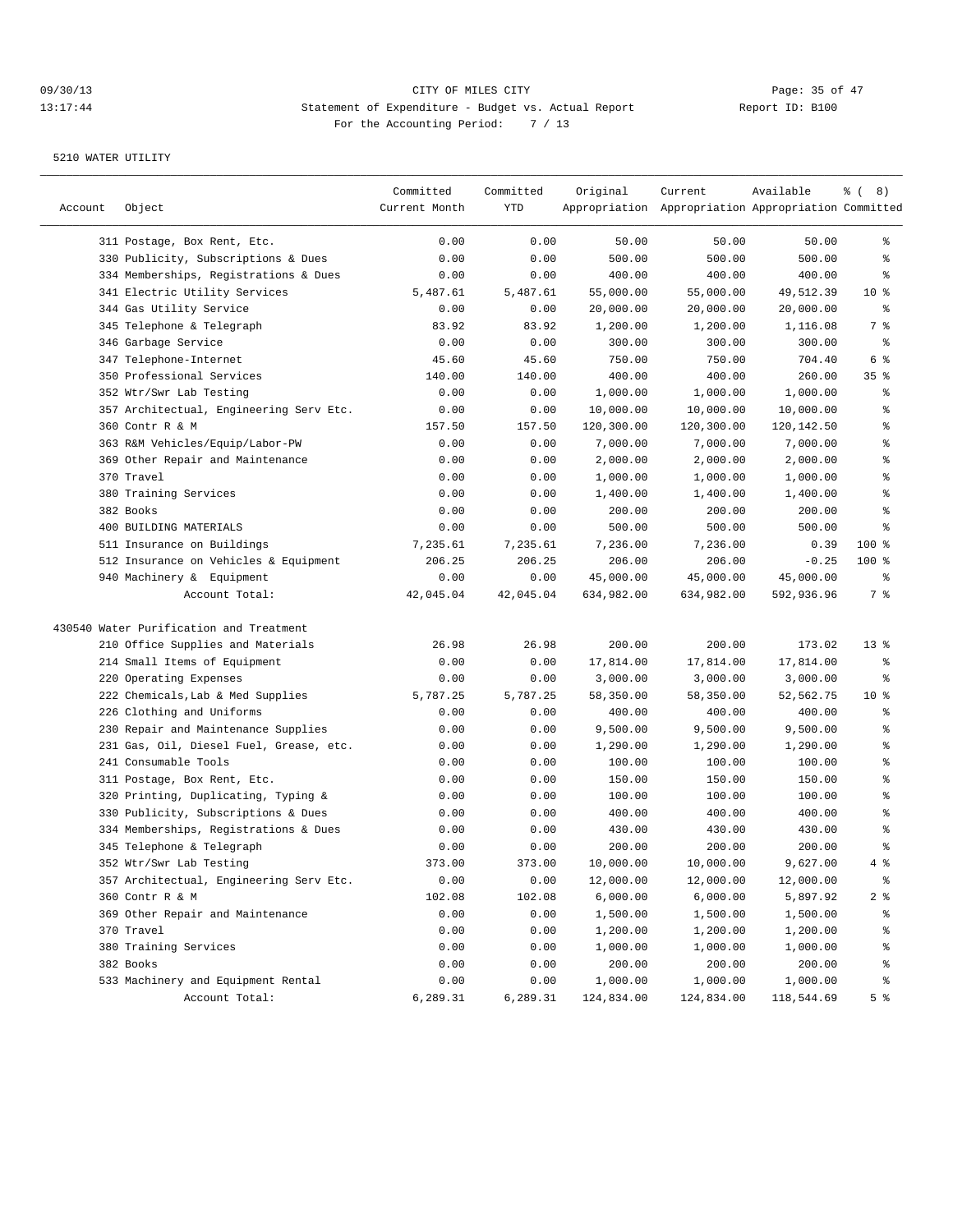| Account | Object                                                       | Committed<br>Current Month | Committed<br>YTD    | Original                  | Current<br>Appropriation Appropriation Appropriation Committed | Available                     | <sub>ර</sub> ි (8)                       |
|---------|--------------------------------------------------------------|----------------------------|---------------------|---------------------------|----------------------------------------------------------------|-------------------------------|------------------------------------------|
|         |                                                              |                            |                     |                           |                                                                |                               |                                          |
|         | 430550 Transmission and Distribution(23)                     | 13,079.23                  |                     |                           |                                                                |                               | 8 %                                      |
|         | 111 Salaries and Wages - Permanent<br>121 OVERTIME-PERMANENT | 272.43                     | 13,079.23<br>272.43 | 163,673.00<br>10,598.00   | 163,673.00<br>10,598.00                                        | 150,593.77<br>10,325.57       | 3%                                       |
|         | 131 VACATION                                                 | 1,770.64                   | 1,770.64            | 15,773.00                 | 15,773.00                                                      | 14,002.36                     | $11$ %                                   |
|         | 132 SICK LEAVE                                               | 1,008.07                   | 1,008.07            | 7,093.00                  | 7,093.00                                                       | 6,084.93                      | $14*$                                    |
|         | 133 OTHER LEAVE PAY                                          | 0.00                       | 0.00                | 2,738.00                  | 2,738.00                                                       | 2,738.00                      | ್ಠಿ                                      |
|         | 134 HOLIDAY PAY                                              | 36.34                      | 36.34               | 4,558.00                  | 4,558.00                                                       | 4,521.66                      | 1 <sup>°</sup>                           |
|         | 141 Unemployment Insurance                                   | 75.36                      | 75.36               | 954.00                    | 954.00                                                         | 878.64                        | 8 %                                      |
|         | 142 Workers' Compensation                                    | 1,028.53                   | 1,028.53            | 10,891.00                 | 10,891.00                                                      | 9,862.47                      | 9%                                       |
|         | 143 Health Insurance                                         | 2,303.69                   | 2,303.69            | 32,286.00                 | 32,286.00                                                      | 29,982.31                     | 7 %                                      |
|         | 144 FICA                                                     | 1,261.78                   | 1,261.78            | 16,215.00                 | 16,215.00                                                      | 14,953.22                     | 8 %                                      |
|         | 145 PERS                                                     | 1,832.55                   | 1,832.55            | 17,106.00                 | 17,106.00                                                      | 15, 273.45                    | $11$ %                                   |
|         | 196 CLOTHING ALLOTMENT                                       | 577.50                     | 577.50              | 670.00                    | 670.00                                                         | 92.50                         | 86 %                                     |
|         | 210 Office Supplies and Materials                            | 0.00                       | 0.00                | 500.00                    | 500.00                                                         | 500.00                        | န္                                       |
|         | 214 Small Items of Equipment                                 | 0.00                       | 0.00                | 6,000.00                  | 6,000.00                                                       | 6,000.00                      | န္                                       |
|         | 220 Operating Expenses                                       | 0.00                       | 0.00                | 13,000.00                 | 13,000.00                                                      | 13,000.00                     | န္                                       |
|         | 222 Chemicals, Lab & Med Supplies                            | 0.00                       | 0.00                | 200.00                    | 200.00                                                         | 200.00                        | ి                                        |
|         | 226 Clothing and Uniforms                                    | 0.00                       | 0.00                | 1,000.00                  | 1,000.00                                                       | 1,000.00                      | န္                                       |
|         | 230 Repair and Maintenance Supplies                          | 0.00                       | 0.00                | 25,000.00                 | 25,000.00                                                      | 25,000.00                     | န္                                       |
|         | 231 Gas, Oil, Diesel Fuel, Grease, etc.                      | 0.00                       | 0.00                | 12,000.00                 | 12,000.00                                                      | 12,000.00                     | န္                                       |
|         | 233 Water Main Replacement and Street                        | 0.00                       | 0.00                | 10,000.00                 | 10,000.00                                                      | 10,000.00                     | န္                                       |
|         | 234 Hydrant Replacement, Valves                              | 0.00                       | 0.00                | 40,000.00                 | 40,000.00                                                      | 40,000.00                     | ి                                        |
|         | 235 Curb Stop Replacement                                    | 0.00                       | 0.00                | 10,000.00                 | 10,000.00                                                      | 10,000.00                     | န္                                       |
|         | 241 Consumable Tools                                         | 0.00                       | 0.00                | 200.00                    | 200.00                                                         | 200.00                        | န္                                       |
|         | 311 Postage, Box Rent, Etc.                                  | 0.00                       | 0.00                | 100.00                    | 100.00                                                         | 100.00                        | $\, \raisebox{0.6ex}{\scriptsize{*}} \,$ |
|         | 320 Printing, Duplicating, Typing &                          | 0.00                       | 0.00                | 150.00                    | 150.00                                                         | 150.00                        | န္                                       |
|         | 330 Publicity, Subscriptions & Dues                          | 0.00                       | 0.00                | 200.00                    | 200.00                                                         | 200.00                        | ి                                        |
|         | 334 Memberships, Registrations & Dues                        | 0.00                       | 0.00                | 300.00                    | 300.00                                                         | 300.00                        | န္                                       |
|         | 341 Electric Utility Services                                | 11.89                      | 11.89               | 300.00                    | 300.00                                                         | 288.11                        | 4 %                                      |
|         | 344 Gas Utility Service                                      | 4.70                       | 4.70                | 500.00                    | 500.00                                                         | 495.30                        | 1 <sup>°</sup>                           |
|         | 345 Telephone & Telegraph                                    | 45.60                      | 45.60               | 800.00                    | 800.00                                                         | 754.40                        | 6 %                                      |
|         | 347 Telephone-Internet                                       | 9.40                       | 9.40                | 250.00                    | 250.00                                                         | 240.60                        | 4%                                       |
|         | 350 Professional Services                                    | 21.00                      | 21.00               | 6,000.00                  | 6,000.00                                                       | 5,979.00                      | နွ                                       |
|         | 357 Architectual, Engineering Serv Etc.                      | 0.00                       | 0.00                | 20,000.00                 | 20,000.00                                                      | 20,000.00                     | နွ                                       |
|         | 360 Contr R & M                                              | 300.28                     | 300.28              | 8,000.00                  | 8,000.00                                                       | 7,699.72                      | 4 %                                      |
|         | 363 R&M Vehicles/Equip/Labor-PW                              | 571.46                     | 571.46              | 25,000.00                 | 25,000.00                                                      | 24,428.54                     | 2 <sub>8</sub>                           |
|         | 369 Other Repair and Maintenance                             | 0.00                       | 0.00                | 1,000.00                  | 1,000.00                                                       | 1,000.00                      | ್ಠಿ                                      |
|         | 370 Travel                                                   | 0.00                       | 0.00                | 750.00                    | 750.00                                                         | 750.00                        | ి                                        |
|         | 380 Training Services                                        | 0.00                       | 0.00                | 1,000.00                  | 1,000.00                                                       | 1,000.00                      | ိန                                       |
|         | 382 Books                                                    | 0.00                       | 0.00                | 200.00                    | 200.00                                                         | 200.00                        | န္                                       |
|         | 400 BUILDING MATERIALS                                       | 0.00                       | 0.00                | 500.00                    | 500.00                                                         | 500.00                        | $\frac{6}{3}$                            |
|         | 511 Insurance on Buildings                                   | 3,046.85                   | 3,046.85            | 3,047.00                  | 3,047.00                                                       | 0.15                          | 100 %                                    |
|         | 512 Insurance on Vehicles & Equipment                        | 606.15                     | 606.15              | 606.00                    | 606.00                                                         | $-0.15$                       | 100 %                                    |
|         | 532 Land Rental                                              | 0.00                       | 0.00                | 1,500.00                  | 1,500.00                                                       | 1,500.00                      | ိန                                       |
|         | 533 Machinery and Equipment Rental                           | 0.00                       | 0.00                | 1,000.00                  | 1,000.00                                                       | 1,000.00                      | ႜ                                        |
|         | 940 Machinery & Equipment                                    | 0.00                       | 0.00                | 164,280.00                | 164,280.00                                                     | 164,280.00                    | ိင                                       |
|         | 957 Cenex /Dickinson Water Line                              | 0.00                       | 0.00                | 845,441.00                | 845,441.00                                                     | 845,441.00                    | န္                                       |
|         | 958 Strevell/Merriam Wtr Line Proj                           | 0.00                       |                     | $0.00 \quad 8,455,441.00$ |                                                                | 8, 455, 441.00 8, 455, 441.00 | ိင                                       |
|         | Account Total:                                               | 27,863.45                  |                     | 27,863.45 9,936,820.00    |                                                                | 9,936,820.00 9,908,956.55     | န္                                       |
|         | Account Group Total:                                         | 85,195.91                  |                     |                           | 85, 195. 91 10, 767, 869. 00 10, 767, 869. 00 10, 682, 673. 09 |                               | 1 <sup>8</sup>                           |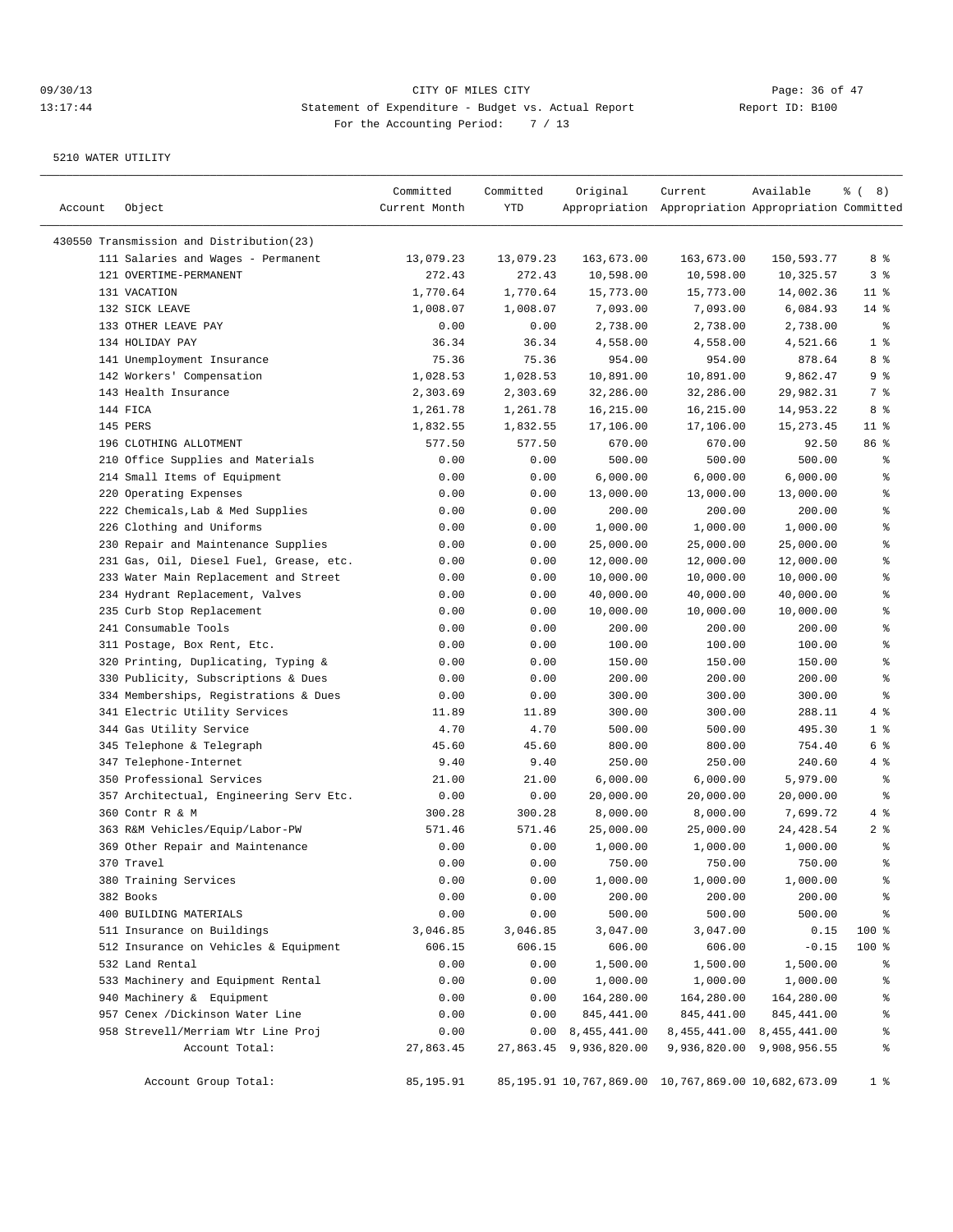|                      |                                            | Committed     | Committed  | Original                                                       | Current                                             | Available  | $\frac{6}{6}$ (<br>8)                    |
|----------------------|--------------------------------------------|---------------|------------|----------------------------------------------------------------|-----------------------------------------------------|------------|------------------------------------------|
| Account              | Object                                     | Current Month | <b>YTD</b> |                                                                | Appropriation Appropriation Appropriation Committed |            |                                          |
| 490000 DEBT SERVICE  |                                            |               |            |                                                                |                                                     |            |                                          |
|                      | 490200 Revenue Bonds                       |               |            |                                                                |                                                     |            |                                          |
|                      | 611 Principal-NE Wtr Line Phase II         | 0.00          | 0.00       | 16,000.00                                                      | 16,000.00                                           | 16,000.00  | နွ                                       |
|                      | 615 Principal-Northeast Water Ln \$2.2     | 0.00          | 0.00       | 52,000.00                                                      | 52,000.00                                           | 52,000.00  | နွ                                       |
|                      | 616 Principal-Carbon Hill Water Tank \$2.2 | 0.00          | 0.00       | 52,000.00                                                      | 52,000.00                                           | 52,000.00  | ៖                                        |
|                      | 617 Principal - NE Wtr Line \$500k         | 0.00          | 0.00       | 13,000.00                                                      | 13,000.00                                           | 13,000.00  | $\, \raisebox{0.6ex}{\scriptsize{*}} \,$ |
|                      | 618 Principal-Carbon Hill \$500k           | 0.00          | 0.00       | 13,000.00                                                      | 13,000.00                                           | 13,000.00  | $\, \raisebox{0.6ex}{\scriptsize{*}} \,$ |
|                      | 622 Interest-NE Wtr Line Phase II          | 0.00          | 0.00       | 2,078.00                                                       | 2,078.00                                            | 2,078.00   | နွ                                       |
|                      | 631 Interest - NE Wtr Line \$500k          | 0.00          | 0.00       | 12,320.00                                                      | 12,320.00                                           | 12,320.00  | နွ                                       |
|                      | 632 Interest - Carbon Hill Wtr Tank \$500k | 0.00          | 0.00       | 12,320.00                                                      | 12,320.00                                           | 12,320.00  | နွ                                       |
|                      | 634 Interest-Northeast Wtr Ln \$2.2        | 0.00          | 0.00       | 75, 375, 00                                                    | 75, 375, 00                                         | 75,375.00  | နွ                                       |
|                      | 638 Interest-Carbon Hill Tank \$2.2        | 0.00          | 0.00       | 75, 375.00                                                     | 75,375.00                                           | 75,375.00  | နွ                                       |
|                      | Account Total:                             | 0.00          | 0.00       | 323,468.00                                                     | 323,468.00                                          | 323,468.00 | နွ                                       |
|                      | Account Group Total:                       | 0.00          | 0.00       | 323,468.00                                                     | 323,468.00                                          | 323,468.00 | နွ                                       |
| 510000 MISCELLANEOUS |                                            |               |            |                                                                |                                                     |            |                                          |
|                      | 510330 Comprehensive Liability Insurance   |               |            |                                                                |                                                     |            |                                          |
|                      | 513 Liability                              | 0.00          | 0.00       | 16,640.00                                                      | 16,640.00                                           | 16,640.00  | နွ                                       |
|                      | Account Total:                             | 0.00          | 0.00       | 16,640.00                                                      | 16,640.00                                           | 16,640.00  | နွ                                       |
|                      | Account Group Total:                       | 0.00          | 0.00       | 16,640.00                                                      | 16,640.00                                           | 16,640.00  | နွ                                       |
|                      | 520000 OTHER FINANCING USES                |               |            |                                                                |                                                     |            |                                          |
|                      | 521000 Interfund Operating Transfers Out   |               |            |                                                                |                                                     |            |                                          |
|                      | 820 Transfers to Other Funds               | 4,597.52      | 4,597.52   | 71,532.00                                                      | 71,532.00                                           | 66,934.48  | 6 %                                      |
|                      | Account Total:                             | 4,597.52      | 4,597.52   | 71,532.00                                                      | 71,532.00                                           | 66,934.48  | 6 %                                      |
|                      | Account Group Total:                       | 4,597.52      | 4,597.52   | 71,532.00                                                      | 71,532.00                                           | 66,934.48  | 6 %                                      |
|                      | Fund Total:                                | 89,793.43     |            | 89, 793. 43 11, 179, 509. 00 11, 179, 509. 00 11, 089, 715. 57 |                                                     |            | 1 <sup>8</sup>                           |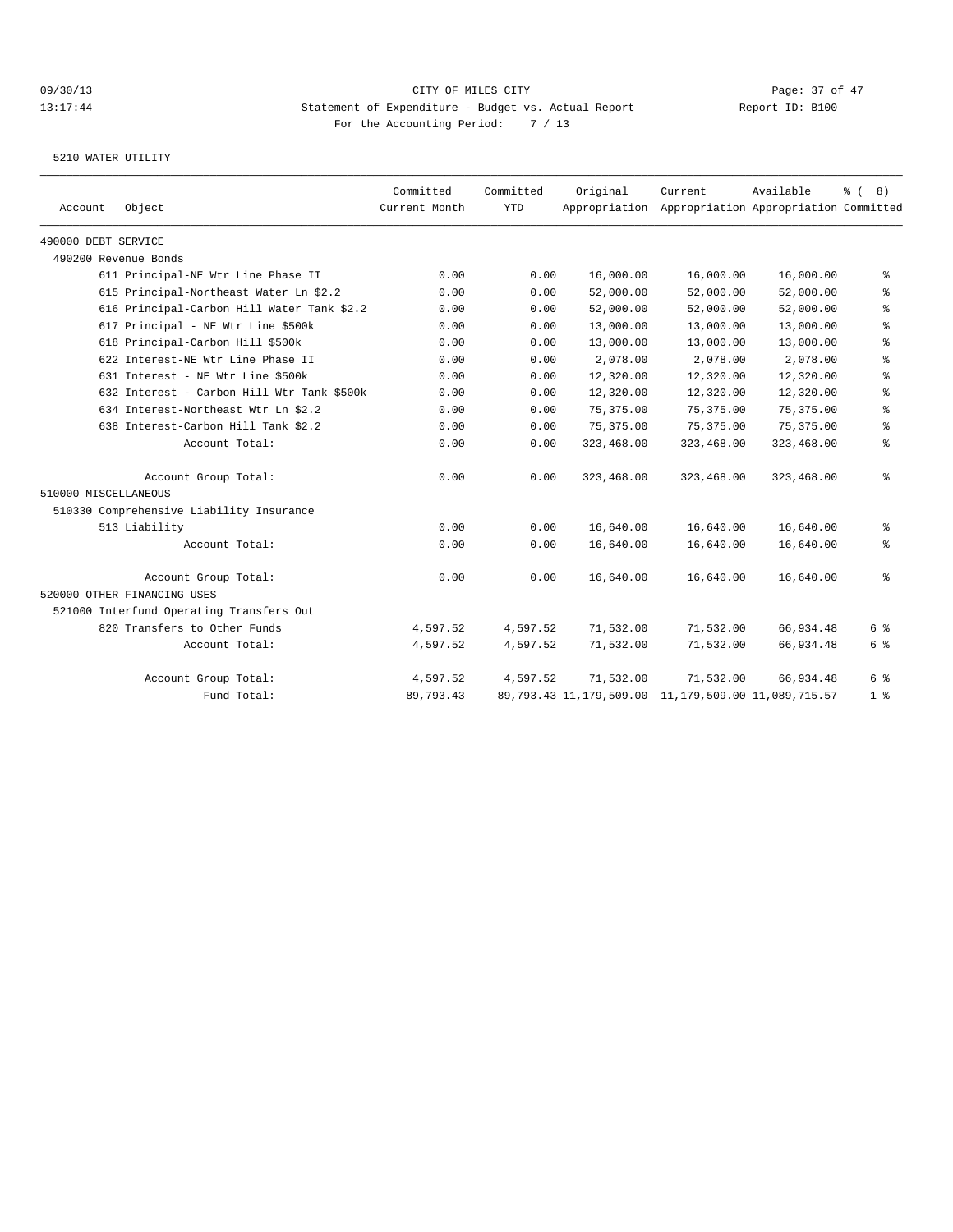| Account             | Object                                       | Committed<br>Current Month | Committed<br>YTD | Original   | Current<br>Appropriation Appropriation Appropriation Committed | Available    | $\frac{6}{6}$ ( 8) |
|---------------------|----------------------------------------------|----------------------------|------------------|------------|----------------------------------------------------------------|--------------|--------------------|
| 430000 Public Works |                                              |                            |                  |            |                                                                |              |                    |
|                     | 430610 Sewer Administration(29)              |                            |                  |            |                                                                |              |                    |
|                     | 111 Salaries and Wages - Permanent           | 2,018.19                   | 2,018.19         | 25,623.00  | 25,623.00                                                      | 23,604.81    | 8 %                |
|                     | 121 OVERTIME-PERMANENT                       | 5.04                       | 5.04             | 0.00       | 0.00                                                           | $-5.04$      | ್ಠಿ                |
|                     | 131 VACATION                                 | 23.96                      | 23.96            | 0.00       | 0.00                                                           | $-23.96$     | ి                  |
|                     | 132 SICK LEAVE                               | 14.71                      | 14.71            | 0.00       | 0.00                                                           | $-14.71$     | ి                  |
|                     | 141 Unemployment Insurance                   | 9.79                       | 9.79             | 115.00     | 115.00                                                         | 105.21       | 9 <sup>°</sup>     |
|                     | 142 Workers' Compensation                    | 12.86                      | 12.86            | 296.00     | 296.00                                                         | 283.14       | 4%                 |
|                     | 143 Health Insurance                         | 309.10                     | 309.10           | 3,711.00   | 3,711.00                                                       | 3,401.90     | 8 %                |
|                     | 144 FICA                                     | 166.38                     | 166.38           | 1,960.00   | 1,960.00                                                       | 1,793.62     | 8 %                |
|                     | 145 PERS                                     | 108.98                     | 108.98           | 2,068.00   | 2,068.00                                                       | 1,959.02     | 5 <sup>°</sup>     |
|                     | 196 CLOTHING ALLOTMENT                       | 112.50                     | 112.50           | 128.00     | 128.00                                                         | 15.50        | 88 %               |
|                     | 210 Office Supplies and Materials            | 225.28                     | 225.28           | 2,000.00   | 2,000.00                                                       | 1,774.72     | $11$ %             |
|                     | 214 Small Items of Equipment                 | 0.00                       | 0.00             | 3,067.00   | 3,067.00                                                       | 3,067.00     | နွ                 |
|                     | 220 Operating Expenses                       | 14.00                      | 14.00            | 1,500.00   | 1,500.00                                                       | 1,486.00     | 1 <sup>°</sup>     |
|                     | 230 Repair and Maintenance Supplies          | 0.00                       | 0.00             | 200.00     | 200.00                                                         | 200.00       | ႜ                  |
|                     | 311 Postage, Box Rent, Etc.                  | 650.48                     | 650.48           | 6,000.00   | 6,000.00                                                       | 5,349.52     | $11$ %             |
|                     | 320 Printing, Duplicating, Typing &          | 0.00                       | 0.00             | 2,100.00   | 2,100.00                                                       | 2,100.00     | ႜ                  |
|                     | 330 Publicity, Subscriptions & Dues          | 0.00                       | 0.00             | 1,000.00   | 1,000.00                                                       | 1,000.00     | နွ                 |
|                     | 345 Telephone & Telegraph                    | 55.76                      | 55.76            | 600.00     | 600.00                                                         | 544.24       | 9%                 |
|                     | 347 Telephone-Internet                       | 21.86                      | 21.86            | 225.00     | 225.00                                                         | 203.14       | $10*$              |
|                     | 350 Professional Services                    | 0.00                       | 0.00             | 4,000.00   | 4,000.00                                                       | 4,000.00     | နွ                 |
|                     | 360 Contr R & M                              | 4,723.97                   | 4,723.97         | 3,000.00   | 3,000.00                                                       | $-1, 723.97$ | 157 %              |
|                     | 370 Travel                                   | 0.00                       | 0.00             | 200.00     | 200.00                                                         | 200.00       | န္                 |
|                     | 380 Training Services                        | 0.00                       | 0.00             | 300.00     | 300.00                                                         | 300.00       | ి                  |
|                     | 513 Liability                                | 0.00                       | 0.00             | 200.00     | 200.00                                                         | 200.00       | ి                  |
|                     | 521 Surety Bonds for Officials & Employees   | 0.00                       | 0.00             | 400.00     | 400.00                                                         | 400.00       | ి                  |
|                     | 531 Building & Office Rental                 | 333.33                     | 333.33           | 5,500.00   | 5,500.00                                                       | 5,166.67     | 6 %                |
|                     | 540 Special Assessments                      | 0.00                       | 0.00             | 5,200.00   | 5,200.00                                                       | 5,200.00     | $\,{}^{\circ}\!$   |
|                     | 810 Losses (Bad debt expense - Enterprise    | 1.00                       | 1.00             | 500.00     | 500.00                                                         | 499.00       | ႜ                  |
|                     | Account Total:                               | 8,807.19                   | 8,807.19         | 69,893.00  | 69,893.00                                                      | 61,085.81    | $13*$              |
|                     | 430630 Sewer Collection and Transmission(31) |                            |                  |            |                                                                |              |                    |
|                     | 111 Salaries and Wages - Permanent           | 9,288.98                   | 9,288.98         | 114,383.00 | 114,383.00                                                     | 105,094.02   | 8 %                |
|                     | 121 OVERTIME-PERMANENT                       | 256.09                     | 256.09           | 10,598.00  | 10,598.00                                                      | 10,341.91    | 2 <sup>8</sup>     |
|                     | 131 VACATION                                 | 1,589.36                   | 1,589.36         | 15,773.00  | 15,773.00                                                      | 14, 183.64   | $10*$              |
|                     | 132 SICK LEAVE                               | 904.96                     | 904.96           | 7,093.00   | 7,093.00                                                       | 6,188.04     | $13*$              |
|                     | 133 OTHER LEAVE PAY                          | 0.00                       | 0.00             | 2,738.00   | 2,738.00                                                       | 2,738.00     | ÷                  |
|                     | 134 HOLIDAY PAY                              | 36.34                      | 36.34            | 4,558.00   | 4,558.00                                                       | 4,521.66     | 1 <sup>8</sup>     |
|                     | 141 Unemployment Insurance                   | 56.27                      | 56.27            | 698.00     | 698.00                                                         | 641.73       | 8 %                |
|                     | 142 Workers' Compensation                    | 331.26                     | 331.26           | 8,325.00   | 8,325.00                                                       | 7,993.74     | $4\degree$         |
|                     | 143 Health Insurance                         | 1,654.34                   | 1,654.34         | 24,493.00  | 24,493.00                                                      | 22,838.66    | 7 %                |
|                     | 144 FICA                                     | 937.17                     | 937.17           | 11,871.00  | 11,871.00                                                      | 10,933.83    | 8 %                |
|                     | 145 PERS                                     | 1,338.75                   | 1,338.75         | 44,326.00  | 44,326.00                                                      | 42,987.25    | 3 %                |
|                     | 196 CLOTHING ALLOTMENT                       | 420.00                     | 420.00           | 475.00     | 475.00                                                         | 55.00        | 88 %               |
|                     | 210 Office Supplies and Materials            | 0.00                       | 0.00             | 350.00     | 350.00                                                         | 350.00       | ွေ                 |
|                     | 214 Small Items of Equipment                 | 0.00                       | 0.00             | 5,200.00   | 5,200.00                                                       | 5,200.00     | ႜွ                 |
|                     | 220 Operating Expenses                       | 0.00                       | 0.00             | 3,000.00   | 3,000.00                                                       | 3,000.00     | ႜွ                 |
|                     | 222 Chemicals, Lab & Med Supplies            | 0.00                       | 0.00             | 3,000.00   | 3,000.00                                                       | 3,000.00     | ိင                 |
|                     | 226 Clothing and Uniforms                    | 0.00                       | 0.00             | 700.00     | 700.00                                                         | 700.00       | ွေ                 |
|                     | 230 Repair and Maintenance Supplies          | 0.00                       | 0.00             | 7,500.00   | 7,500.00                                                       | 7,500.00     | ွေ                 |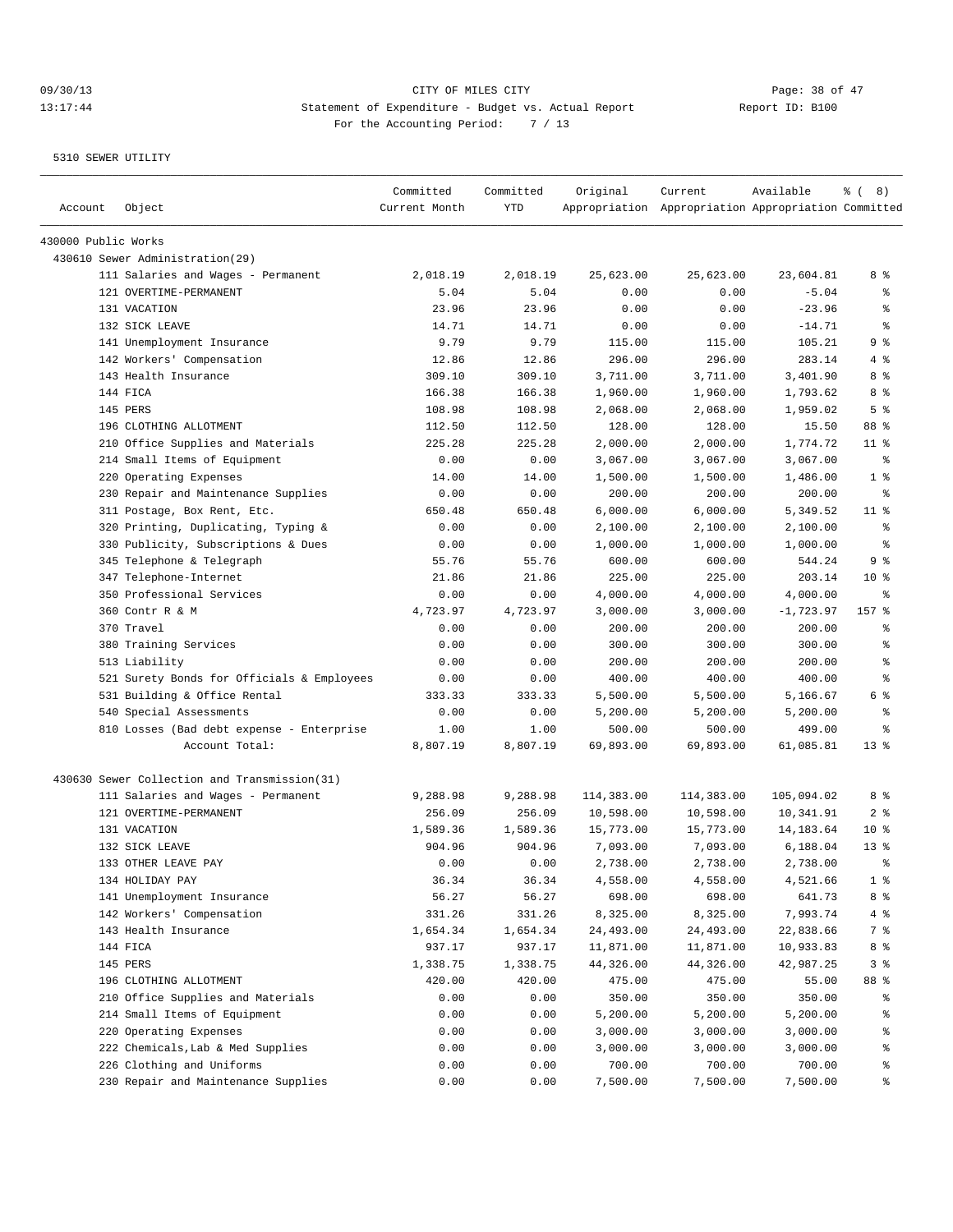## 09/30/13 Page: 39 of 47 13:17:44 Statement of Expenditure - Budget vs. Actual Report Changer Report ID: B100 For the Accounting Period: 7 / 13

| Account | Object                                                                   | Committed<br>Current Month | Committed<br>YTD | Original            | Current<br>Appropriation Appropriation Appropriation Committed | Available              | <sub>ර</sub> ි (8) |
|---------|--------------------------------------------------------------------------|----------------------------|------------------|---------------------|----------------------------------------------------------------|------------------------|--------------------|
|         |                                                                          |                            |                  |                     |                                                                |                        |                    |
|         | 231 Gas, Oil, Diesel Fuel, Grease, etc.                                  | 0.00                       | 0.00             | 11,000.00           | 11,000.00                                                      | 11,000.00              | ွေ<br>ి            |
|         | 233 Water Main Replacement and Street<br>234 Hydrant Replacement, Valves | 0.00<br>0.00               | 0.00<br>0.00     | 10,000.00           | 10,000.00<br>10,000.00                                         | 10,000.00<br>10,000.00 | န္                 |
|         | 241 Consumable Tools                                                     | 0.00                       | 0.00             | 10,000.00<br>150.00 | 150.00                                                         |                        | န္                 |
|         |                                                                          |                            |                  | 50.00               | 50.00                                                          | 150.00                 | $\,$ %             |
|         | 311 Postage, Box Rent, Etc.<br>320 Printing, Duplicating, Typing &       | 0.00                       | 0.00             |                     |                                                                | 50.00                  | $\,$ %             |
|         | 330 Publicity, Subscriptions & Dues                                      | 0.00                       | 0.00             | 75.00               | 75.00                                                          | 75.00                  | $\,$ $\,$ $\,$     |
|         |                                                                          | 0.00<br>0.00               | 0.00<br>0.00     | 125.00<br>150.00    | 125.00                                                         | 125.00                 | န္                 |
|         | 334 Memberships, Registrations & Dues                                    | 11.89                      |                  | 200.00              | 150.00<br>200.00                                               | 150.00<br>188.11       | 6 %                |
|         | 341 Electric Utility Services<br>344 Gas Utility Service                 | 4.70                       | 11.89<br>4.70    | 400.00              | 400.00                                                         | 395.30                 | 1 <sup>°</sup>     |
|         | 345 Telephone & Telegraph                                                |                            |                  |                     |                                                                |                        | 8 %                |
|         |                                                                          | 45.59<br>0.00              | 45.59<br>0.00    | 550.00              | 550.00                                                         | 504.41                 | နွ                 |
|         | 346 Garbage Service                                                      | 9.40                       | 9.40             | 300.00<br>125.00    | 300.00                                                         | 300.00                 | 8 %                |
|         | 347 Telephone-Internet<br>350 Professional Services                      | 21.00                      |                  | 12,000.00           | 125.00<br>12,000.00                                            | 115.60                 | န္                 |
|         |                                                                          |                            | 21.00            |                     |                                                                | 11,979.00<br>2,000.00  | န္                 |
|         | 356 Purchsed Services (MMIA Div '01)                                     | 0.00                       | 0.00             | 2,000.00            | 2,000.00                                                       |                        |                    |
|         | 357 Architectual, Engineering Serv Etc.                                  | 0.00                       | 0.00             | 20,000.00           | 20,000.00                                                      | 20,000.00              | ి                  |
|         | 360 Contr R & M                                                          | 311.20                     | 311.20           | 3,000.00            | 3,000.00                                                       | 2,688.80               | $10*$              |
|         | 363 R&M Vehicles/Equip/Labor-PW                                          | 571.46                     | 571.46           | 27,000.00           | 27,000.00                                                      | 26,428.54              | 2 <sup>°</sup>     |
|         | 369 Other Repair and Maintenance                                         | 0.00                       | 0.00             | 2,500.00            | 2,500.00                                                       | 2,500.00               | န္                 |
|         | 370 Travel                                                               | 0.00                       | 0.00             | 400.00              | 400.00                                                         | 400.00                 | န္                 |
|         | 380 Training Services                                                    | 0.00                       | 0.00             | 500.00              | 500.00                                                         | 500.00                 | န္                 |
|         | 382 Books                                                                | 0.00                       | 0.00             | 100.00              | 100.00                                                         | 100.00                 | ి                  |
|         | 400 BUILDING MATERIALS                                                   | 0.00                       | 0.00             | 500.00              | 500.00                                                         | 500.00                 | နွ                 |
|         | 512 Insurance on Vehicles & Equipment                                    | 1,304.99                   | 1,304.99         | 1,305.00            | 1,305.00                                                       | 0.01                   | $100$ %            |
|         | 513 Liability                                                            | 0.00                       | 0.00             | 5,000.00            | 5,000.00                                                       | 5,000.00               | န္                 |
|         | 532 Land Rental                                                          | 0.00                       | 0.00             | 500.00              | 500.00                                                         | 500.00                 | ి                  |
|         | 533 Machinery and Equipment Rental                                       | 0.00                       | 0.00             | 1,000.00            | 1,000.00                                                       | 1,000.00               | ి                  |
|         | 940 Machinery & Equipment                                                | 0.00                       | 0.00             | 159,520.00          | 159,520.00                                                     | 159,520.00             | ႜွ                 |
|         | Account Total:                                                           | 19,093.75                  | 19,093.75        | 533,531.00          | 533,531.00                                                     | 514,437.25             | 4%                 |
|         | 430640 Sewer Treatment and Disposal(33)                                  |                            |                  |                     |                                                                |                        |                    |
|         | 111 Salaries and Wages - Permanent                                       | 6,488.03                   | 6,488.03         | 90,664.00           | 90,664.00                                                      | 84,175.97              | 7 %                |
|         | 121 OVERTIME-PERMANENT                                                   | 433.37                     | 433.37           | 6,848.00            | 6,848.00                                                       | 6,414.63               | 6 %                |
|         | 131 VACATION                                                             | 807.25                     | 807.25           | 6,309.00            | 6,309.00                                                       | 5,501.75               | 13 <sup>8</sup>    |
|         | 132 SICK LEAVE                                                           | 377.33                     | 377.33           | 2,810.00            | 2,810.00                                                       | 2,432.67               | $13*$              |
|         | 133 OTHER LEAVE PAY                                                      | 0.00                       | 0.00             | 1,170.00            | 1,170.00                                                       | 1,170.00               | ႜ                  |
|         | 134 HOLIDAY PAY                                                          | 231.96                     | 231.96           | 2,167.00            | 2,167.00                                                       | 1,935.04               | $11$ %             |
|         | 141 Unemployment Insurance                                               | 38.88                      | 38.88            | 495.00              | 495.00                                                         | 456.12                 | 8 %                |
|         | 142 Workers' Compensation                                                | 274.17                     | 274.17           | 5,873.00            | 5,873.00                                                       | 5,598.83               | 5 %                |
|         | 143 Health Insurance                                                     | 1,298.73                   | 1,298.73         | 16,922.00           | 16,922.00                                                      | 15,623.27              | 8 %                |
|         | 144 FICA                                                                 | 618.22                     | 618.22           | 8,413.00            | 8,413.00                                                       | 7,794.78               | 7 %                |
|         | 145 PERS                                                                 | 928.78                     | 928.78           | 8,874.00            | 8,874.00                                                       | 7,945.22               | 10 <sup>°</sup>    |
|         | 196 CLOTHING ALLOTMENT                                                   | 315.00                     | 315.00           | 351.00              | 351.00                                                         | 36.00                  | $90*$              |
|         | 210 Office Supplies and Materials                                        | 21.58                      | 21.58            | 150.00              | 150.00                                                         | 128.42                 | $14$ %             |
|         | 214 Small Items of Equipment                                             | 0.00                       | 0.00             | 8,500.00            | 8,500.00                                                       | 8,500.00               | ႜૢ                 |
|         | 220 Operating Expenses                                                   | 0.00                       | 0.00             | 3,000.00            | 3,000.00                                                       | 3,000.00               | ి                  |
|         | 222 Chemicals, Lab & Med Supplies                                        | 198.68                     | 198.68           | 7,000.00            | 7,000.00                                                       | 6,801.32               | 3 %                |
|         | 226 Clothing and Uniforms                                                | 0.00                       | 0.00             | 500.00              | 500.00                                                         | 500.00                 | ွေ                 |
|         | 230 Repair and Maintenance Supplies                                      | 43.95                      | 43.95            | 5,000.00            | 5,000.00                                                       | 4,956.05               | 1 <sup>8</sup>     |
|         | 231 Gas, Oil, Diesel Fuel, Grease, etc.                                  | 0.00                       | 0.00             | 2,000.00            | 2,000.00                                                       | 2,000.00               | ွေ                 |
|         | 241 Consumable Tools                                                     | 0.00                       | 0.00             | 50.00               | 50.00                                                          | 50.00                  | ွေ                 |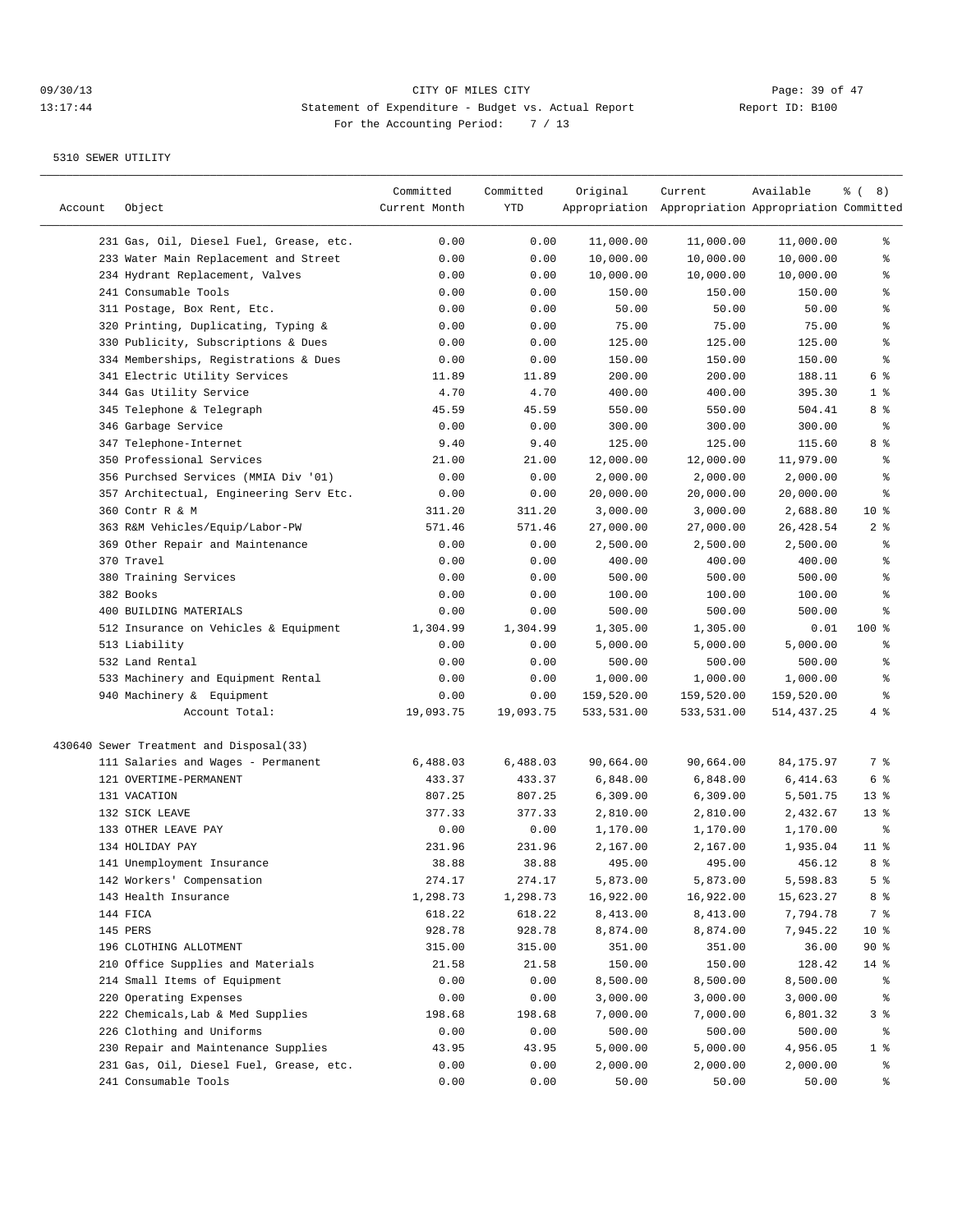|         |                                           | Committed     | Committed | Original                | Current                                             | Available                 | <sub>ර</sub> ි (8) |
|---------|-------------------------------------------|---------------|-----------|-------------------------|-----------------------------------------------------|---------------------------|--------------------|
| Account | Object                                    | Current Month | YTD       |                         | Appropriation Appropriation Appropriation Committed |                           |                    |
|         | 300 PURCHASED SERVICES                    | 0.00          | 0.00      | 750.00                  | 750.00                                              | 750.00                    | ွေ                 |
|         | 311 Postage, Box Rent, Etc.               | 0.00          | 0.00      | 100.00                  | 100.00                                              | 100.00                    | ి                  |
|         | 320 Printing, Duplicating, Typing &       | 0.00          | 0.00      | 100.00                  | 100.00                                              | 100.00                    | ႜွ                 |
|         | 330 Publicity, Subscriptions & Dues       | 0.00          | 0.00      | 100.00                  | 100.00                                              | 100.00                    | န္                 |
|         | 334 Memberships, Registrations & Dues     | 0.00          | 0.00      | 700.00                  | 700.00                                              | 700.00                    | န္                 |
|         | 341 Electric Utility Services             | 4,301.74      | 4,301.74  | 49,000.00               | 49,000.00                                           | 44,698.26                 | 9 %                |
|         | 342 Water Utility Services                | 80.31         | 80.31     | 1,000.00                | 1,000.00                                            | 919.69                    | 8 %                |
|         | 343 Sewer Utility Services                | 43.67         | 43.67     | 300.00                  | 300.00                                              | 256.33                    | 15 <sup>°</sup>    |
|         | 345 Telephone & Telegraph                 | 41.10         | 41.10     | 800.00                  | 800.00                                              | 758.90                    | 5 <sup>°</sup>     |
|         | 346 Garbage Service                       | 0.00          | 0.00      | 250.00                  | 250.00                                              | 250.00                    | ႜ                  |
|         | 347 Telephone-Internet                    | 45.60         | 45.60     | 250.00                  | 250.00                                              | 204.40                    | 18 %               |
|         | 350 Professional Services                 | 0.00          | 0.00      | 500.00                  | 500.00                                              | 500.00                    | နွ                 |
|         | 352 Wtr/Swr Lab Testing                   | 709.00        | 709.00    | 10,000.00               | 10,000.00                                           | 9,291.00                  | 7 %                |
|         | 357 Architectual, Engineering Serv Etc.   | 0.00          | 0.00      | 5,000.00                | 5,000.00                                            | 5,000.00                  | နွ                 |
|         | 360 Contr R & M                           | 140.32        | 140.32    | 7,500.00                | 7,500.00                                            | 7,359.68                  | 2 <sup>8</sup>     |
|         | 363 R&M Vehicles/Equip/Labor-PW           | 891.60        | 891.60    | 8,000.00                | 8,000.00                                            | 7,108.40                  | $11$ %             |
|         | 370 Travel                                | 0.00          | 0.00      | 750.00                  | 750.00                                              | 750.00                    | န္                 |
|         | 380 Training Services                     | 0.00          | 0.00      | 750.00                  | 750.00                                              | 750.00                    | နွ                 |
|         | 382 Books                                 | 0.00          | 0.00      | 200.00                  | 200.00                                              | 200.00                    | $\,{}^{\circ}\!$   |
|         | 400 BUILDING MATERIALS                    | 0.00          | 0.00      | 100.00                  | 100.00                                              | 100.00                    | ి                  |
|         | 511 Insurance on Buildings                | 6,497.73      | 6,497.73  | 6,498.00                | 6,498.00                                            | 0.27                      | 100 %              |
|         | 512 Insurance on Vehicles & Equipment     | 212.14        | 212.14    | 212.00                  | 212.00                                              | $-0.14$                   | $100$ %            |
|         | 513 Liability                             | 0.00          | 0.00      | 2,000.00                | 2,000.00                                            | 2,000.00                  | ႜ                  |
|         | 533 Machinery and Equipment Rental        | 0.00          | 0.00      | 2,000.00                | 2,000.00                                            | 2,000.00                  | န္                 |
|         | 810 Losses (Bad debt expense - Enterprise | 0.00          | 0.00      | 2,000.00                | 2,000.00                                            | 2,000.00                  | န္                 |
|         | 920 Buildings                             | 0.00          | 0.00      | 8,008,805.00            |                                                     | 8,008,805.00 8,008,805.00 | ి                  |
|         | 940 Machinery & Equipment                 | 0.00          | 0.00      | 8,800,805.00            |                                                     | 8,800,805.00 8,800,805.00 | ి                  |
|         | Account Total:                            | 25,039.14     |           | 25,039.14 17,085,566.00 | 17,085,566.00 17,060,526.86                         |                           | ి                  |
|         | 430690 Sewer Lift Stations(32)            |               |           |                         |                                                     |                           |                    |
|         | 111 Salaries and Wages - Permanent        | 4,164.26      | 4,164.26  | 57,124.00               | 57,124.00                                           | 52,959.74                 | 7 %                |
|         | 121 OVERTIME-PERMANENT                    | 288.96        | 288.96    | 3,134.00                | 3,134.00                                            | 2,845.04                  | 9 %                |
|         | 131 VACATION                              | 523.77        | 523.77    | 4,206.00                | 4,206.00                                            | 3,682.23                  | $12*$              |
|         | 132 SICK LEAVE                            | 148.18        | 148.18    | 1,840.00                | 1,840.00                                            | 1,691.82                  | 8 %                |
|         | 133 OTHER LEAVE PAY                       | 0.00          | 0.00      | 705.00                  | 705.00                                              | 705.00                    | နွ                 |
|         | 134 HOLIDAY PAY                           | 154.53        | 154.53    | 1,133.00                | 1,133.00                                            | 978.47                    | $14$ %             |
|         | 141 Unemployment Insurance                | 24.66         | 24.66     | 306.00                  | 306.00                                              | 281.34                    | 8 %                |
|         | 142 Workers' Compensation                 | 175.11        | 175.11    | 3,568.00                | 3,568.00                                            | 3,392.89                  | 5 <sup>8</sup>     |
|         | 143 Health Insurance                      | 834.93        | 834.93    | 11,207.00               | 11,207.00                                           | 10,372.07                 | 7 %                |
|         | 144 FICA                                  | 390.49        | 390.49    | 5,213.00                | 5,213.00                                            | 4,822.51                  | 7 %                |
|         | 145 PERS                                  | 585.71        | 585.71    | 5,499.00                | 5,499.00                                            | 4,913.29                  | 11 <sub>8</sub>    |
|         | 196 CLOTHING ALLOTMENT                    | 202.50        | 202.50    | 236.00                  | 236.00                                              | 33.50                     | 86 %               |
|         | 210 Office Supplies and Materials         | 14.40         | 14.40     | 100.00                  | 100.00                                              | 85.60                     | $14$ %             |
|         | 214 Small Items of Equipment              | 0.00          | 0.00      | 43,000.00               | 43,000.00                                           | 43,000.00                 | ိင                 |
|         | 220 Operating Expenses                    | 0.00          | 0.00      | 1,000.00                | 1,000.00                                            | 1,000.00                  | ိင                 |
|         | 222 Chemicals, Lab & Med Supplies         | 0.00          | 0.00      | 3,000.00                | 3,000.00                                            | 3,000.00                  | ွေ                 |
|         | 226 Clothing and Uniforms                 | 0.00          | 0.00      | 100.00                  | 100.00                                              | 100.00                    | ွေ                 |
|         | 230 Repair and Maintenance Supplies       | 87.88         | 87.88     | 5,500.00                | 5,500.00                                            | 5,412.12                  | 2 <sub>8</sub>     |
|         | 231 Gas, Oil, Diesel Fuel, Grease, etc.   | 0.00          | 0.00      | 2,500.00                | 2,500.00                                            | 2,500.00                  | ွေ                 |
|         | 241 Consumable Tools                      | 0.00          | 0.00      | 50.00                   | 50.00                                               | 50.00                     | ွေ                 |
|         | 311 Postage, Box Rent, Etc.               | 0.00          | 0.00      | 50.00                   | 50.00                                               | 50.00                     | ွေ                 |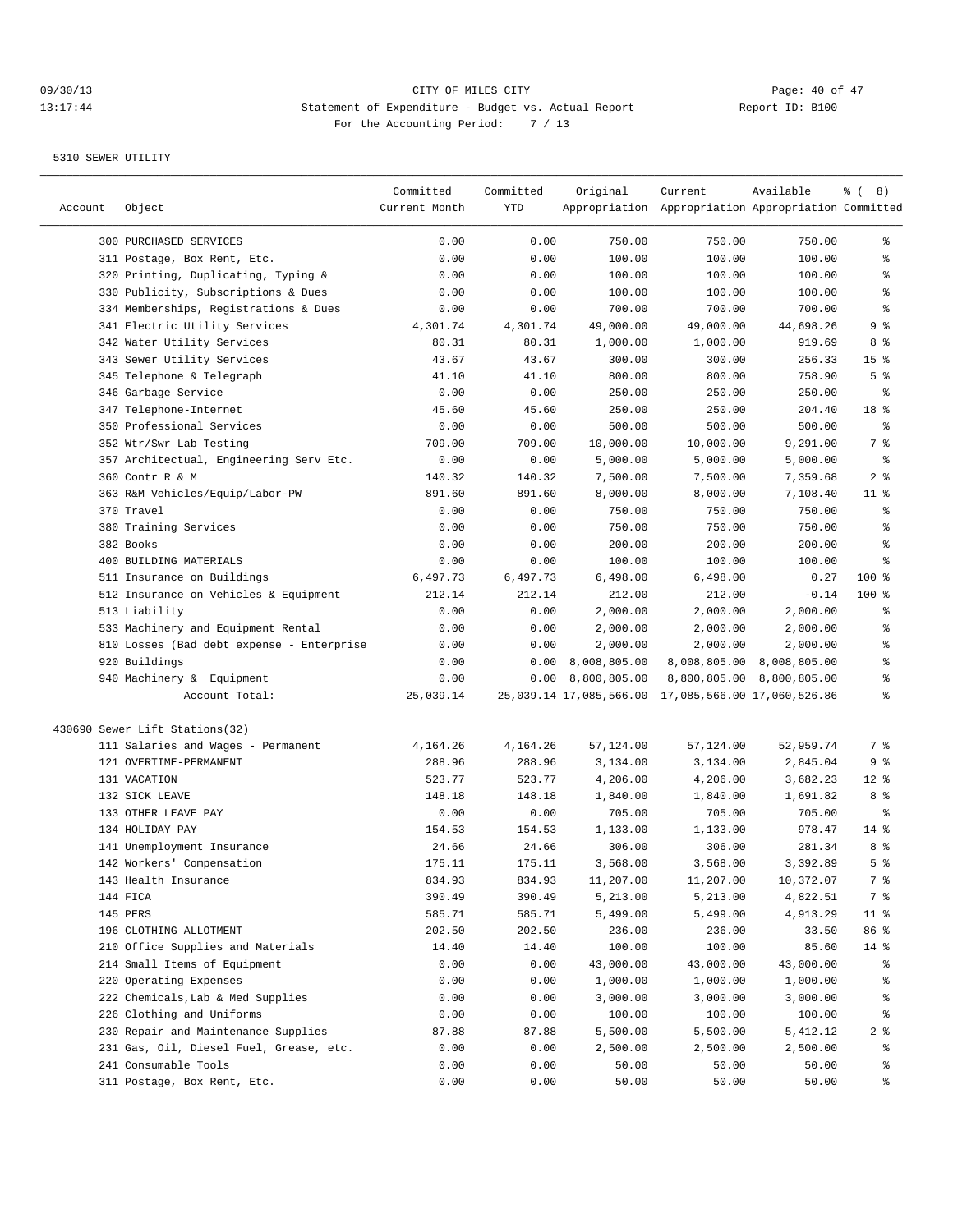## 09/30/13 Page: 41 of 47 13:17:44 Statement of Expenditure - Budget vs. Actual Report Changer Report ID: B100 For the Accounting Period: 7 / 13

|                      |                                          | Committed     | Committed  | Original   | Current                                                    | Available  | $\frac{6}{6}$ ( 8) |
|----------------------|------------------------------------------|---------------|------------|------------|------------------------------------------------------------|------------|--------------------|
| Account              | Object                                   | Current Month | <b>YTD</b> |            | Appropriation Appropriation Appropriation Committed        |            |                    |
|                      | 341 Electric Utility Services            | 793.40        | 793.40     | 11,000.00  | 11,000.00                                                  | 10,206.60  | 7 %                |
|                      | 344 Gas Utility Service                  | 0.00          | 0.00       | 1,500.00   | 1,500.00                                                   | 1,500.00   | ి                  |
|                      | 345 Telephone & Telegraph                | 0.00          | 0.00       | 500.00     | 500.00                                                     | 500.00     | န္                 |
|                      | 347 Telephone-Internet                   | 0.00          | 0.00       | 230.00     | 230.00                                                     | 230.00     | $\approx$          |
|                      | 352 Wtr/Swr Lab Testing                  | 0.00          | 0.00       | 250.00     | 250.00                                                     | 250.00     | $\approx$          |
|                      | 360 Contr R & M                          | 60.00         | 60.00      | 2,500.00   | 2,500.00                                                   | 2,440.00   | 2 <sup>8</sup>     |
|                      | 369 Other Repair and Maintenance         | 0.00          | 0.00       | 1,000.00   | 1,000.00                                                   | 1,000.00   | န္                 |
|                      | 370 Travel                               | 0.00          | 0.00       | 500.00     | 500.00                                                     | 500.00     | န္                 |
|                      | 380 Training Services                    | 0.00          | 0.00       | 500.00     | 500.00                                                     | 500.00     | န္                 |
|                      | 382 Books                                | 0.00          | 0.00       | 50.00      | 50.00                                                      | 50.00      | $\approx$          |
|                      | 400 BUILDING MATERIALS                   | 0.00          | 0.00       | 100.00     | 100.00                                                     | 100.00     | $\approx$          |
|                      | 511 Insurance on Buildings               | 470.79        | 470.79     | 471.00     | 471.00                                                     | 0.21       | 100 %              |
|                      | 513 Liability                            | 0.00          | 0.00       | 3,750.00   | 3,750.00                                                   | 3,750.00   | န္                 |
|                      | 532 Land Rental                          | 0.00          | 0.00       | 500.00     | 500.00                                                     | 500.00     | ి                  |
|                      | 533 Machinery and Equipment Rental       | 0.00          | 0.00       | 150.00     | 150.00                                                     | 150.00     | န္                 |
|                      | 940 Machinery & Equipment                | 0.00          | 0.00       | 153,191.00 | 153,191.00                                                 | 153,191.00 | $\approx$          |
|                      | Account Total:                           | 8,919.57      | 8,919.57   | 325,663.00 | 325,663.00                                                 | 316,743.43 | 3 <sup>8</sup>     |
|                      | Account Group Total:                     | 61,859.65     |            |            | 61,859.65 18,014,653.00 18,014,653.00 17,952,793.35        |            | ٥R                 |
| 490000 DEBT SERVICE  |                                          |               |            |            |                                                            |            |                    |
| 490200 Revenue Bonds |                                          |               |            |            |                                                            |            |                    |
|                      | 608 Prpl-Wastewater Project Phase I      | 0.00          | 0.00       | 58,000.00  | 58,000.00                                                  | 58,000.00  | ⊱                  |
|                      | 626 Interest-Wastewater Project Phase I  | 0.00          | 0.00       | 43,185.00  | 43,185.00                                                  | 43,185.00  | ి                  |
|                      | Account Total:                           | 0.00          | 0.00       | 101,185.00 | 101,185.00                                                 | 101,185.00 | $\,$ %             |
|                      | Account Group Total:                     | 0.00          | 0.00       | 101,185.00 | 101,185.00                                                 | 101,185.00 | ៖                  |
| 510000 MISCELLANEOUS |                                          |               |            |            |                                                            |            |                    |
|                      | 510330 Comprehensive Liability Insurance |               |            |            |                                                            |            |                    |
|                      | 513 Liability                            | 0.00          | 0.00       | 40,153.00  | 40,153.00                                                  | 40,153.00  | ి                  |
|                      | Account Total:                           | 0.00          | 0.00       | 40,153.00  | 40,153.00                                                  | 40,153.00  | ៖                  |
|                      | Account Group Total:                     | 0.00          | 0.00       | 40,153.00  | 40,153.00                                                  | 40,153.00  | ి                  |
|                      | 520000 OTHER FINANCING USES              |               |            |            |                                                            |            |                    |
|                      | 521000 Interfund Operating Transfers Out |               |            |            |                                                            |            |                    |
|                      | 820 Transfers to Other Funds             | 3,418.85      | 3,418.85   | 63,808.00  | 63,808.00                                                  | 60,389.15  | 5 <sup>°</sup>     |
|                      | Account Total:                           | 3,418.85      | 3,418.85   | 63,808.00  | 63,808.00                                                  | 60,389.15  | 5 <sup>8</sup>     |
|                      | Account Group Total:                     | 3,418.85      | 3,418.85   | 63,808.00  | 63,808.00                                                  | 60,389.15  | 5 <sup>8</sup>     |
|                      | Fund Total:                              | 65,278.50     |            |            | 65, 278.50 18, 219, 799.00 18, 219, 799.00 18, 154, 520.50 |            | န္                 |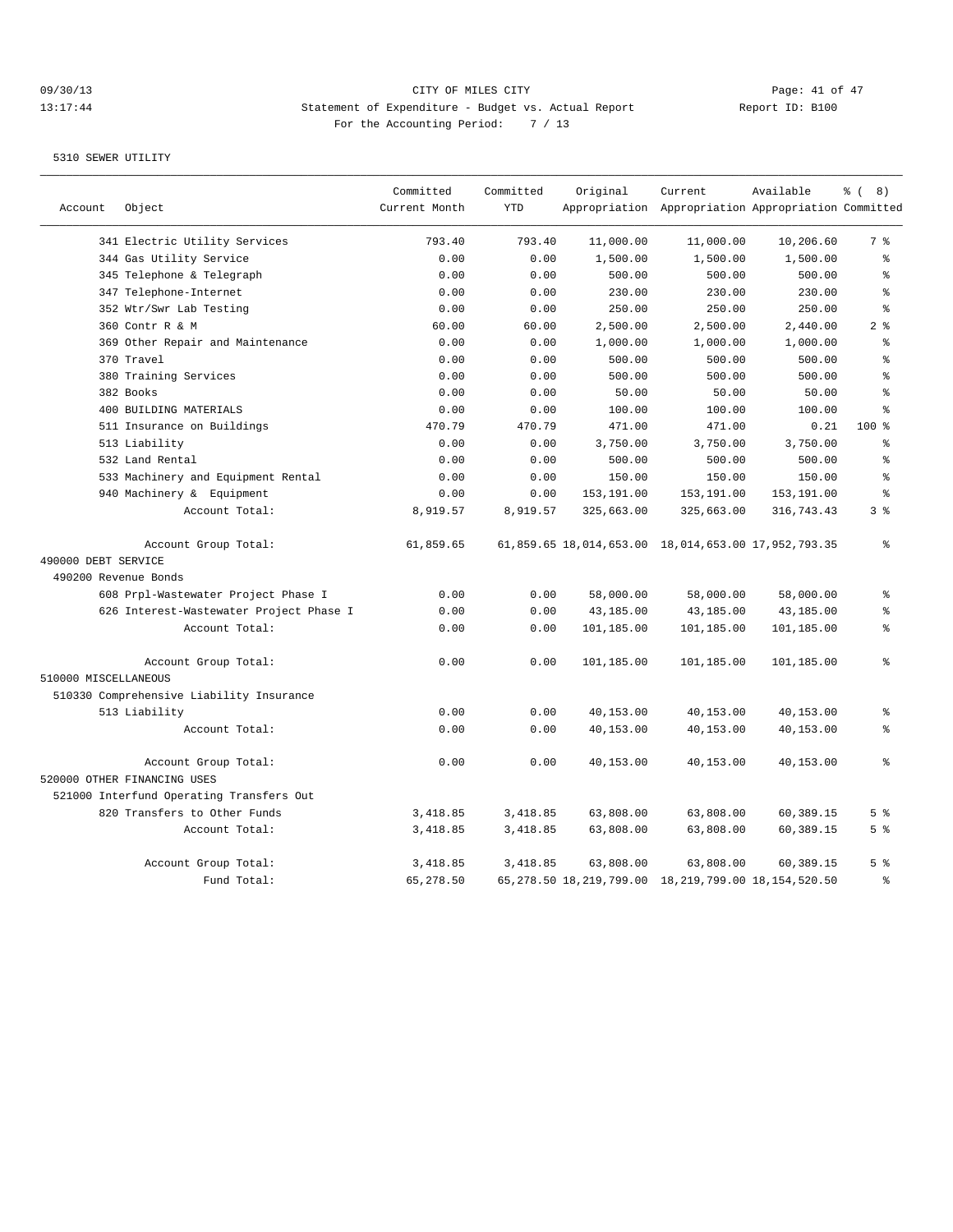5510 AMBULANCE FUND

| Account              | Object                                      | Committed<br>Current Month | Committed<br>YTD | Original   | Current<br>Appropriation Appropriation Appropriation Committed | Available    | <sub>ර</sub> 8) |
|----------------------|---------------------------------------------|----------------------------|------------------|------------|----------------------------------------------------------------|--------------|-----------------|
| 420000 PUBLIC SAFETY |                                             |                            |                  |            |                                                                |              |                 |
|                      | 420730 Emergency Medical Services-Ambulance |                            |                  |            |                                                                |              |                 |
|                      | 111 Salaries and Wages - Permanent          | 20,752.14                  | 20,752.14        | 263,767.00 | 263,767.00                                                     | 243,014.86   | 8%              |
|                      | 112 SALARIES AND WAGES - PART PAID          | 279.01                     | 279.01           | 4,000.00   | 4,000.00                                                       | 3,720.99     | 7 %             |
|                      | 121 OVERTIME-PERMANENT                      | 6,123.44                   | 6,123.44         | 60,000.00  | 60,000.00                                                      | 53,876.56    | $10*$           |
|                      | 131 VACATION                                | 2,107.38                   | 2,107.38         | 8,800.00   | 8,800.00                                                       | 6,692.62     | $24$ %          |
|                      | 132 SICK LEAVE                              | 645.41                     | 645.41           | 10,000.00  | 10,000.00                                                      | 9,354.59     | 6 %             |
|                      | 133 OTHER LEAVE PAY                         | 0.00                       | 0.00             | 950.00     | 950.00                                                         | 950.00       | ႜ               |
|                      | 134 HOLIDAY PAY                             | 555.31                     | 555.31           | 7,000.00   | 7,000.00                                                       | 6,444.69     | 8%              |
|                      | 141 Unemployment Insurance                  | 137.11                     | 137.11           | 1,178.00   | 1,178.00                                                       | 1,040.89     | $12*$           |
|                      | 142 Workers' Compensation                   | 506.62                     | 506.62           | 9,199.00   | 9,199.00                                                       | 8,692.38     | 6 %             |
|                      | 143 Health Insurance                        | 3,725.12                   | 3,725.12         | 44,680.00  | 44,680.00                                                      | 40,954.88    | 8 %             |
|                      | 144 FICA                                    | 457.94                     | 457.94           | 3,795.00   | 3,795.00                                                       | 3,337.06     | $12*$           |
|                      | 147 Firemen's Pension                       | 2,969.91                   | 2,969.91         | 37,574.00  | 37,574.00                                                      | 34,604.09    | 8 %             |
|                      | 210 Office Supplies and Materials           | 0.00                       | 0.00             | 1,000.00   | 1,000.00                                                       | 1,000.00     | $\epsilon$      |
|                      | 214 Small Items of Equipment                | 412.43                     | 412.43           | 3,000.00   | 3,000.00                                                       | 2,587.57     | $14*$           |
|                      | 220 Operating Expenses                      | 65.00                      | 65.00            | 4,000.00   | 4,000.00                                                       | 3,935.00     | 2 <sup>°</sup>  |
|                      | 222 Chemicals, Lab & Med Supplies           | 0.00                       | 0.00             | 8,000.00   | 8,000.00                                                       | 8,000.00     | နွ              |
|                      | 230 Repair and Maintenance Supplies         | 0.00                       | 0.00             | 5,000.00   | 5,000.00                                                       | 5,000.00     | န္              |
|                      | 231 Gas, Oil, Diesel Fuel, Grease, etc.     | 0.00                       | 0.00             | 15,000.00  | 15,000.00                                                      | 15,000.00    | န့              |
|                      | 241 Consumable Tools                        | 0.00                       | 0.00             | 50.00      | 50.00                                                          | 50.00        | န္              |
|                      | 300 PURCHASED SERVICES                      | 0.00                       | 0.00             | 2,000.00   | 2,000.00                                                       | 2,000.00     | န္              |
|                      | 311 Postage, Box Rent, Etc.                 | 12.06                      | 12.06            | 250.00     | 250.00                                                         | 237.94       | 5 <sup>8</sup>  |
|                      | 320 Printing, Duplicating, Typing &         | 22.27                      | 22.27            | 200.00     | 200.00                                                         | 177.73       | $11$ %          |
|                      | 341 Electric Utility Services               | 239.45                     | 239.45           | 2,500.00   | 2,500.00                                                       | 2,260.55     | $10*$           |
|                      | 342 Water Utility Services                  | 23.54                      | 23.54            | 400.00     | 400.00                                                         | 376.46       | 6 %             |
|                      | 343 Sewer Utility Services                  | 13.98                      | 13.98            | 200.00     | 200.00                                                         | 186.02       | 7 %             |
|                      | 344 Gas Utility Service                     | 10.00                      | 10.00            | 1,500.00   | 1,500.00                                                       | 1,490.00     | 1 <sup>8</sup>  |
|                      | 345 Telephone & Telegraph                   | 118.07                     | 118.07           | 1,800.00   | 1,800.00                                                       | 1,681.93     | 7 %             |
|                      | 346 Garbage Service                         | 446.00                     | 446.00           | 700.00     | 700.00                                                         | 254.00       | 64 %            |
|                      | 347 Telephone-Internet                      | 28.24                      | 28.24            | 350.00     | 350.00                                                         | 321.76       | 8 %             |
|                      | 350 Professional Services                   | 2,358.39                   | 2,358.39         | 30,000.00  | 30,000.00                                                      | 27,641.61    | 8 %             |
|                      | 360 Contr R & M                             | 0.00                       | 0.00             | 1,000.00   | 1,000.00                                                       | 1,000.00     | ႜ               |
|                      | 364 R&M Vehicles - Fire/Amb                 | 0.00                       | 0.00             | 6,000.00   | 6,000.00                                                       | 6,000.00     | နွ              |
|                      | 370 Travel                                  | 110.86                     | 110.86           | 1,912.00   | 1,912.00                                                       | 1,801.14     | 6 %             |
|                      | 380 Training Services                       | 0.00                       | 0.00             | 1,768.00   | 1,768.00                                                       | 1,768.00     | ್ಠಿ             |
|                      | 382 Books                                   | 0.00                       | 0.00             | 200.00     | 200.00                                                         | 200.00       | $\epsilon$      |
|                      | 400 BUILDING MATERIALS                      | 0.00                       | 0.00             | 500.00     | 500.00                                                         | 500.00       | နွ              |
|                      | 512 Insurance on Vehicles & Equipment       | 2,115.48                   | 2,115.48         | 2,116.00   | 2,116.00                                                       | 0.52         | 100 %           |
|                      | 810 Losses (Bad debt expense - Enterprise   | 0.00                       | 0.00             | 70,000.00  | 70,000.00                                                      | 70,000.00    | ಿ               |
|                      | 811 Contractual Allowances (Ambl)           | 17,507.46                  | 17,507.46        | 180,000.00 | 180,000.00                                                     | 162,492.54   | 10 <sub>8</sub> |
|                      | Account Total:                              | 61,742.62                  | 61,742.62        | 790,389.00 | 790,389.00                                                     | 728,646.38   | 8 %             |
|                      | Account Group Total:                        | 61,742.62                  | 61,742.62        | 790,389.00 | 790,389.00                                                     | 728,646.38   | 8 %             |
| 490000 DEBT SERVICE  |                                             |                            |                  |            |                                                                |              |                 |
| 490200 Revenue Bonds |                                             |                            |                  |            |                                                                |              |                 |
|                      | 602 Prpl-Ambulance                          | 12,604.28                  | 12,604.28        | 0.00       | 0.00                                                           | $-12,604.28$ | ွ               |
|                      | 629 Interest-Ambulance                      | 449.44                     | 449.44           | 0.00       | 0.00                                                           | $-449.44$    | ್ಠಿ             |
|                      | Account Total:                              | 13,053.72                  | 13,053.72        | 0.00       | 0.00                                                           | $-13,053.72$ | ್ಠಿ             |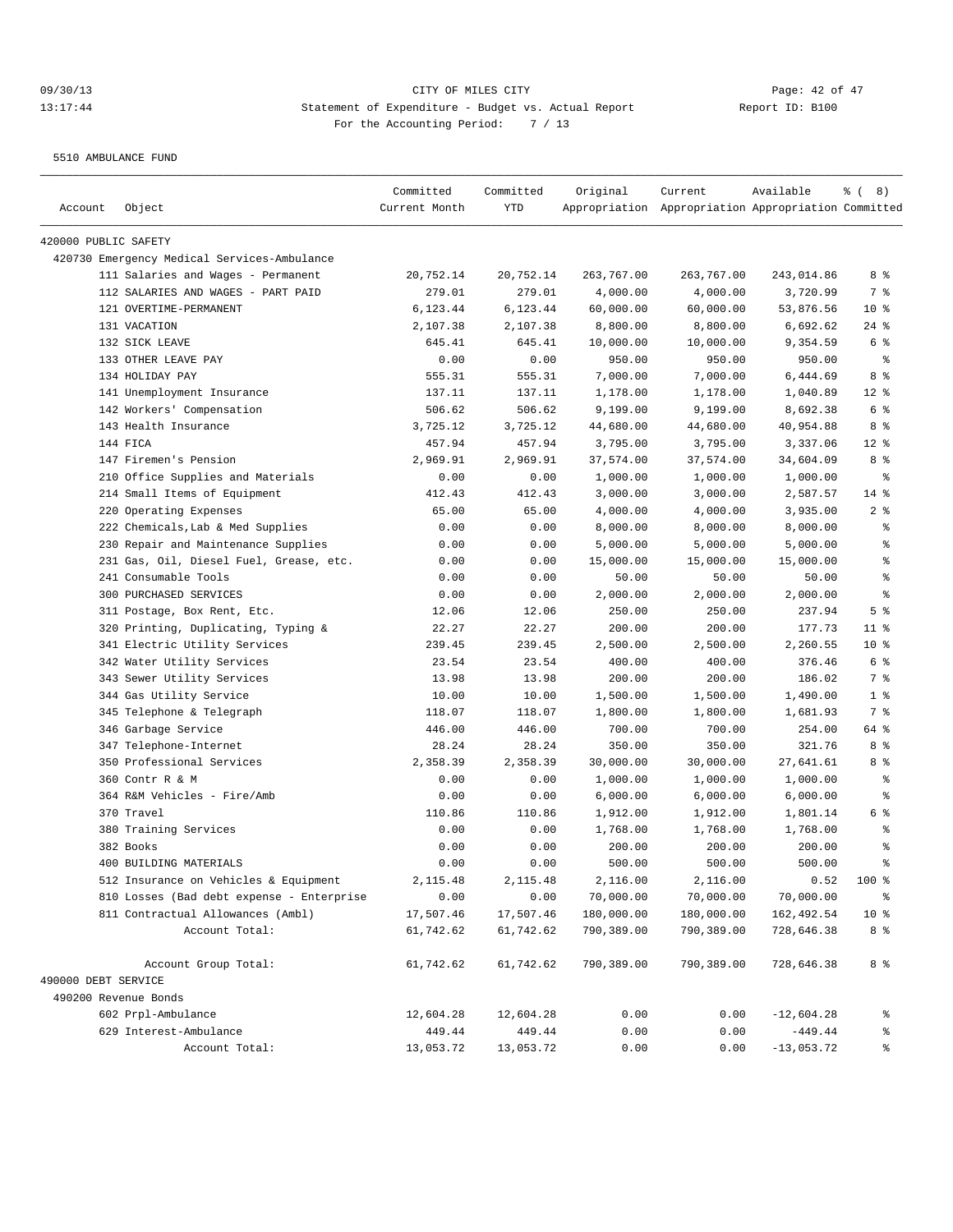#### 5510 AMBULANCE FUND

|                                          | Committed     | Committed  | Original      | Current    | Available                             | $\frac{6}{6}$ ( 8) |
|------------------------------------------|---------------|------------|---------------|------------|---------------------------------------|--------------------|
| Object<br>Account                        | Current Month | <b>YTD</b> | Appropriation |            | Appropriation Appropriation Committed |                    |
| 490500 Other Debt Service Payments       |               |            |               |            |                                       |                    |
| 602 Prpl-Ambulance                       | 0.00          | 0.00       | 26,161.00     | 26,161.00  | 26,161.00                             | နွ                 |
| 629 Interest-Ambulance                   | 0.00          | 0.00       | 843.00        | 843.00     | 843.00                                | ి                  |
| Account Total:                           | 0.00          | 0.00       | 27,004.00     | 27,004.00  | 27,004.00                             | $\epsilon$         |
| Account Group Total:                     | 13,053.72     | 13,053.72  | 27,004.00     | 27,004.00  | 13,950.28                             | $48*$              |
| 510000 MISCELLANEOUS                     |               |            |               |            |                                       |                    |
| 510330 Comprehensive Liability Insurance |               |            |               |            |                                       |                    |
| 513 Liability                            | 0.00          | 0.00       | 8,434.00      | 8,434.00   | 8,434.00                              | ి                  |
| Account Total:                           | 0.00          | 0.00       | 8,434.00      | 8,434.00   | 8,434.00                              | ి                  |
| Account Group Total:                     | 0.00          | 0.00       | 8,434.00      | 8,434.00   | 8,434.00                              | နွ                 |
| 520000 OTHER FINANCING USES              |               |            |               |            |                                       |                    |
| 521000 Interfund Operating Transfers Out |               |            |               |            |                                       |                    |
| 820 Transfers to Other Funds             | 2,059.67      | 2,059.67   | 34,716.00     | 34,716.00  | 32,656.33                             | 6 %                |
| Account Total:                           | 2,059.67      | 2,059.67   | 34,716.00     | 34,716.00  | 32,656.33                             | 6 %                |
| Account Group Total:                     | 2,059.67      | 2,059.67   | 34,716.00     | 34,716.00  | 32,656.33                             | 6 %                |
| Fund Total:                              | 76,856.01     | 76,856.01  | 860,543.00    | 860,543.00 | 783,686.99                            | 9 <sup>8</sup>     |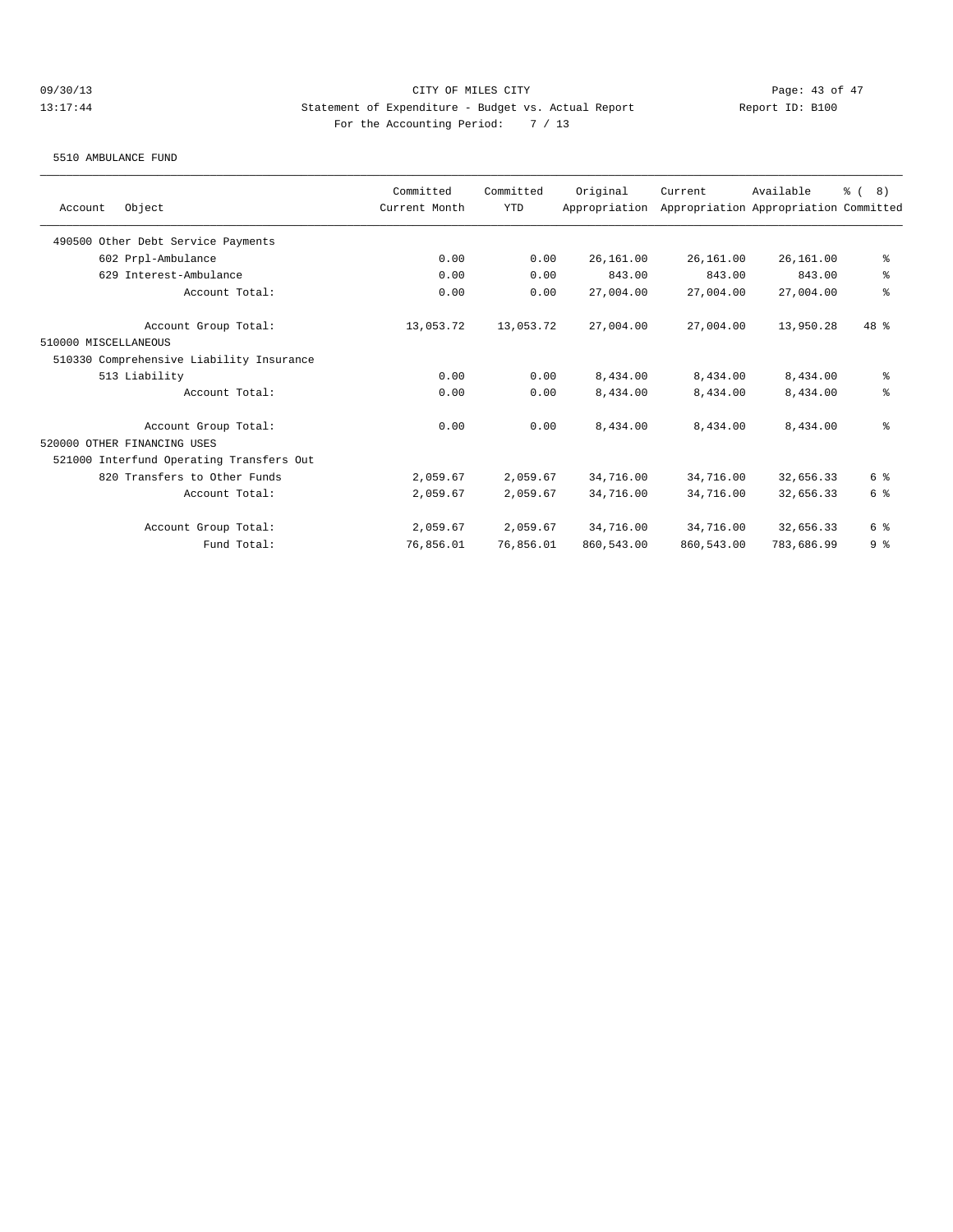5610 AIRPORT OPERATING

| Account             | Object                                     | Committed<br>Current Month | Committed<br>YTD | Original    | Current<br>Appropriation Appropriation Appropriation Committed | Available  | $\frac{6}{6}$ ( 8) |
|---------------------|--------------------------------------------|----------------------------|------------------|-------------|----------------------------------------------------------------|------------|--------------------|
| 430000 Public Works |                                            |                            |                  |             |                                                                |            |                    |
| 430300 Airport (87) |                                            |                            |                  |             |                                                                |            |                    |
|                     | 111 Salaries and Wages - Permanent         | 7,348.80                   | 7,348.80         | 123,824.00  | 123,824.00                                                     | 116,475.20 | 6 %                |
|                     | 121 OVERTIME-PERMANENT                     | 1,066.00                   | 1,066.00         | 4,511.00    | 4,511.00                                                       | 3,445.00   | $24$ %             |
|                     | 132 SICK LEAVE                             | 127.76                     | 127.76           | 0.00        | 0.00                                                           | $-127.76$  | နွ                 |
|                     | 133 OTHER LEAVE PAY                        | 0.00                       | 0.00             | 4,498.00    | 4,498.00                                                       | 4,498.00   | ి                  |
|                     | 134 HOLIDAY PAY                            | 47.91                      | 47.91            | 0.00        | 0.00                                                           | $-47.91$   | နွ                 |
|                     | 141 Unemployment Insurance                 | 40.36                      | 40.36            | 598.00      | 598.00                                                         | 557.64     | 7 %                |
|                     | 142 Workers' Compensation                  | 449.96                     | 449.96           | 6,327.00    | 6,327.00                                                       | 5,877.04   | 7 %                |
|                     | 143 Health Insurance                       | 1,236.65                   | 1,236.65         | 14,844.00   | 14,844.00                                                      | 13,607.35  | 8 %                |
|                     | 144 FICA                                   | 685.89                     | 685.89           | 10,162.00   | 10,162.00                                                      | 9,476.11   | 7 %                |
|                     | 145 PERS                                   | 823.64                     | 823.64           | 9,558.00    | 9,558.00                                                       | 8,734.36   | 9 %                |
|                     | 196 CLOTHING ALLOTMENT                     | 375.00                     | 375.00           | 300.00      | 300.00                                                         | $-75.00$   | $125$ %            |
|                     | 210 Office Supplies and Materials          | 0.00                       | 0.00             | 700.00      | 700.00                                                         | 700.00     | န္                 |
|                     | 214 Small Items of Equipment               | 0.00                       | 0.00             | 2,000.00    | 2,000.00                                                       | 2,000.00   | ៖                  |
|                     | 220 Operating Expenses                     | 0.00                       | 0.00             | 3,000.00    | 3,000.00                                                       | 3,000.00   | နွ                 |
|                     | 230 Repair and Maintenance Supplies        | 0.00                       | 0.00             | 18,000.00   | 18,000.00                                                      | 18,000.00  | န္                 |
|                     | 231 Gas, Oil, Diesel Fuel, Grease, etc.    | 0.00                       | 0.00             | 8,000.00    | 8,000.00                                                       | 8,000.00   | န္                 |
|                     | 237 Aviation Fuel                          | 0.00                       | 0.00             | 300,000.00  | 300,000.00                                                     | 300,000.00 | $\,$ %             |
|                     | 239 Tires, Tubes Etc.                      | 0.00                       | 0.00             | 2,000.00    | 2,000.00                                                       | 2,000.00   | $\,$ %             |
|                     | 250 Supplies for Resale                    | 0.00                       | 0.00             | 1,000.00    | 1,000.00                                                       | 1,000.00   | န္                 |
|                     | 311 Postage, Box Rent, Etc.                | 0.00                       | 0.00             | 250.00      | 250.00                                                         | 250.00     | ి                  |
|                     | 319 Other Communication and Transportation | 36.74                      | 36.74            | 350.00      | 350.00                                                         | 313.26     | $10*$              |
|                     | 330 Publicity, Subscriptions & Dues        | 0.00                       | 0.00             | 100.00      | 100.00                                                         | 100.00     | န္                 |
|                     | 334 Memberships, Registrations & Dues      | 0.00                       | 0.00             | 250.00      | 250.00                                                         | 250.00     | ៖                  |
|                     | 341 Electric Utility Services              | 0.00                       | 0.00             | 11,000.00   | 11,000.00                                                      | 11,000.00  | န္                 |
|                     | 344 Gas Utility Service                    | 0.00                       | 0.00             | 5,000.00    | 5,000.00                                                       | 5,000.00   | ి                  |
|                     | 345 Telephone & Telegraph                  | 95.50                      | 95.50            | 3,000.00    | 3,000.00                                                       | 2,904.50   | 3%                 |
|                     | 347 Telephone-Internet                     | 37.60                      | 37.60            | 450.00      | 450.00                                                         | 412.40     | 8 %                |
|                     | 350 Professional Services                  | 0.00                       | 0.00             | 43,900.00   | 43,900.00                                                      | 43,900.00  | နွ                 |
|                     | 360 Contr R & M                            | 0.00                       | 0.00             | 4,000.00    | 4,000.00                                                       | 4,000.00   | နွ                 |
|                     | 363 R&M Vehicles/Equip/Labor-PW            | 0.00                       | 0.00             | 2,000.00    | 2,000.00                                                       | 2,000.00   | ి                  |
|                     | 367 Plumbing, Heating, Electrical          | 0.00                       | 0.00             | 3,500.00    | 3,500.00                                                       | 3,500.00   | န္                 |
|                     | 380 Training Services                      | 0.00                       | 0.00             | 500.00      | 500.00                                                         | 500.00     | ి                  |
|                     | 511 Insurance on Buildings                 | 2,813.13                   | 2,813.13         | 2,813.00    | 2,813.00                                                       | $-0.13$    | $100$ %            |
|                     | 512 Insurance on Vehicles & Equipment      | 1,767.75                   | 1,767.75         | 1,768.00    | 1,768.00                                                       | 0.25       | $100$ %            |
|                     | 530 Rent                                   | 0.00                       | 0.00             | 22,000.00   | 22,000.00                                                      | 22,000.00  | နွ                 |
|                     | 940 Machinery & Equipment                  | 0.00                       | 0.00             | 15,000.00   | 15,000.00                                                      | 15,000.00  | ÷                  |
|                     | Account Total:                             | 16,952.69                  | 16,952.69        | 625, 203.00 | 625, 203.00                                                    | 608,250.31 | 3%                 |
|                     | Account Group Total:                       | 16,952.69                  | 16,952.69        | 625,203.00  | 625,203.00                                                     | 608,250.31 | 3%                 |
| 490000 DEBT SERVICE |                                            |                            |                  |             |                                                                |            |                    |
|                     | 490500 Other Debt Service Payments         |                            |                  |             |                                                                |            |                    |
|                     | 641 Principal - Aeronautics Loan 08        | 0.00                       | 0.00             | 4,921.00    | 4,921.00                                                       | 4,921.00   | ိင                 |
|                     | 642 Interest - Aeronautics Loan 08         | 0.00                       | 0.00             | 892.00      | 892.00                                                         | 892.00     | ್ಠಿ                |
|                     | Account Total:                             | 0.00                       | 0.00             | 5,813.00    | 5,813.00                                                       | 5,813.00   | ್ಠಿ                |
|                     | Account Group Total:                       | 0.00                       | 0.00             | 5,813.00    | 5,813.00                                                       | 5,813.00   | ွေ                 |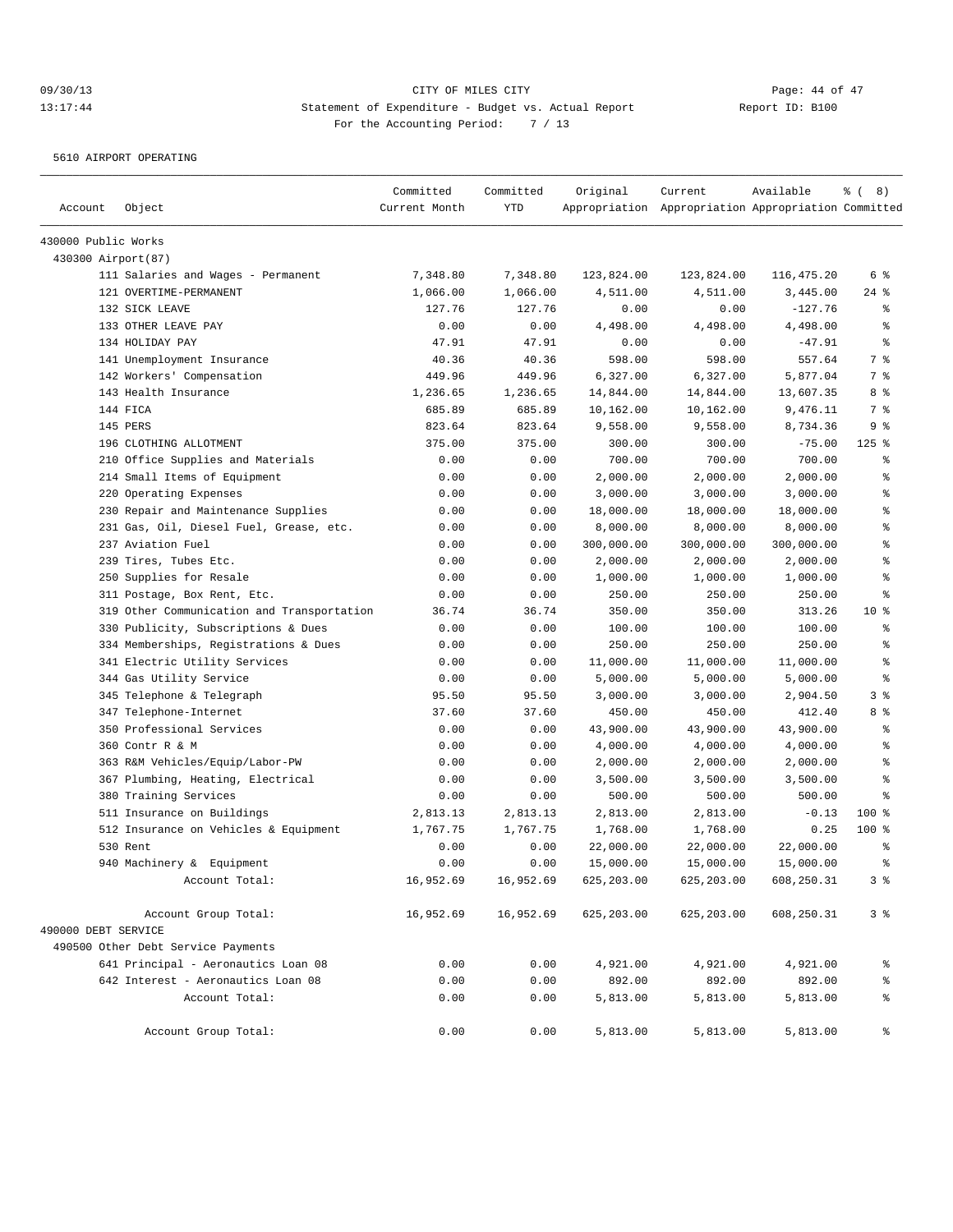5610 AIRPORT OPERATING

| Object<br>Account                        | Committed<br>Current Month | Committed<br><b>YTD</b> | Original<br>Appropriation | Current    | Available<br>Appropriation Appropriation Committed | <sub>රි</sub> ( 8 ) |
|------------------------------------------|----------------------------|-------------------------|---------------------------|------------|----------------------------------------------------|---------------------|
| 510000 MISCELLANEOUS                     |                            |                         |                           |            |                                                    |                     |
| 510330 Comprehensive Liability Insurance |                            |                         |                           |            |                                                    |                     |
| 513 Liability                            | 0.00                       | 0.00                    | 5,800.00                  | 5,800.00   | 5,800.00                                           | နွ                  |
| Account Total:                           | 0.00                       | 0.00                    | 5,800.00                  | 5,800.00   | 5,800.00                                           | နွ                  |
| Account Group Total:                     | 0.00                       | 0.00                    | 5,800.00                  | 5,800.00   | 5,800.00                                           | နွ                  |
| 520000 OTHER FINANCING USES              |                            |                         |                           |            |                                                    |                     |
| 521000 Interfund Operating Transfers Out |                            |                         |                           |            |                                                    |                     |
| 820 Transfers to Other Funds             | 1,280.69                   | 1,280.69                | 15,368.00                 | 15,368.00  | 14,087.31                                          | 8 %                 |
| Account Total:                           | 1,280.69                   | 1,280.69                | 15,368.00                 | 15,368.00  | 14,087.31                                          | 8 %                 |
| Account Group Total:                     | 1,280.69                   | 1,280.69                | 15,368.00                 | 15,368.00  | 14,087.31                                          | 8 %                 |
| Fund Total:                              | 18,233.38                  | 18,233.38               | 652,184.00                | 652,184.00 | 633,950.62                                         | 3 <sup>8</sup>      |